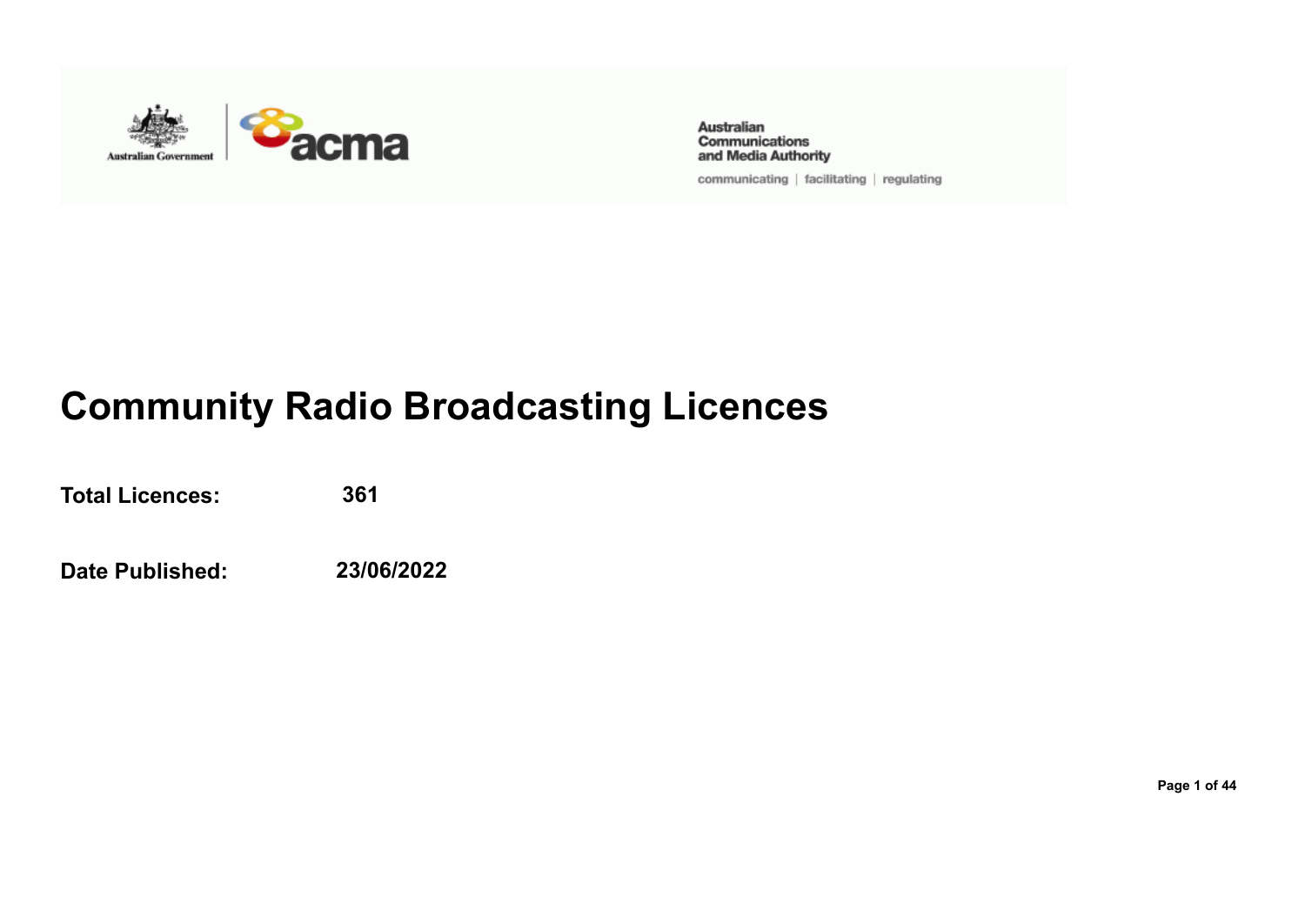| <b>Licence Area</b>                 | <b>Frequency</b> | <b>Licensee</b>                                                            | Licence<br><b>Number</b> | <b>On-Air ID</b> | <b>Community</b><br><b>Interest</b> | <b>Service</b><br><b>Commenced</b> | <b>Expiry</b><br><b>Date</b> | Region<br>Category |
|-------------------------------------|------------------|----------------------------------------------------------------------------|--------------------------|------------------|-------------------------------------|------------------------------------|------------------------------|--------------------|
| <b>ACT</b>                          |                  |                                                                            |                          |                  |                                     |                                    |                              |                    |
| <b>CANBERRA RA1</b>                 |                  |                                                                            |                          |                  |                                     |                                    |                              |                    |
|                                     | 92.7 MHz         | ArtSound Inc                                                               | 1150190                  | 1ART             | Arts & Music                        | 15/07/2000                         | 14/07/2025                   | Regional           |
|                                     | 91.1 MHz         | <b>ETHNIC</b><br><b>BROADCASTERS</b><br><b>COUNCIL ACT</b>                 | 1150192                  | 1CMS             | Ethnic - General                    | 15/07/2000                         | 14/07/2025                   | Regional           |
|                                     | 98.3 MHz         | Community Radio 2XX<br><b>Inc</b>                                          | 4226                     | 2XX FM           | General<br>Geographic Area          | 02/07/1976                         | 3/10/2022                    | Regional           |
|                                     | 91.9 MHz         | Canberra Christian<br>Radio Ltd                                            | 1150191                  | 1WAY FM          | Religious -<br>Christian            | 15/07/2000                         | 14/07/2025                   | Regional           |
| <b>CANBERRA RA2</b>                 |                  |                                                                            |                          |                  |                                     |                                    |                              |                    |
|                                     | 1125 kHz         | Print Handicapped<br>Radio of ACT Inc                                      | 5292                     | 1RPH             | Print Handicapped                   | 05/10/1992                         | 3/10/2022                    | Regional           |
| <b>TUGGERANONG RA1</b>              |                  |                                                                            |                          |                  |                                     |                                    |                              |                    |
|                                     | 89.5 MHz         | Valley FM Broadcasters<br>Association Inc                                  | 1150646                  | ValleyFM 89.5    | General<br>Geographic Area          | 01/05/2000                         | 30/04/2025                   | Regional           |
| <b>Total Services</b><br><b>ACT</b> |                  | 6                                                                          | <b>AM Services</b>       | $\mathbf{1}$     | <b>FM Services</b>                  | 5                                  | <b>NON-BSB Services</b>      | $\boldsymbol{0}$   |
| <b>NSW</b>                          |                  |                                                                            |                          |                  |                                     |                                    |                              |                    |
| <b>ALBURY RA2</b>                   |                  |                                                                            |                          |                  |                                     |                                    |                              |                    |
|                                     | 107.3 MHz        | <b>Community Radio</b><br>Albury Wodonga<br><b>Cooperative Society Ltd</b> | 10386                    | 2REM             | General<br>Geographic Area          | 04/04/1980                         | 9/01/2027                    | Regional           |
|                                     | 101.7 MHz        | Vision Australia Limited                                                   | 10372                    | 2APH             | Print Handicapped                   | 30/03/2000                         | 31/03/2024                   | Regional           |
| <b>ARMIDALE RA2</b>                 |                  |                                                                            |                          |                  |                                     |                                    |                              |                    |
|                                     | 92.1 MHz         | Armidale Community<br>Radio Incorporated                                   | 3040                     | 2ARM             | General<br>Geographic Area          | 05/03/2012                         | 4/03/2027                    | Regional           |
| <b>BALLINA RA1</b>                  |                  |                                                                            |                          |                  |                                     |                                    |                              |                    |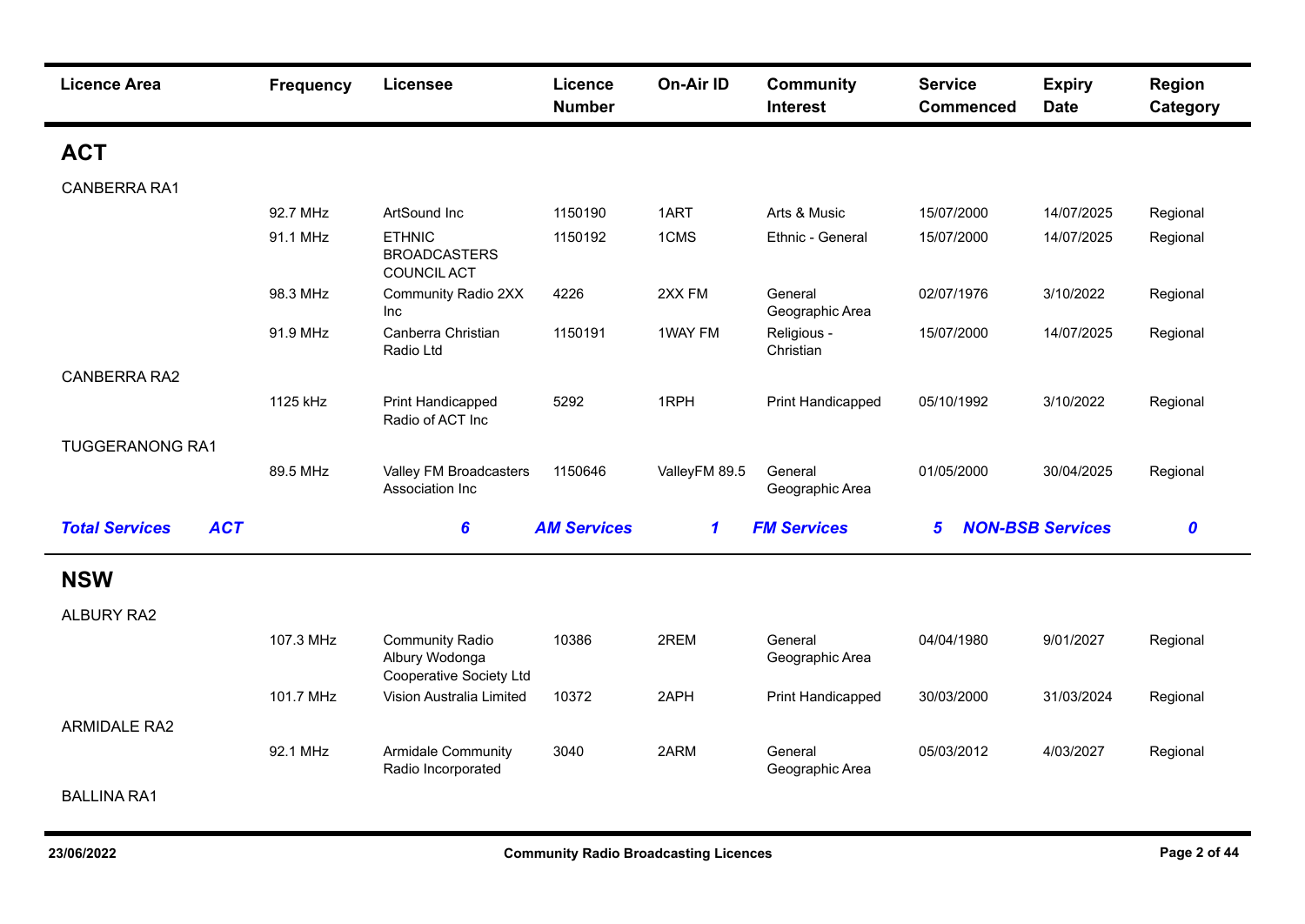|                      |           |                                                                                   | Licence<br><b>Number</b> | <b>On-Air ID</b>                       | <b>Community</b><br><b>Interest</b> | <b>Service</b><br><b>Commenced</b> | <b>Expiry</b><br><b>Date</b> | Region<br>Category |
|----------------------|-----------|-----------------------------------------------------------------------------------|--------------------------|----------------------------------------|-------------------------------------|------------------------------------|------------------------------|--------------------|
|                      | 101.9 MHz | Paradise FM<br><b>Community Radio</b><br>Association Inc                          | 1150750                  | Paradise FM                            | Mature Age                          | 01/12/2002                         | 30/11/2022                   | Regional           |
| <b>BANKSTOWN RA1</b> |           |                                                                                   |                          |                                        |                                     |                                    |                              |                    |
|                      | 100.9 MHz | <b>Bankstown Auburn</b><br><b>Community Radio Inc</b>                             | 3043                     | CONNECT<br>FM 100.9                    | General<br>Geographic Area          | 02/10/2011                         | 1/10/2026                    | Metropolitan       |
| <b>BATHURST RA2</b>  |           |                                                                                   |                          |                                        |                                     |                                    |                              |                    |
|                      | 92.3 MHz  | <b>Charles Sturt University</b>                                                   | 10281                    | 2MCE                                   | General<br>Geographic Area          | 19/03/1976                         | 3/10/2022                    | Regional           |
| <b>BATHURST RA3</b>  |           |                                                                                   |                          |                                        |                                     |                                    |                              |                    |
|                      | 100.1 MHz | <b>BATHURST</b><br><b>CHRISTIAN</b><br><b>BROADCASTERS</b><br><b>INCORPORATED</b> | 10275                    | Life FM 100.1<br>Spirit of the<br>West | Religious -<br>Christian            | 01/07/1999                         | 30/06/2024                   | Regional           |
| <b>BEGA RA2</b>      |           |                                                                                   |                          |                                        |                                     |                                    |                              |                    |
|                      | 93.7 MHz  | <b>BEGA ACCESS RADIO</b><br><b>INC</b>                                            | 1150188                  | Edge FM                                | General<br>Geographic Area          | 23/04/2000                         | 22/04/2025                   | Regional           |
| <b>BELLINGEN RA1</b> |           |                                                                                   |                          |                                        |                                     |                                    |                              |                    |
|                      | 107.3 MHz | <b>BELLINGER CTY</b><br><b>COMMUNICATIONS</b><br>CO OP LTD                        | 3041                     | 2BBB                                   | General<br>Geographic Area          | 09/09/1983                         | 18/09/2023                   | Regional           |
| <b>BLACKTOWN RA1</b> |           |                                                                                   |                          |                                        |                                     |                                    |                              |                    |
|                      | 99.9 MHz  | <b>SWRFM Community</b><br>Media Association Inc                                   | 1150152                  | SWR FM                                 | General<br>Geographic Area          | 27/09/2003                         | 31/08/2023                   | Metropolitan       |
| <b>BOURKE RA1</b>    |           |                                                                                   |                          |                                        |                                     |                                    |                              |                    |
|                      | 585 kHz   | WREBCO-OPLTD                                                                      | 10211                    | Outback<br>Radio 2WEB                  | General<br>Geographic Area          | 13/11/1987                         | 5/06/2026                    | Regional           |
| <b>BOURKE RA2</b>    |           |                                                                                   |                          |                                        |                                     |                                    |                              |                    |
|                      | 106.5 MHz | Muda Aboriginal<br>Corporation                                                    | 10212                    | 2CUZ                                   | Indigenous                          | 02/12/1998                         | 31/01/2024                   | Regional           |
| <b>BOWRAL RA1</b>    |           |                                                                                   |                          |                                        |                                     |                                    |                              |                    |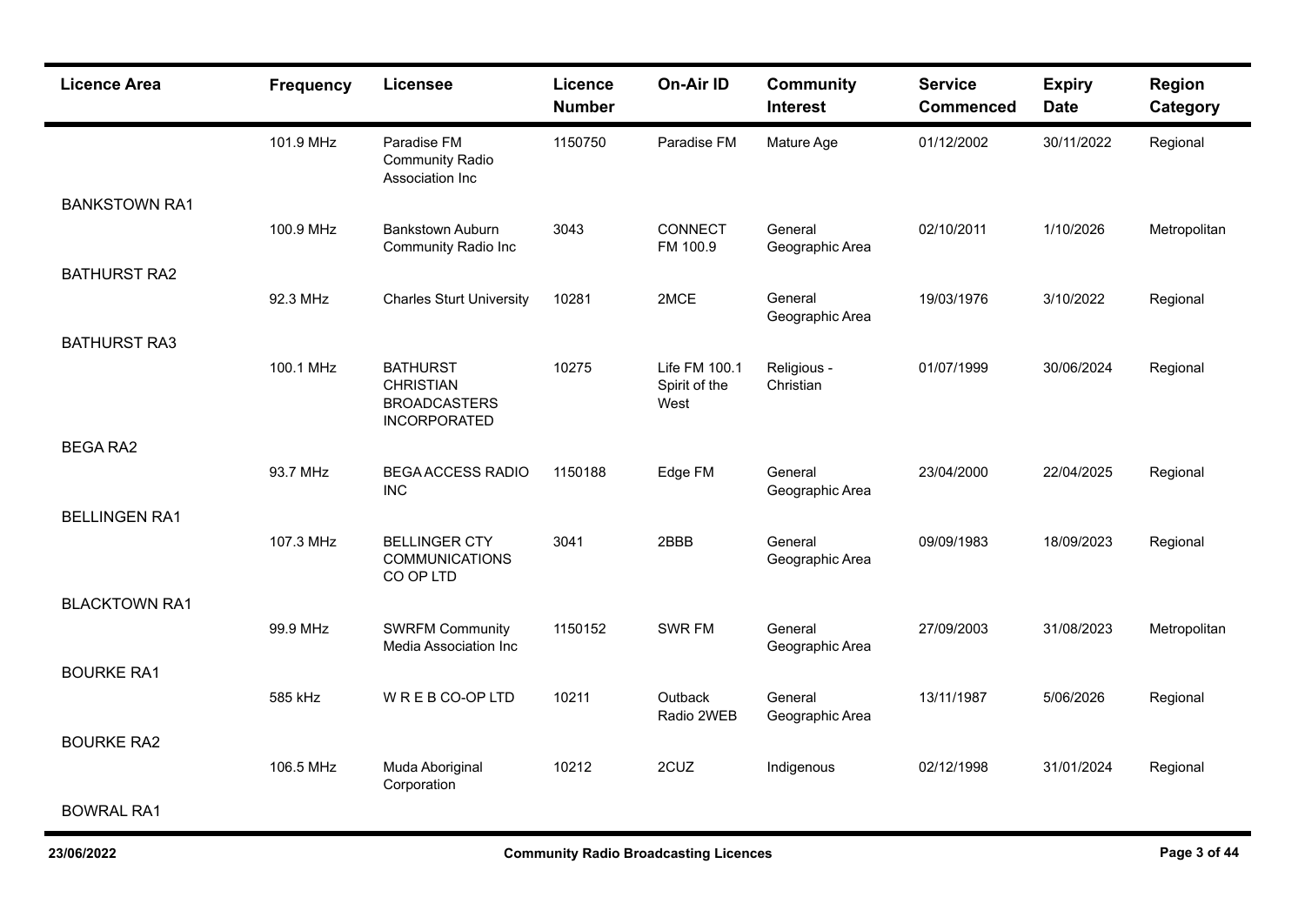| <b>Licence Area</b>             | <b>Frequency</b> | <b>Licensee</b>                                                           | Licence<br><b>Number</b> | <b>On-Air ID</b>    | <b>Community</b><br><b>Interest</b> | <b>Service</b><br><b>Commenced</b> | <b>Expiry</b><br><b>Date</b> | Region<br>Category |
|---------------------------------|------------------|---------------------------------------------------------------------------|--------------------------|---------------------|-------------------------------------|------------------------------------|------------------------------|--------------------|
|                                 | 107.1 MHz        | HIGHLAND FM 107.1<br>CO-OPERATIVE<br><b>LIMITED</b>                       | 1651                     | 2WKT                | General<br>Geographic Area          | 04/04/1987                         | 30/09/2026                   | Regional           |
|                                 | 92.5 MHz         | MVH-FM Inc                                                                | 1150174                  | 92.5 FM             | Youth                               | 16/06/2006                         | 15/06/2026                   | Regional           |
| <b>BRAIDWOOD RA1</b>            |                  |                                                                           |                          |                     |                                     |                                    |                              |                    |
|                                 | 88.9 MHz         | <b>Braidwood FM Inc</b>                                                   | 1150816                  | <b>Braidwood FM</b> | General<br>Geographic Area          | 22/11/2004                         | 21/11/2024                   | Regional           |
| <b>BROKEN HILL RA2</b>          |                  |                                                                           |                          |                     |                                     |                                    |                              |                    |
|                                 | 107.7 MHz        | <b>BROKEN HILL</b><br><b>COMMUNITY FM</b><br><b>ASSOCIATION INC</b>       | 10246                    | 2DRY                | General<br>Geographic Area          | 05/10/1992                         | 3/10/2022                    | Regional           |
| <b>BURWOOD RA1</b>              |                  |                                                                           |                          |                     |                                     |                                    |                              |                    |
|                                 | 88.1 MHz         | <b>RDJ-FM Community</b><br>Radio Co-op Ltd                                | 3054                     | 2RDJ-FM             | General<br>Geographic Area          | 01/12/1983                         | 22/12/2026                   | Metropolitan       |
| <b>BYRON BAY RA1</b>            |                  |                                                                           |                          |                     |                                     |                                    |                              |                    |
|                                 | 99.9 MHz         | <b>BAY FM COMMUNITY</b><br>RADIO INC                                      | 1150719                  | 2BAY                | General<br>Geographic Area          | 20/06/2002                         | 19/06/2027                   | Regional           |
| <b>CAMPBELLTOWN RA1</b>         |                  |                                                                           |                          |                     |                                     |                                    |                              |                    |
|                                 | 100.3 MHz        | <b>Macarthur Community</b><br>Radio Association Inc                       | 1150150                  | 2MCR                | General<br>Geographic Area          | 01/04/2001                         | 31/03/2026                   | Metropolitan       |
| <b>CASINO RA1</b>               |                  |                                                                           |                          |                     |                                     |                                    |                              |                    |
|                                 | 107.9 MHz        | <b>CASINOS OWN</b><br><b>WIRELESS</b><br>ASSOCIATION INC                  | 1150717                  | <b>COW FM</b>       | General<br>Geographic Area          | 01/07/2002                         | 30/06/2027                   | Regional           |
| <b>CESSNOCK/MAITLAND</b><br>RA1 |                  |                                                                           |                          |                     |                                     |                                    |                              |                    |
|                                 | 96.5 MHz         | <b>Central Hunter</b><br>Community<br><b>Broadcasters</b><br>Incorporated | 1150040                  | 2CHR                | General<br>Geographic Area          | 28/03/2000                         | 27/03/2025                   | Regional           |
| CHATSWOOD RA1                   |                  |                                                                           |                          |                     |                                     |                                    |                              |                    |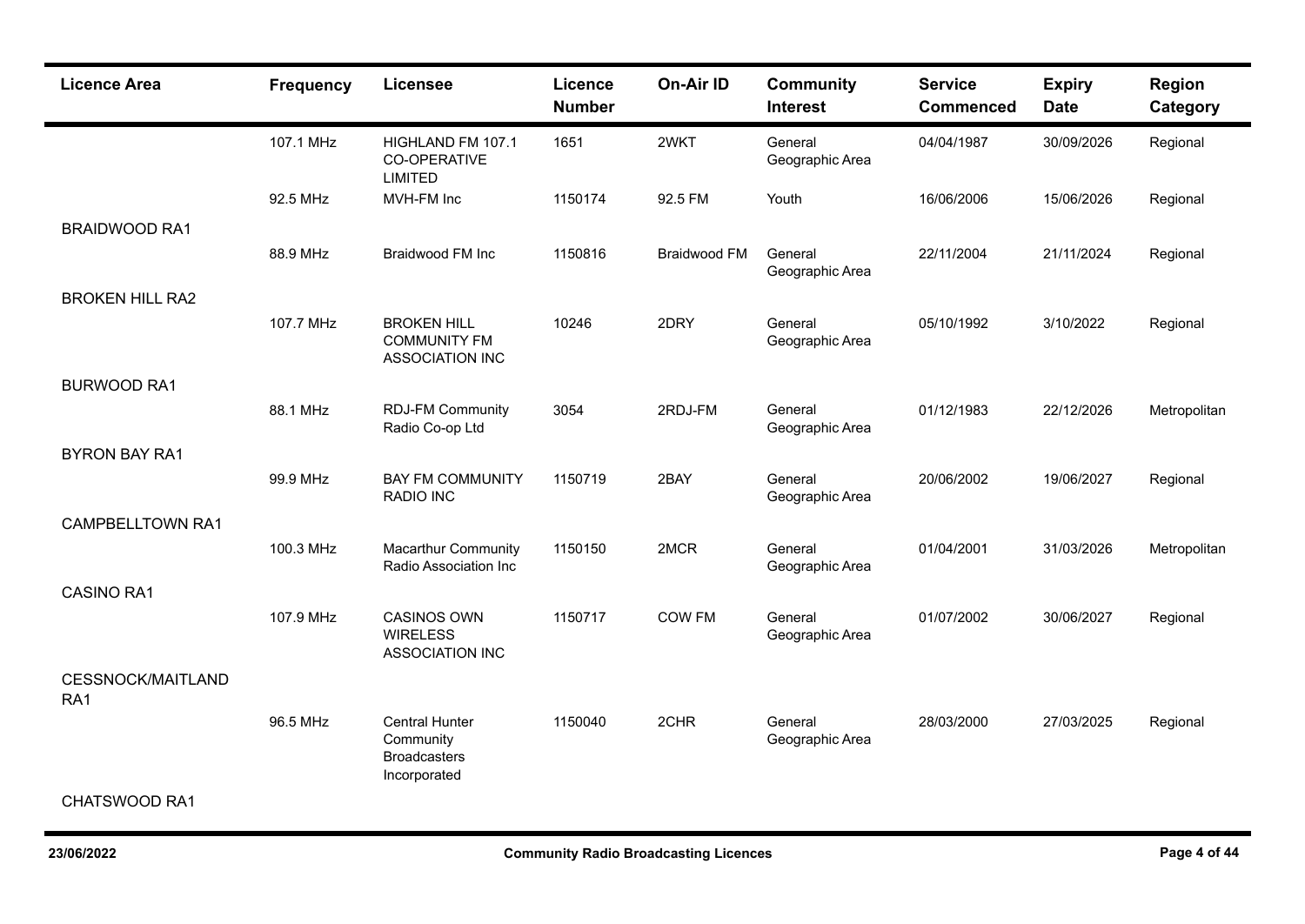| <b>Licence Area</b>      | <b>Frequency</b>                                 | Licensee                                                                       | <b>Licence</b><br><b>Number</b> | On-Air ID                     | <b>Community</b><br><b>Interest</b> | <b>Service</b><br><b>Commenced</b> | <b>Expiry</b><br><b>Date</b> | Region<br>Category |
|--------------------------|--------------------------------------------------|--------------------------------------------------------------------------------|---------------------------------|-------------------------------|-------------------------------------|------------------------------------|------------------------------|--------------------|
|                          | 99.3 MHz                                         | Northside Broadcasting<br>Cooperative Ltd                                      | 3052                            | 2NSB                          | General<br>Geographic Area          | 21/05/1983                         | 14/08/2026                   | Metropolitan       |
| <b>COFFS HARBOUR RA2</b> |                                                  |                                                                                |                                 |                               |                                     |                                    |                              |                    |
|                          | 104.1 MHz                                        | <b>Community Radio</b><br>104.1 CHY FM Inc                                     | 3045                            | 2CHY                          | Youth                               | 01/01/1983                         | 16/04/2024                   | Regional           |
|                          | 107.9 MHz                                        | <b>COFFS COAST</b><br><b>COMMUNITY RADIO</b><br><b>INCORPORATED</b>            | 1150056                         | 2AIR                          | General<br>Geographic Area          | 01/01/2000                         | 31/12/2024                   | Regional           |
| COOMA RA2                |                                                  |                                                                                |                                 |                               |                                     |                                    |                              |                    |
|                          | 103.7 MHz,<br>93.3 MHz,<br>93.9 MHz,<br>90.5 MHz | <b>MONARO</b><br><b>COMMUNITY RADIO</b><br><b>INC</b>                          | 1150162                         | Monaro FM                     | General<br>Geographic Area          | 01/12/2002                         | 30/11/2022                   | Regional           |
| COONABARABRAN RA1        |                                                  |                                                                                |                                 |                               |                                     |                                    |                              |                    |
|                          | 99.5 MHz                                         | Warrumbungle<br>Regional Radio Inc                                             | 1150830                         | 2WCR FM                       | General<br>Geographic Area          | 21/12/2004                         | 20/12/2024                   | Remote             |
| <b>COONAMBLE RA1</b>     |                                                  |                                                                                |                                 |                               |                                     |                                    |                              |                    |
|                          | 91.9 MHz                                         | Coonamble Community<br>Radio Inc                                               | 1150831                         | 2MTM FM                       | General<br>Geographic Area          | 21/12/2004                         | 20/12/2024                   | Remote             |
| <b>CORAKI RA1</b>        |                                                  |                                                                                |                                 |                               |                                     |                                    |                              |                    |
|                          | 88.9 MHz                                         | <b>Community Radio</b><br>Coraki Association<br>Incorporated                   | 1150718                         | 88.9 FM<br>Richmond<br>Valley | General<br>Geographic Area          | 01/07/2002                         | 30/06/2027                   | Regional           |
| <b>DEEPWATER RA1</b>     |                                                  |                                                                                |                                 |                               |                                     |                                    |                              |                    |
|                          | 91.1 MHz,<br>105.9 MHz                           | <b>DEEPWATER &amp;</b><br><b>DISTRICTS</b><br><b>COMMUNITY FM</b><br>RADIO INC | 1150087                         | 2CBD                          | General<br>Geographic Area          | 01/10/1999                         | 30/09/2024                   | Regional           |
| <b>DUBBO RA2</b>         |                                                  |                                                                                |                                 |                               |                                     |                                    |                              |                    |
|                          | 94.3 MHz                                         | Dubbo Christian<br><b>Broadcasters Inc</b>                                     | 10052                           | 2DCB                          | Religious -<br>Christian            | 10/09/1998                         | 9/09/2023                    | Regional           |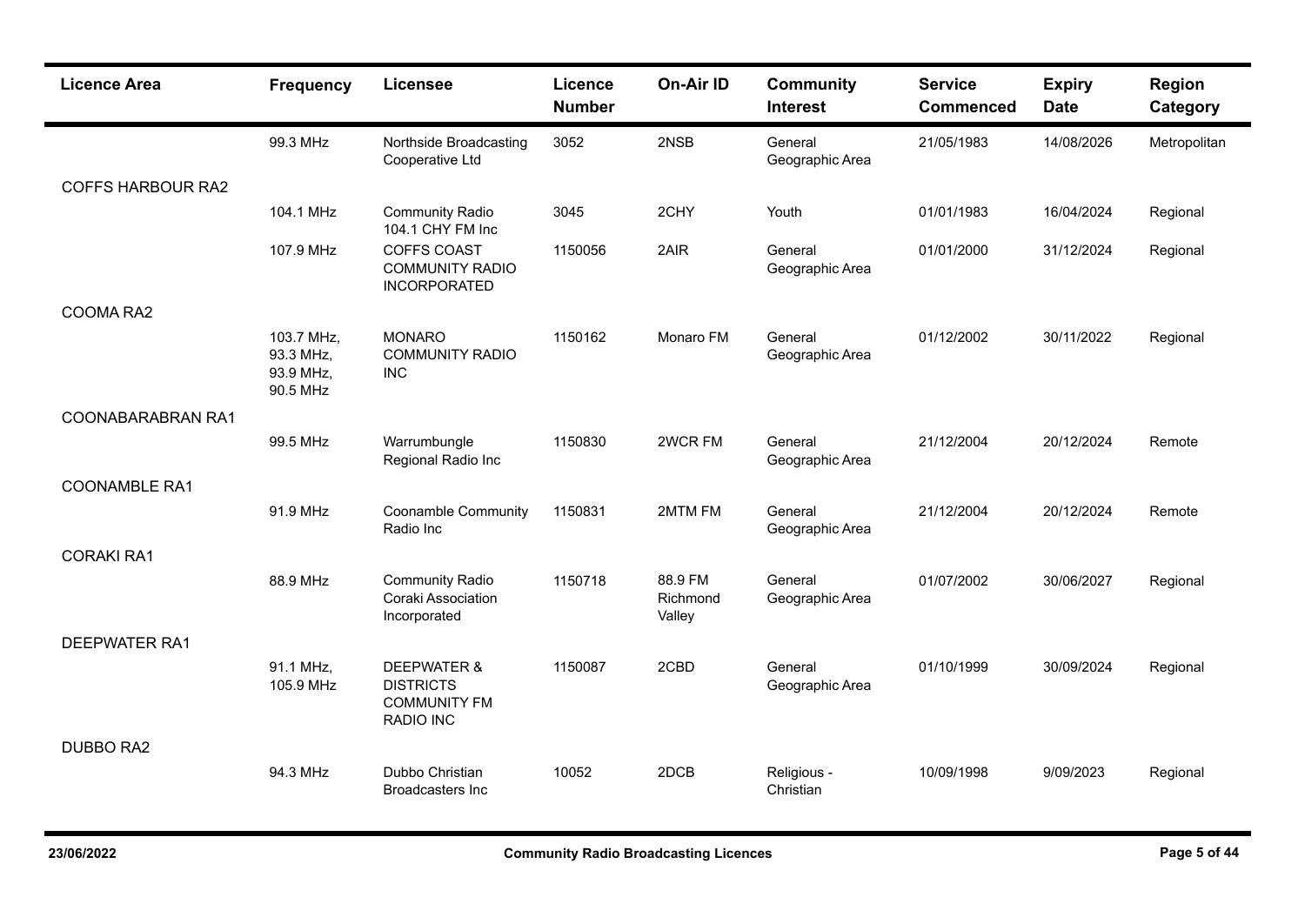| <b>Licence Area</b>  | <b>Frequency</b> | <b>Licensee</b>                                                      | Licence<br><b>Number</b> | <b>On-Air ID</b>           | <b>Community</b><br><b>Interest</b> | <b>Service</b><br><b>Commenced</b> | <b>Expiry</b><br><b>Date</b> | <b>Region</b><br>Category |
|----------------------|------------------|----------------------------------------------------------------------|--------------------------|----------------------------|-------------------------------------|------------------------------------|------------------------------|---------------------------|
| <b>DUNEDOO RA1</b>   |                  |                                                                      |                          |                            |                                     |                                    |                              |                           |
|                      | 96.1 MHz         | <b>TALBRAGAR</b><br><b>BROADCASTERS</b><br><b>INCORPORATED</b>       | 1170568                  | 3 Rivers<br>Radio          | General<br>Geographic Area          | 01/11/2004                         | 31/10/2024                   | Remote                    |
| <b>EDEN RA1</b>      |                  |                                                                      |                          |                            |                                     |                                    |                              |                           |
|                      | 104.7 MHz        | <b>EDEN COMMUNITY</b><br><b>RADIO INC</b>                            | 1150817                  | 2SEA                       | General<br>Geographic Area          | 01/10/2005                         | 30/09/2025                   | Regional                  |
| <b>FORSTER RA1</b>   |                  |                                                                      |                          |                            |                                     |                                    |                              |                           |
|                      | 101.5 MHz        | Great Lakes Area FM<br><b>Community Radio</b><br>Association Inc.    | 1583                     | 2GLA                       | General<br>Geographic Area          | 25/08/1986                         | 28/09/2023                   | Regional                  |
| <b>GILGANDRA RA1</b> |                  |                                                                      |                          |                            |                                     |                                    |                              |                           |
|                      | 98.9 MHz         | Warrumbungles<br>Community<br>Broadcasting<br>Association Inc        | 1150832                  | 2WAR FM                    | General<br>Geographic Area          | 21/12/2004                         | 20/12/2024                   | Remote                    |
| <b>GOSFORD RA1</b>   |                  |                                                                      |                          |                            |                                     |                                    |                              |                           |
|                      | 94.1 MHz         | <b>Coast Community</b><br><b>Broadcasters</b><br>Incorporated        | 1150739                  | todayscountry<br>94one     | Country music                       | 01/07/2010                         | 30/06/2025                   | Regional                  |
|                      | 96.3 MHz         | <b>Central Coast</b><br><b>Community FM Radio</b><br>Association Inc | 6527                     | CoastFM963                 | General<br>Geographic Area          | 10/08/1992                         | 6/08/2027                    | Regional                  |
|                      | 94.9 MHz         | <b>Gosford Christian</b><br>Broadcasters Limited                     | 1150186                  | <b>RHEMA FM</b><br>Gosford | Religious -<br>Christian            | 23/10/2004                         | 22/10/2024                   | Regional                  |
|                      | 93.3 MHz         | Five-O-Plus Public<br>Radio Association Inc                          | 1150187                  | Radio<br>Five-O-Plus       | Organisations<br>serving 50+ yrs    | 22/11/2002                         | 21/11/2022                   | Regional                  |
| <b>GOULBURN RA2</b>  |                  |                                                                      |                          |                            |                                     |                                    |                              |                           |
|                      | 103.3 MHz        | <b>Goulburn Community</b><br>Radio Association Inc                   | 3113                     | 2GCR                       | General<br>Geographic Area          | 01/09/1987                         | 3/10/2022                    | Regional                  |

## GRAFTON RA2

н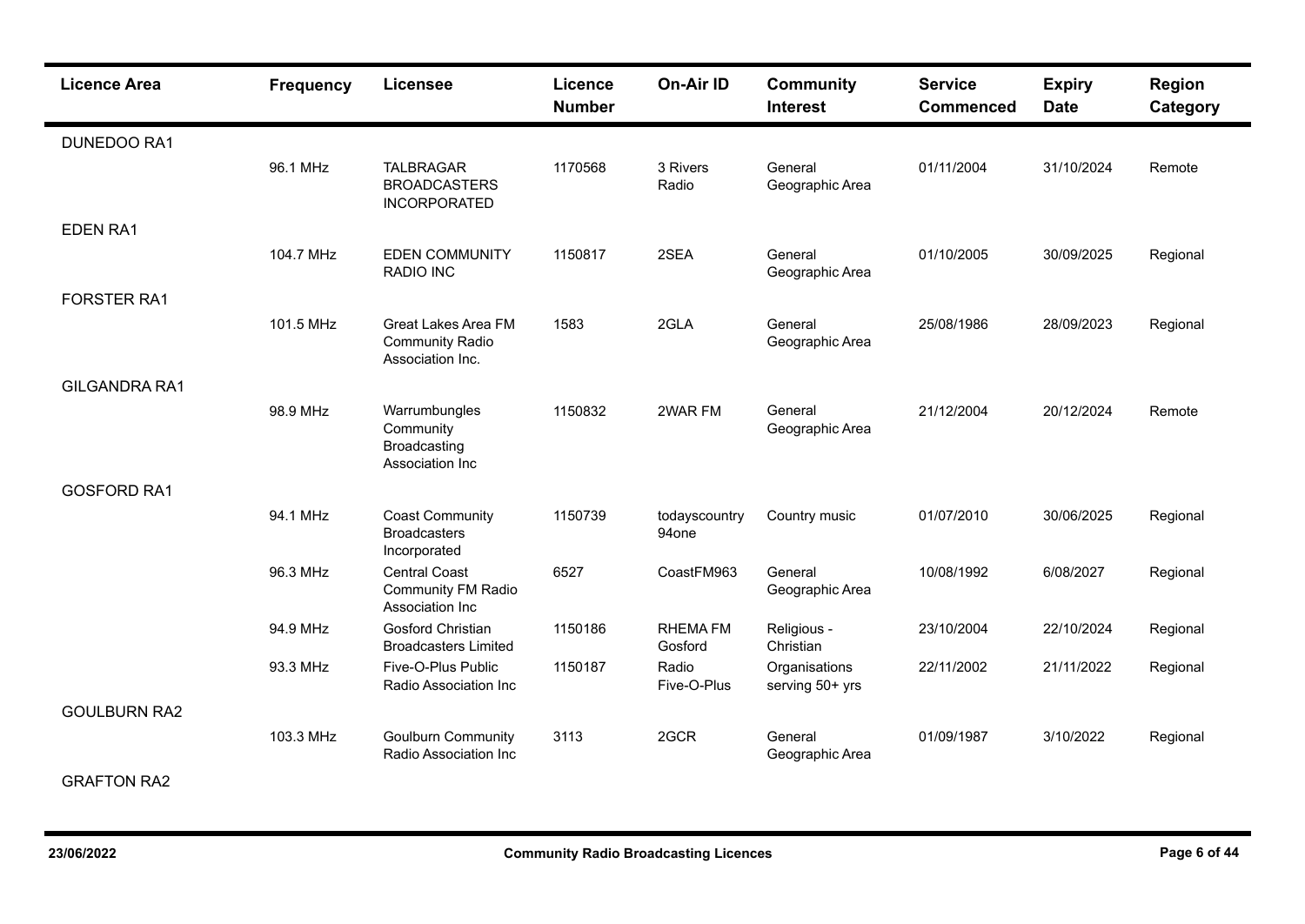| <b>Licence Area</b>        | <b>Frequency</b> | Licensee                                                           | Licence<br><b>Number</b> | <b>On-Air ID</b>                       | <b>Community</b><br><b>Interest</b> | <b>Service</b><br><b>Commenced</b> | <b>Expiry</b><br><b>Date</b> | Region<br>Category |
|----------------------------|------------------|--------------------------------------------------------------------|--------------------------|----------------------------------------|-------------------------------------|------------------------------------|------------------------------|--------------------|
|                            | 103.1 MHz        | <b>Clarence Valley</b><br><b>Christian Broadcasters</b><br>Inc     | 1150059                  | Loving Life<br>FM103.1                 | Religious -<br>Christian            | 04/04/2000                         | 3/04/2025                    | Regional           |
| <b>GRIFFITH RA2</b>        |                  |                                                                    |                          |                                        |                                     |                                    |                              |                    |
|                            | 95.1 MHz         | <b>Griffith Community FM</b><br>Association Inc                    | 5538                     | 2MIA                                   | General<br>Geographic Area          | 07/03/1993                         | 3/10/2022                    | Regional           |
| HAY RA1                    |                  |                                                                    |                          |                                        |                                     |                                    |                              |                    |
|                            | 92.1 MHz         | Hay Community Radio<br>Association Inc                             | 2069                     | 2HAY                                   | General<br>Geographic Area          | 29/04/1993                         | 27/09/2023                   | Regional           |
| <b>HORNSBY RA1</b>         |                  |                                                                    |                          |                                        |                                     |                                    |                              |                    |
|                            | 100.1 MHz        | 2 HHH FM Ltd                                                       | 1150154                  | <b>Triple H 100.1</b><br><b>FM</b>     | General<br>Geographic Area          | 19/10/2001                         | 21/07/2026                   | Metropolitan       |
| <b>INVERELL RA2</b>        |                  |                                                                    |                          |                                        |                                     |                                    |                              |                    |
|                            | 91.9 MHz         | <b>Inverell Community</b><br>Radio Inc                             | 1150086                  | <b>STA FM 91.9</b>                     | General<br>Geographic Area          | 01/07/2016                         | 30/06/2026                   | Regional           |
| <b>KANDOS RA1</b>          |                  |                                                                    |                          |                                        |                                     |                                    |                              |                    |
|                            | 98.7 MHz         | <b>KANDOS RYLSTONE</b><br><b>COMMUNITY RADIO</b><br><b>INC</b>     | 10255                    | 2KRR                                   | General<br>Geographic Area          | 22/01/1998                         | 21/01/2023                   | Regional           |
| KATOOMBA RA2               |                  |                                                                    |                          |                                        |                                     |                                    |                              |                    |
|                            | 89.1 MHz         | <b>Blue Mountains Public</b><br><b>Broadcasting Society</b><br>Inc | 1150185                  | 89.1 Radio<br><b>Blue</b><br>Mountains | General<br>Geographic Area          | 05/10/1992                         | 3/10/2022                    | Regional           |
| <b>KEMPSEY RA2</b>         |                  |                                                                    |                          |                                        |                                     |                                    |                              |                    |
|                            | 103.1 MHz        | MACLEAY VALLEY<br><b>COMMUNITY FM</b><br>RADIO STATION INC         | 1150061                  | <b>Tank Radio</b>                      | General<br>Geographic Area          | 01/11/2000                         | 1/11/2024                    | Regional           |
| <b>LAKE MACQUARIE RA1</b>  |                  |                                                                    |                          |                                        |                                     |                                    |                              |                    |
|                            | 97.3 MHz         | Lake Macquarie FM Inc                                              | 1150043                  | Radio<br>Yesteryear                    | General<br>Geographic Area          | 01/07/2010                         | 30/06/2025                   | Regional           |
| <b>LIGHTNING RIDGE RA1</b> |                  |                                                                    |                          |                                        |                                     |                                    |                              |                    |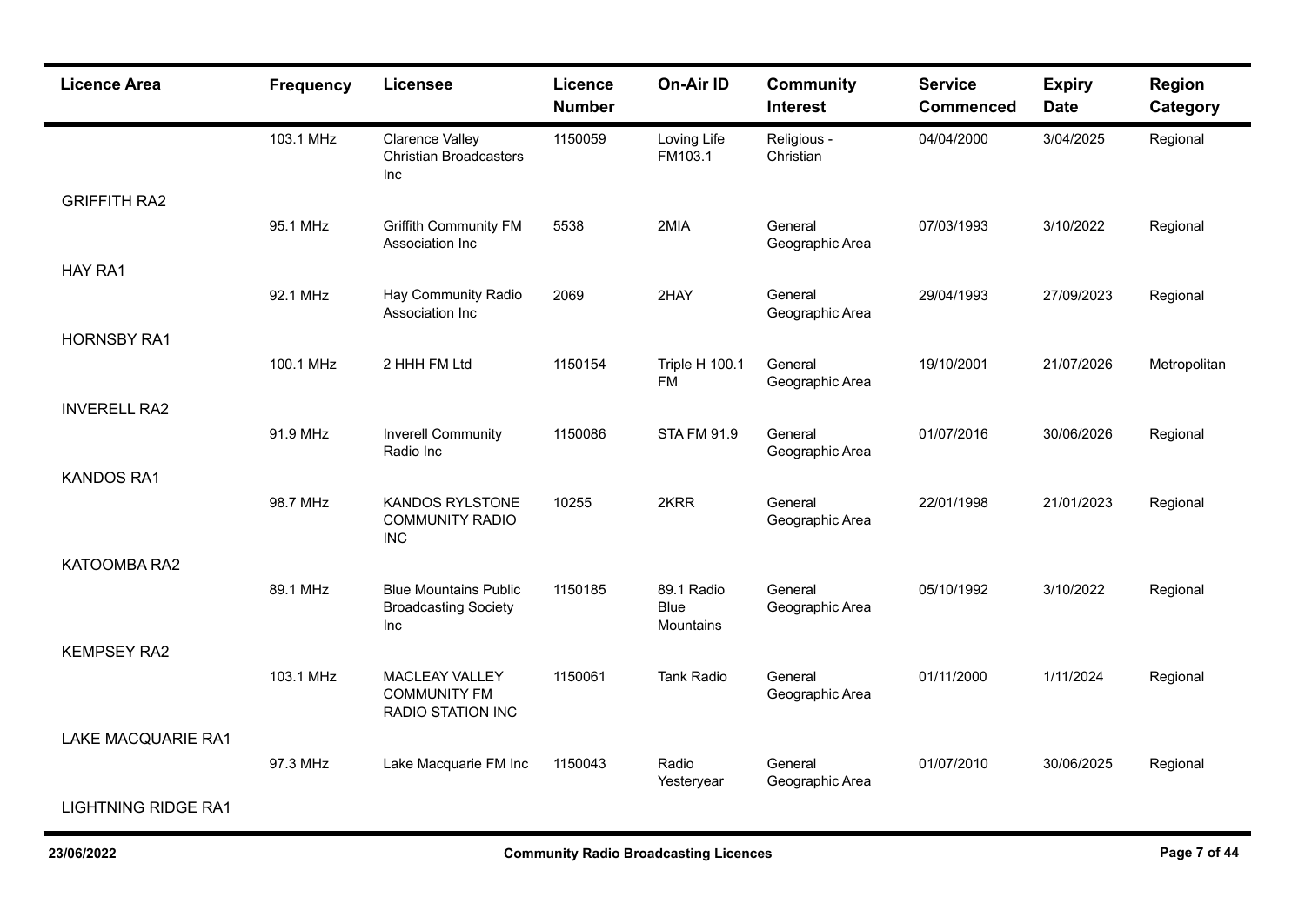| <b>Licence Area</b>   | Frequency | Licensee                                                              | <b>Licence</b><br><b>Number</b> | <b>On-Air ID</b>                    | <b>Community</b><br><b>Interest</b> | <b>Service</b><br><b>Commenced</b> | <b>Expiry</b><br><b>Date</b> | Region<br>Category |
|-----------------------|-----------|-----------------------------------------------------------------------|---------------------------------|-------------------------------------|-------------------------------------|------------------------------------|------------------------------|--------------------|
|                       | 89.7 MHz  | <b>Lightning Ridge</b><br><b>Community Radio Inc</b>                  | 10414                           | Opal FM                             | General<br>Geographic Area          | 14/02/2000                         | 13/02/2025                   | Remote             |
| <b>LISMORE RA2</b>    |           |                                                                       |                                 |                                     |                                     |                                    |                              |                    |
|                       | 92.9 MHz  | <b>NORTH COAST</b><br><b>RADIO</b><br><b>INCORPORATED</b>             | 3051                            | 92.9                                | General<br>Geographic Area          | 01/10/2004                         | 22/09/2024                   | Regional           |
| <b>LIVERPOOL RA1</b>  |           |                                                                       |                                 |                                     |                                     |                                    |                              |                    |
|                       | 89.3 MHz  | Liverpool Fairfield<br><b>Community Radio</b><br>Co-Operative Limited | 3046                            | 2GLF                                | General<br>Geographic Area          | 01/09/1983                         | 3/10/2022                    | Metropolitan       |
| <b>MACLEAN RA1</b>    |           |                                                                       |                                 |                                     |                                     |                                    |                              |                    |
|                       | 100.3 MHz | Lower Clarence<br><b>Community Radio Inc</b>                          | 2189                            | <b>TLCFM 100.3</b>                  | General<br>Geographic Area          | 04/03/2020                         | 3/03/2025                    | Regional           |
| <b>MANLY RA1</b>      |           |                                                                       |                                 |                                     |                                     |                                    |                              |                    |
|                       | 88.7 MHz  | Manly-Warringah Media<br>Cooperative Ltd                              | 3049                            | Radio<br>Northern<br><b>Beaches</b> | General<br>Geographic Area          | 01/03/1984                         | 30/09/2026                   | Metropolitan       |
| <b>MERIMBULA RA1</b>  |           |                                                                       |                                 |                                     |                                     |                                    |                              |                    |
|                       | 97.5 MHz  | <b>SAPPHIRE FM</b><br><b>COMMUNITY RADIO</b><br>LTD.                  | 1180025                         | SapphireFM<br>97.5                  | General<br>Geographic Area          | 01/03/2022                         | 10/02/2027                   | Regional           |
| <b>MORUYA RA1</b>     |           |                                                                       |                                 |                                     |                                     |                                    |                              |                    |
|                       | 107.5 MHz | Eurobodalla Access<br>Radio Inc                                       | 1772                            | 2EAR                                | General<br>Geographic Area          | 13/02/1987                         | 3/12/2026                    | Regional           |
| NAMBUCCA HEADS<br>RA1 |           |                                                                       |                                 |                                     |                                     |                                    |                              |                    |
| $\ldots$              | 105.9 MHz | Radio Nambucca Inc                                                    | 5017                            | 2NVR                                | General<br>Geographic Area          | 05/06/1992                         | 31/05/2027                   | Regional           |

NARRABRI RA1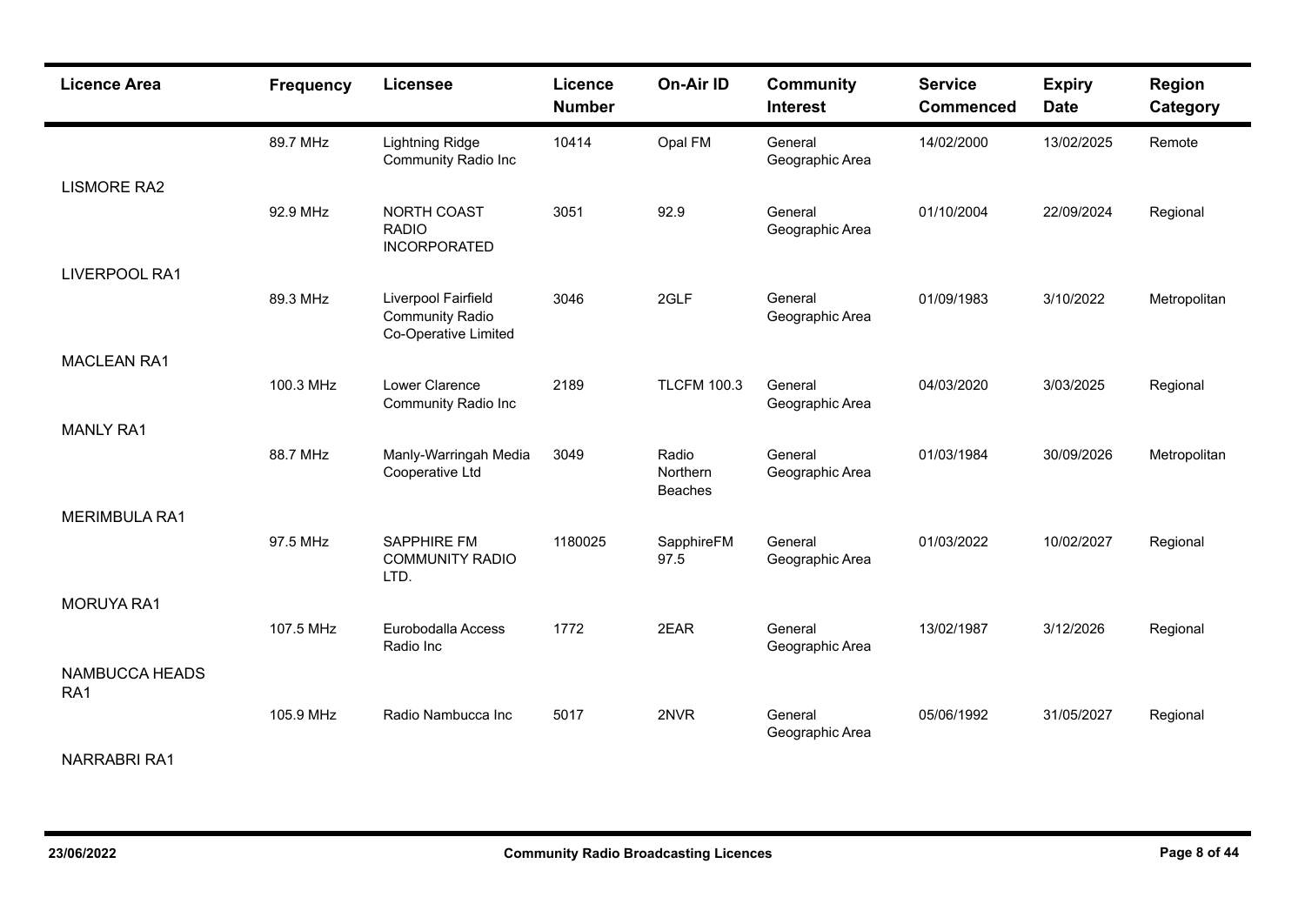| <b>Licence Area</b>       | <b>Frequency</b>         | <b>Licensee</b>                                                      | Licence<br><b>Number</b> | On-Air ID        | <b>Community</b><br><b>Interest</b> | <b>Service</b><br><b>Commenced</b> | <b>Expiry</b><br><b>Date</b> | <b>Region</b><br>Category |
|---------------------------|--------------------------|----------------------------------------------------------------------|--------------------------|------------------|-------------------------------------|------------------------------------|------------------------------|---------------------------|
|                           | 91.3 MHz                 | <b>NARRABRI SHIRE</b><br><b>COMMUNITY RADIO</b><br>INCORPORATED      | 1150088                  | 2Max FM          | General<br>Geographic Area          | 01/11/2000                         | 31/10/2025                   | Regional                  |
| NARRANDERA RA1            |                          |                                                                      |                          |                  |                                     |                                    |                              |                           |
|                           | 91.1 MHz                 | Narrandera District<br>Community Radio Inc                           | 1130099                  | Spirit FM        | General<br>Geographic Area          | 01/02/2012                         | 31/12/2026                   | Regional                  |
| <b>NARWEE RA1</b>         |                          |                                                                      |                          |                  |                                     |                                    |                              |                           |
|                           | 90.1 MHz                 | <b>NARWEE BAPTIST</b><br><b>COMMUNITY</b><br><b>BROADCASTERS LTD</b> | 3050                     | 2NBC             | General<br>Geographic Area          | 06/03/1983                         | 14/10/2026                   | Metropolitan              |
| <b>NEWCASTLE RA2</b>      |                          |                                                                      |                          |                  |                                     |                                    |                              |                           |
|                           | 99.7 MHz                 | Newcastle Christian<br><b>Broadcasters Ltd</b>                       | 1150030                  | Rhema FM         | Religious -<br>Christian            | 01/12/1999                         | 30/11/2024                   | Regional                  |
|                           | 103.7 MHz                | The University Of<br>Newcastle                                       | 3053                     | 2NUR             | General<br>Geographic Area          | 11/03/1978                         | 20/11/2025                   | Regional                  |
| <b>NIMBIN RA1</b>         |                          |                                                                      |                          |                  |                                     |                                    |                              |                           |
|                           | 102.3 MHz                | <b>NIMBIN</b><br><b>INDEPENDENT MEDIA</b><br><b>INC</b>              | 1150713                  | 2NIM FM<br>102.3 | General<br>Geographic Area          | 01/07/2002                         | 30/06/2027                   | Regional                  |
| <b>NORFOLK ISLAND RA1</b> |                          |                                                                      |                          |                  |                                     |                                    |                              |                           |
|                           | 89.9 MHz and<br>1566 kHz | Norfolk Island Regional<br>Council                                   | 1180039                  | Radio Norfolk    | General<br>Geographic Area          | 17/06/2021                         | 16/06/2023                   | Remote                    |
| <b>NOWRA RA2</b>          |                          |                                                                      |                          |                  |                                     |                                    |                              |                           |
|                           | 104.5 MHz                | Shoalhaven<br><b>Community Radio Inc</b>                             | 2273                     | 2UUU             | General<br>Geographic Area          | 17/12/1990                         | 30/10/2025                   | Regional                  |
| <b>NSW COMMUNITY RA1</b>  |                          |                                                                      |                          |                  |                                     |                                    |                              |                           |
|                           | 1224 kHz                 | RADIO FOR THE<br>PRINT-HANDICAPPED<br>OF NSW CO-OP LTD               | 5157                     | 2RPH             | Print Handicapped                   | 07/02/1991                         | 24/01/2026                   | Metropolitan              |

## ORANGE RA1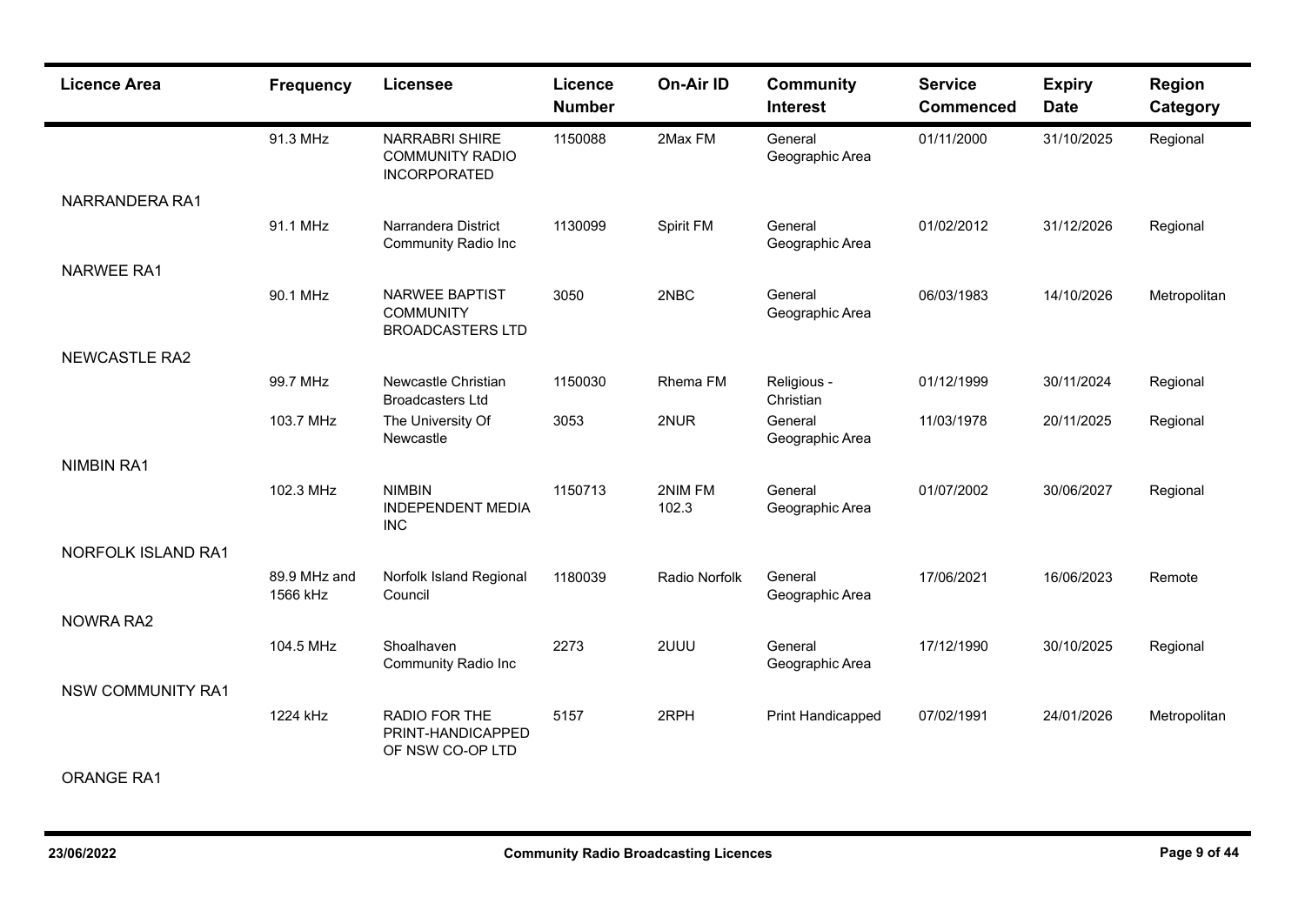| <b>Licence Area</b> | <b>Frequency</b> | <b>Licensee</b>                                                                                          | <b>Licence</b><br><b>Number</b> | On-Air ID           | <b>Community</b><br><b>Interest</b> | <b>Service</b><br><b>Commenced</b> | <b>Expiry</b><br><b>Date</b> | <b>Region</b><br>Category |
|---------------------|------------------|----------------------------------------------------------------------------------------------------------|---------------------------------|---------------------|-------------------------------------|------------------------------------|------------------------------|---------------------------|
|                     | 103.5 MHz        | <b>CANOBOLAS</b><br><b>CHRISTIAN</b><br><b>BROADCASTERS</b><br><b>ASSOCIATION</b><br><b>INCORPORATED</b> | 1150004                         | 2CCB                | Religious -<br>Christian            | 13/03/1998                         | 21/01/2023                   | Regional                  |
|                     | 107.5 MHz        | <b>Orange Community</b><br><b>Broadcasters Limited</b>                                                   | 10287                           | FM107.5             | General<br>Geographic Area          | 28/03/1998                         | 21/01/2023                   | Regional                  |
| PARKES RA1          |                  |                                                                                                          |                                 |                     |                                     |                                    |                              |                           |
|                     | 97.9 MHz         | <b>LACHLAN VALLEY</b><br><b>COMMUNITY RADIO</b><br><b>INC</b>                                            | 10055                           | 2LVR                | General<br>Geographic Area          | 05/10/1992                         | 3/10/2022                    | Regional                  |
| PARRAMATTA RA1      |                  |                                                                                                          |                                 |                     |                                     |                                    |                              |                           |
|                     | 90.5 MHz         | Cumberland<br><b>Community Radio Inc</b>                                                                 | 1251                            | <b>Alive 90.5</b>   | General<br>Geographic Area          | 20/12/1992                         | 3/10/2022                    | Metropolitan              |
| PENRITH RA1         |                  |                                                                                                          |                                 |                     |                                     |                                    |                              |                           |
|                     | 100.7 MHz        | WAY OUT WEST FINE<br><b>MUSIC</b><br>INCORPORATED                                                        | 1150151                         | WOW FM              | General<br>Geographic Area          | 01/06/2001                         | 31/05/2026                   | Metropolitan              |
| PORT MACQUARIE RA1  |                  |                                                                                                          |                                 |                     |                                     |                                    |                              |                           |
|                     | 103.9 MHz        | <b>Hastings Community</b><br>Fm Radio Association<br>Inc                                                 | 4925                            | 2WAY                | General<br>Geographic Area          | 17/04/1992                         | 2/04/2027                    | Regional                  |
|                     | 99.9 MHz         | MID NORTH COAST<br><b>CHRISTIAN</b><br><b>BROADCASTERS INC</b>                                           | 1150063                         | 2PMQ                | Religious -<br>Christian            | 01/12/1999                         | 30/11/2024                   | Regional                  |
| PORT STEPHENS RA1   |                  |                                                                                                          |                                 |                     |                                     |                                    |                              |                           |
|                     | 100.9 MHz        | Port Stephens FM<br>Radio Inc                                                                            | 1150042                         | Port Stephens<br>FM | General<br>Geographic Area          | 01/02/2000                         | 31/01/2025                   | Regional                  |
| RYDE RA1            |                  |                                                                                                          |                                 |                     |                                     |                                    |                              |                           |
|                     | 88.5 MHz         | Ryde Regional Radio<br>Co-operative Ltd                                                                  | 3057                            | 2RRR                | General<br>Geographic Area          | 02/03/1984                         | 10/02/2027                   | Metropolitan              |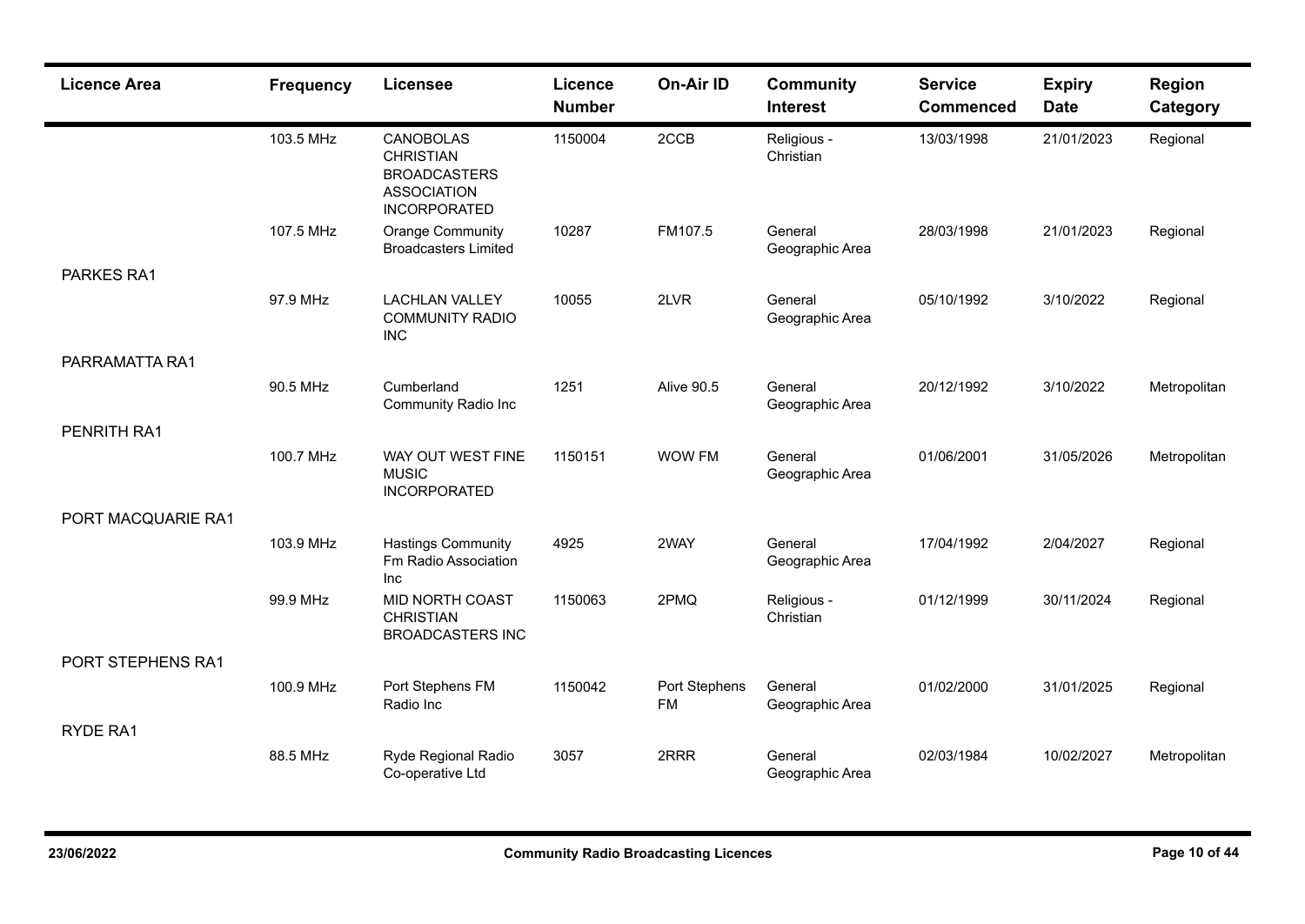| <b>Licence Area</b>           | <b>Frequency</b> | <b>Licensee</b>                                                                            | Licence<br><b>Number</b> | On-Air ID                    | <b>Community</b><br><b>Interest</b> | <b>Service</b><br><b>Commenced</b> | <b>Expiry</b><br><b>Date</b> | Region<br>Category |
|-------------------------------|------------------|--------------------------------------------------------------------------------------------|--------------------------|------------------------------|-------------------------------------|------------------------------------|------------------------------|--------------------|
| <b>SANCTUARY POINT</b><br>RA1 |                  |                                                                                            |                          |                              |                                     |                                    |                              |                    |
|                               | 92.7 MHz         | <b>BAY &amp; BASIN</b><br><b>COMMUNITY</b><br><b>RESOURCES LIMITED</b>                     | 1150818                  | Bay and Basin<br><b>FM</b>   | General<br>Geographic Area          | 02/06/2006                         | 1/06/2026                    | Regional           |
| <b>SUTHERLAND RA1</b>         |                  |                                                                                            |                          |                              |                                     |                                    |                              |                    |
|                               | 99.7 MHz         | SUTHERLAND SHIRE<br><b>COMMUNITY RADIO</b><br>ASSOC INC                                    | 4842                     | 2SSR                         | General<br>Geographic Area          | 26/09/1992                         | 24/09/2022                   | Metropolitan       |
| <b>SYDNEY RA1</b>             |                  |                                                                                            |                          |                              |                                     |                                    |                              |                    |
|                               | 94.5 MHz         | Free Broadcast Inc                                                                         | 1150109                  | FBi                          | Youth                               | 28/06/2003                         | 31/05/2026                   | Metropolitan       |
|                               | 103.2 MHz        | Hope Media Ltd                                                                             | 3044                     | Hope 103.2                   | Religious -<br>Christian            | 04/03/1979                         | 3/10/2022                    | Metropolitan       |
|                               | 107.3 MHz        | Sydney Educational<br><b>Broadcasting Ltd</b>                                              | 3059                     | 2SER                         | Educational                         | 01/10/1979                         | 3/10/2022                    | Metropolitan       |
|                               | 102.5 MHz        | Music Broadcasting<br>Society of NSW<br>Co-operative Ltd                                   | 3047                     | <b>Fine Music</b><br>102.5   | Music - Fine Music                  | 15/12/1974                         | 3/10/2022                    | Metropolitan       |
|                               | 98.5 MHz         | Multicultural<br><b>Community Radio</b><br>Association Ltd                                 | 2290                     | 2000                         | Ethnic - General                    | 16/09/1992                         | 14/09/2022                   | Metropolitan       |
|                               | 92.1 MHz         | <b>Muslim Community</b><br>Radio Inc                                                       | 1150110                  | Muslim<br>Community<br>Radio | Religious - Islamic                 | 03/08/2001                         | 31/05/2026                   | Metropolitan       |
|                               | 93.7 MHz         | <b>GADIGAL</b><br><b>INFORMATION</b><br><b>SERVICE</b><br><b>ABORIGINAL</b><br>CORPORATION | 1150111                  | Koori Radio                  | Indigenous                          | 31/12/2002                         | 31/05/2026                   | Metropolitan       |
| SYDNEY RA2                    |                  |                                                                                            |                          |                              |                                     |                                    |                              |                    |
|                               | 88.9 MHz         | Radio Skid Row<br>Limited                                                                  | 3058                     | 2RSR                         | General<br>Geographic Area          | 01/09/1983                         | 3/10/2022                    | Metropolitan       |
| <b>TAMWORTH RA2</b>           |                  |                                                                                            |                          |                              |                                     |                                    |                              |                    |

н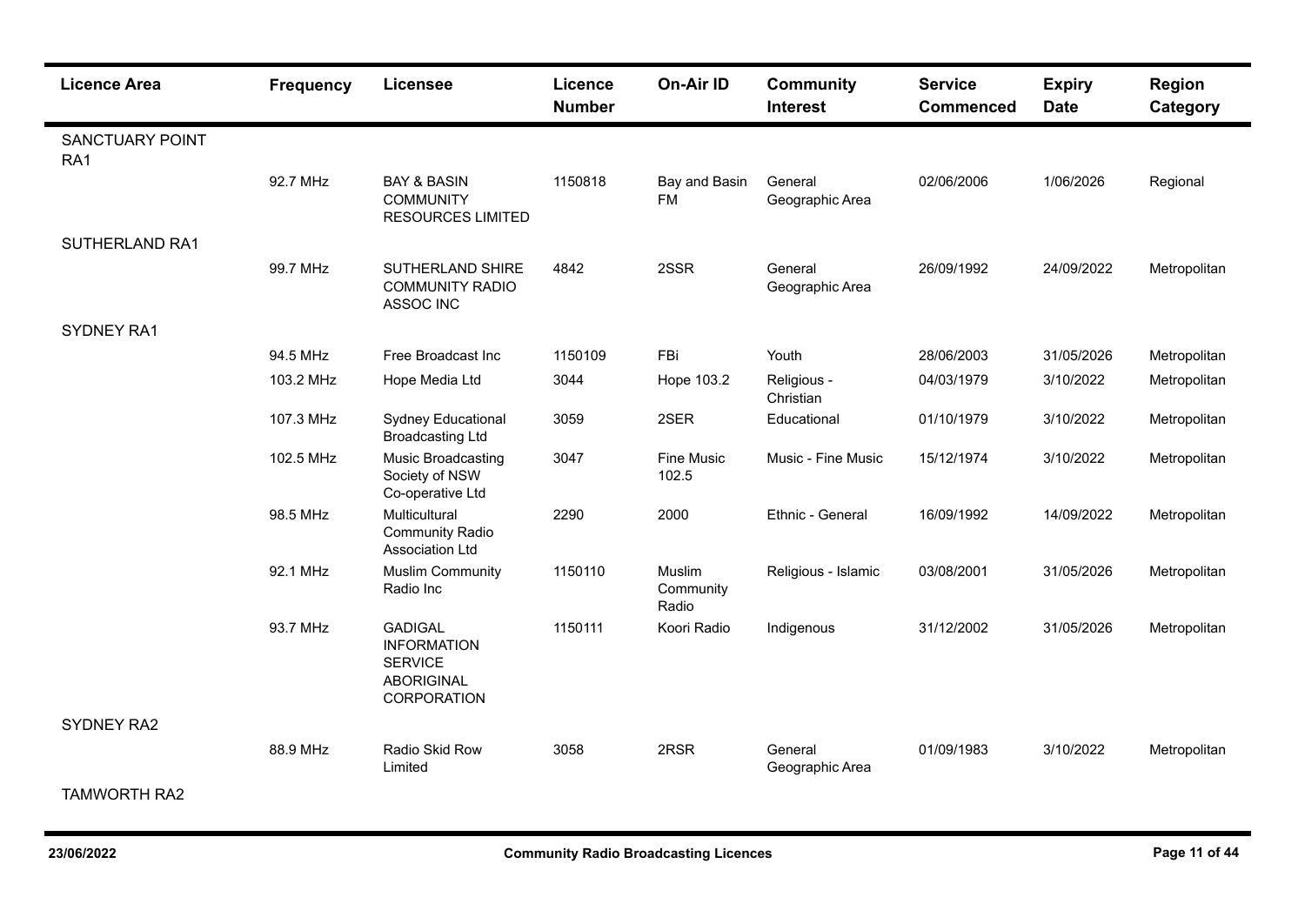| <b>Licence Area</b>    | <b>Frequency</b> | <b>Licensee</b>                                                                                     | Licence<br><b>Number</b> | <b>On-Air ID</b>                          | <b>Community</b><br><b>Interest</b> | <b>Service</b><br><b>Commenced</b> | <b>Expiry</b><br><b>Date</b> | Region<br>Category |
|------------------------|------------------|-----------------------------------------------------------------------------------------------------|--------------------------|-------------------------------------------|-------------------------------------|------------------------------------|------------------------------|--------------------|
|                        | 89.7 MHz         | <b>RHEMA FM</b><br><b>TAMWORTH INC</b>                                                              | 1150048                  | Radio Rhema                               | Religious -<br>Christian            | 10/11/1999                         | 30/09/2024                   | Regional           |
|                        | 88.9 MHz         | Tamworth Broadcasting<br>Society Inc                                                                | 3061                     | 2YOU                                      | General<br>Geographic Area          | 16/07/1982                         | 22/06/2027                   | Regional           |
| <b>TAREE RA2</b>       |                  |                                                                                                     |                          |                                           |                                     |                                    |                              |                    |
|                        | 104.7 MHz        | The Manning Media Co<br>operative Ltd                                                               | 1823                     | 2BOB                                      | General<br>Geographic Area          | 28/08/1986                         | 3/10/2022                    | Regional           |
| <b>TAREE RA3</b>       |                  |                                                                                                     |                          |                                           |                                     |                                    |                              |                    |
|                        | 103.3 MHz        | <b>MID NORTH COAST</b><br><b>INDIGENOUS</b><br><b>BROADCASTER</b><br><b>ASSOCIATION</b>             | 1150314                  | Ngarralinyi-Th<br>e Listenin<br>Place     | Indigenous                          | 22/11/2000                         | 30/11/2024                   | Regional           |
|                        | 106.5 MHz        | <b>MANNING GREAT</b><br><b>LAKES CHRISTIAN</b><br><b>BROADCASTERS</b><br><b>INCORPORATED</b>        | 1180026                  | Manning<br><b>Great Lakes</b><br>Rhema FM | Religious -<br>Christian            | 16/03/2022                         | 18/10/2026                   | Regional           |
| <b>TEMORA RA1</b>      |                  |                                                                                                     |                          |                                           |                                     |                                    |                              |                    |
|                        | 102.5 MHz        | Temora & District<br><b>Community Radio</b><br>Incorporated                                         | 1130248                  | <b>TEM-FM</b><br>102.5                    | General<br>Geographic Area          | 01/08/2018                         | 31/07/2023                   | Regional           |
| <b>TENTERFIELD RA1</b> |                  |                                                                                                     |                          |                                           |                                     |                                    |                              |                    |
|                        | 89.7 MHz         | <b>TENTERFIELD AND</b><br><b>DISTRICT</b><br><b>COMMUNITY FM</b><br>RADIO ASSOCIATION<br><b>INC</b> | 10213                    | 2TEN                                      | General<br>Geographic Area          | 12/12/1986                         | 19/02/2027                   | Regional           |
| <b>TUMUT RA1</b>       |                  |                                                                                                     |                          |                                           |                                     |                                    |                              |                    |
|                        | 96.3 MHz         | <b>Montreal Community</b><br>Theatre Inc                                                            | 1150803                  | Sounds of the<br>Mountains                | General<br>Geographic Area          | 16/10/2004                         | 15/10/2024                   | Regional           |
| WAGGA WAGGA RA2        |                  |                                                                                                     |                          |                                           |                                     |                                    |                              |                    |
|                        | 101.9 MHz        | Riverina Christian<br>Radio Inc                                                                     | 1150770                  | Life FM                                   | Religious -<br>Christian            | 09/02/2003                         | 8/02/2023                    | Regional           |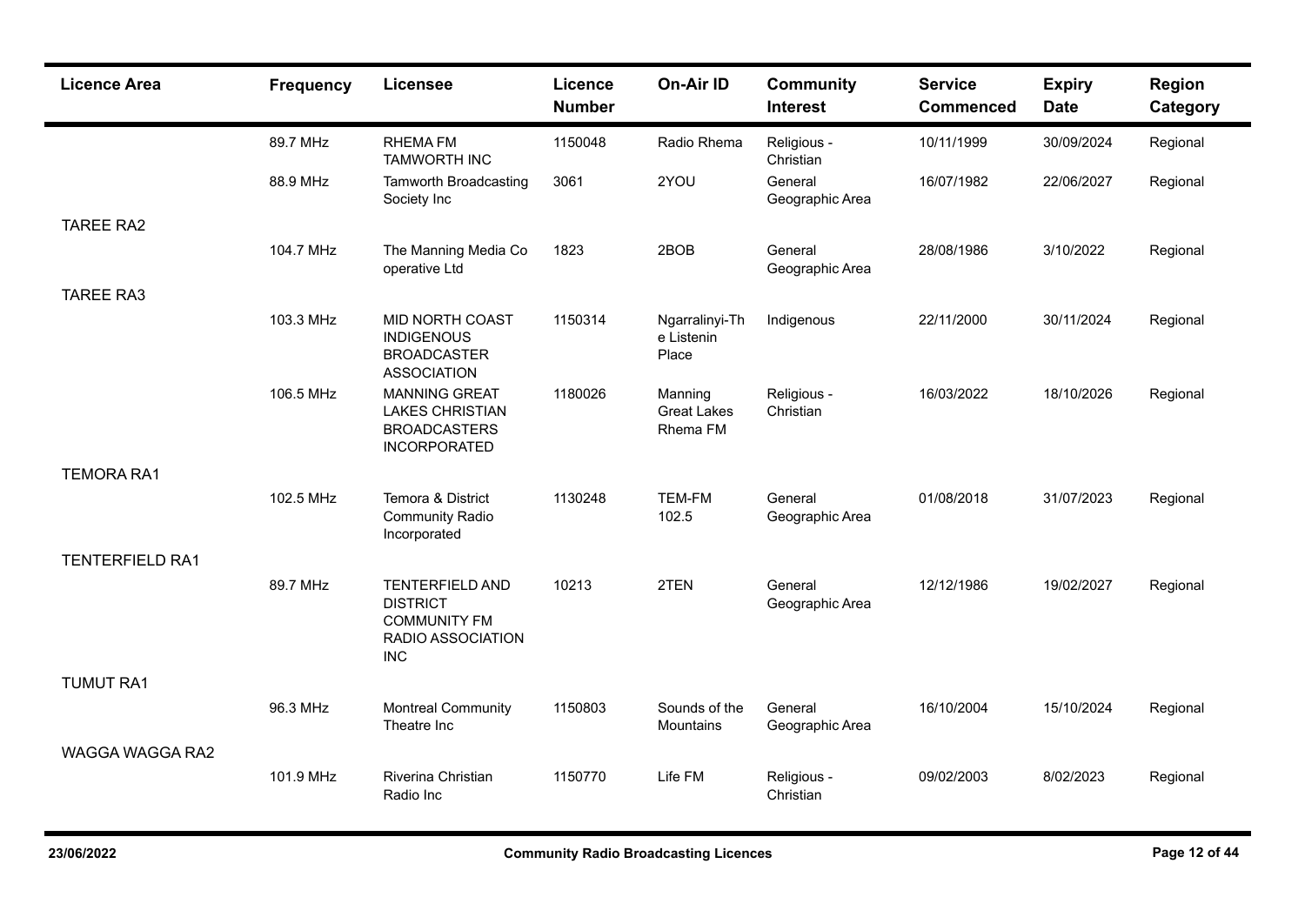| <b>Licence Area</b>                 | <b>Frequency</b> | <b>Licensee</b>                                                    | Licence<br><b>Number</b> | <b>On-Air ID</b>  | <b>Community</b><br><b>Interest</b> | <b>Service</b><br><b>Commenced</b> | <b>Expiry</b><br><b>Date</b> | Region<br>Category |
|-------------------------------------|------------------|--------------------------------------------------------------------|--------------------------|-------------------|-------------------------------------|------------------------------------|------------------------------|--------------------|
| WAGGA WAGGA RA3                     |                  |                                                                    |                          |                   |                                     |                                    |                              |                    |
|                                     | 107.1 MHz        | Wagga Wagga<br><b>Community Media Inc</b>                          | 3039                     | 2AAA              | General<br>Geographic Area          | 31/07/1981                         | 3/10/2022                    | Regional           |
| <b>WAVERLEY RA1</b>                 |                  |                                                                    |                          |                   |                                     |                                    |                              |                    |
|                                     | 89.7 MHz         | Radio Eastern Sydney<br>Cooperative Ltd                            | 3056                     | 2RES              | General<br>Geographic Area          | 03/10/1983                         | 28/07/2026                   | Metropolitan       |
| <b>WELLINGTON NSW</b><br>RA1        |                  |                                                                    |                          |                   |                                     |                                    |                              |                    |
|                                     | 91.5 MHz         | <b>Binjang Community</b><br>Radio Incorporated                     | 1130299                  | Binjang 91.5      | General<br>Geographic Area          | 19/12/2018                         | 18/12/2023                   | Regional           |
| <b>WOLLONGONG RA1</b>               |                  |                                                                    |                          |                   |                                     |                                    |                              |                    |
|                                     | 106.9 MHz        | <b>Illawarra Community</b><br>FM Broadcasters Ltd                  | 2006                     | 2VOX              | General<br>Geographic Area          | 19/10/1990                         | 3/10/2022                    | Regional           |
| <b>WOLLONGONG RA2</b>               |                  |                                                                    |                          |                   |                                     |                                    |                              |                    |
|                                     | 94.1 MHz         | <b>Living Sound</b><br><b>Broadcasters Ltd</b>                     | 1150163                  | <b>Pulse 94.1</b> | Religious -<br>Christian            | 30/07/2000                         | 31/07/2025                   | Regional           |
| YASS RA1                            |                  |                                                                    |                          |                   |                                     |                                    |                              |                    |
|                                     | 100.3 MHz        | YASS COMMUNITY<br>RADIO ASSOCIATION<br><b>INCORPORATED</b>         | 1150570                  | 2YAS              | General<br>Geographic Area          | 01/03/2003                         | 27/02/2023                   | Regional           |
| YOUNG RA2                           |                  |                                                                    |                          |                   |                                     |                                    |                              |                    |
|                                     | 92.3 MHz         | <b>LAMBING FLAT</b><br><b>COMMUNITY</b><br><b>BROADCASTING INC</b> | 1150771                  | 2YYY              | General<br>Geographic Area          | 31/10/2013                         | 30/10/2023                   | Regional           |
| <b>Total Services</b><br><b>NSW</b> |                  | 100                                                                | <b>AM Services</b>       | $\boldsymbol{3}$  | <b>FM Services</b>                  | 98                                 | <b>NON-BSB Services</b>      | $\boldsymbol{0}$   |

## **NT**

ALI CURUNG RA1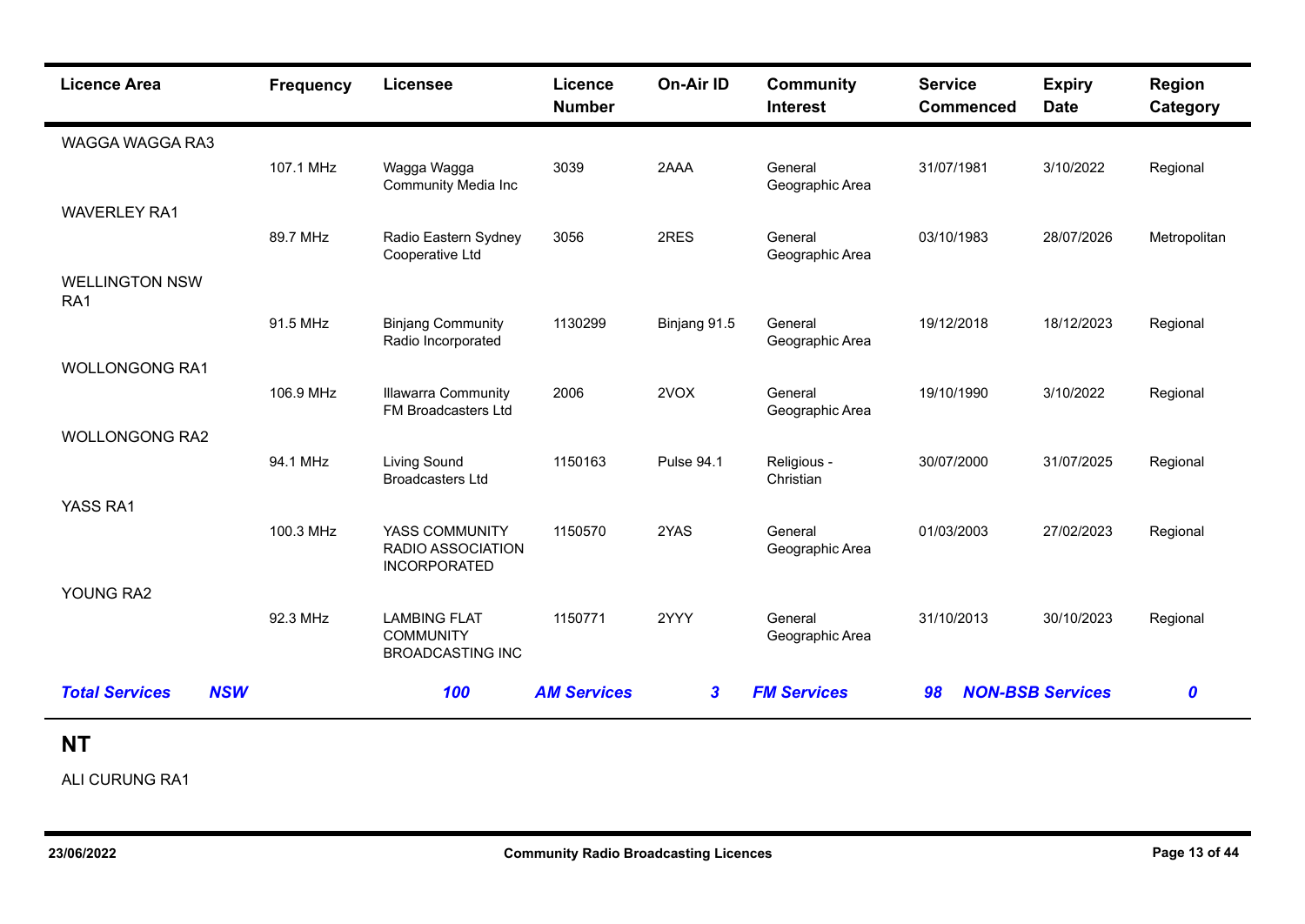| <b>Licence Area</b>           | <b>Frequency</b> | <b>Licensee</b>                                                                       | <b>Licence</b><br><b>Number</b> | On-Air ID | <b>Community</b><br><b>Interest</b> | <b>Service</b><br><b>Commenced</b> | <b>Expiry</b><br><b>Date</b> | <b>Region</b><br>Category |
|-------------------------------|------------------|---------------------------------------------------------------------------------------|---------------------------------|-----------|-------------------------------------|------------------------------------|------------------------------|---------------------------|
|                               | 106.1 MHz        | Warlpiri Media<br><b>Aboriginal Corporation</b>                                       | 10110                           | exBRACS   | Indigenous                          | 05/10/1992                         | 4/10/2022                    | Remote                    |
| <b>ALICE SPRINGS RA2</b>      |                  |                                                                                       |                                 |           |                                     |                                    |                              |                           |
|                               | 102.1 MHz        | <b>8CCC COMMUNITY</b><br><b>RADIO</b><br><b>INCORPORATED</b>                          | 10179                           | 102.1 fm  | General<br>Geographic Area          | 01/05/2010                         | 30/04/2025                   | Regional                  |
| <b>BARUNGA RA1</b>            |                  |                                                                                       |                                 |           |                                     |                                    |                              |                           |
|                               | 106.1 MHz        | <b>TOP END</b><br><b>ABORIGINAL BUSH</b><br><b>BROADCASTING</b><br><b>ASSOCIATION</b> | 10111                           | exBRACS   | Indigenous                          | 28/03/2007                         | 27/03/2027                   | Remote                    |
| <b>BATHURST ISLAND</b><br>RA1 |                  |                                                                                       |                                 |           |                                     |                                    |                              |                           |
|                               | 98.9 MHz         | <b>TOP END</b><br><b>ABORIGINAL BUSH</b><br><b>BROADCASTING</b><br><b>ASSOCIATION</b> | 10112                           | exBRACS   | Indigenous                          | 16/12/2003                         | 15/12/2023                   | Remote                    |
| <b>BESWICK RA1</b>            |                  |                                                                                       |                                 |           |                                     |                                    |                              |                           |
|                               | 105.7 MHz        | <b>TOP END</b><br><b>ABORIGINAL BUSH</b><br><b>BROADCASTING</b><br><b>ASSOCIATION</b> | 10113                           | exBRACS   | Indigenous                          | 28/03/2007                         | 27/03/2027                   | Remote                    |
| <b>BORROLOOLA RA1</b>         |                  |                                                                                       |                                 |           |                                     |                                    |                              |                           |
|                               | 102.9 MHz        | <b>TOP END</b><br><b>ABORIGINAL BUSH</b><br><b>BROADCASTING</b><br><b>ASSOCIATION</b> | 10149                           | 8MAB      | Indigenous                          | 01/06/2000                         | 31/05/2025                   | Remote                    |
| <b>BULMAN RA1</b>             |                  |                                                                                       |                                 |           |                                     |                                    |                              |                           |
|                               | 106.1 MHz        | <b>TOP END</b><br>ABORIGINAL BUSH<br><b>BROADCASTING</b><br><b>ASSOCIATION</b>        | 10114                           | exBRACS   | Indigenous                          | 28/03/2007                         | 27/03/2027                   | Remote                    |
| <b>CENTRAL ZONE RA2</b>       |                  |                                                                                       |                                 |           |                                     |                                    |                              |                           |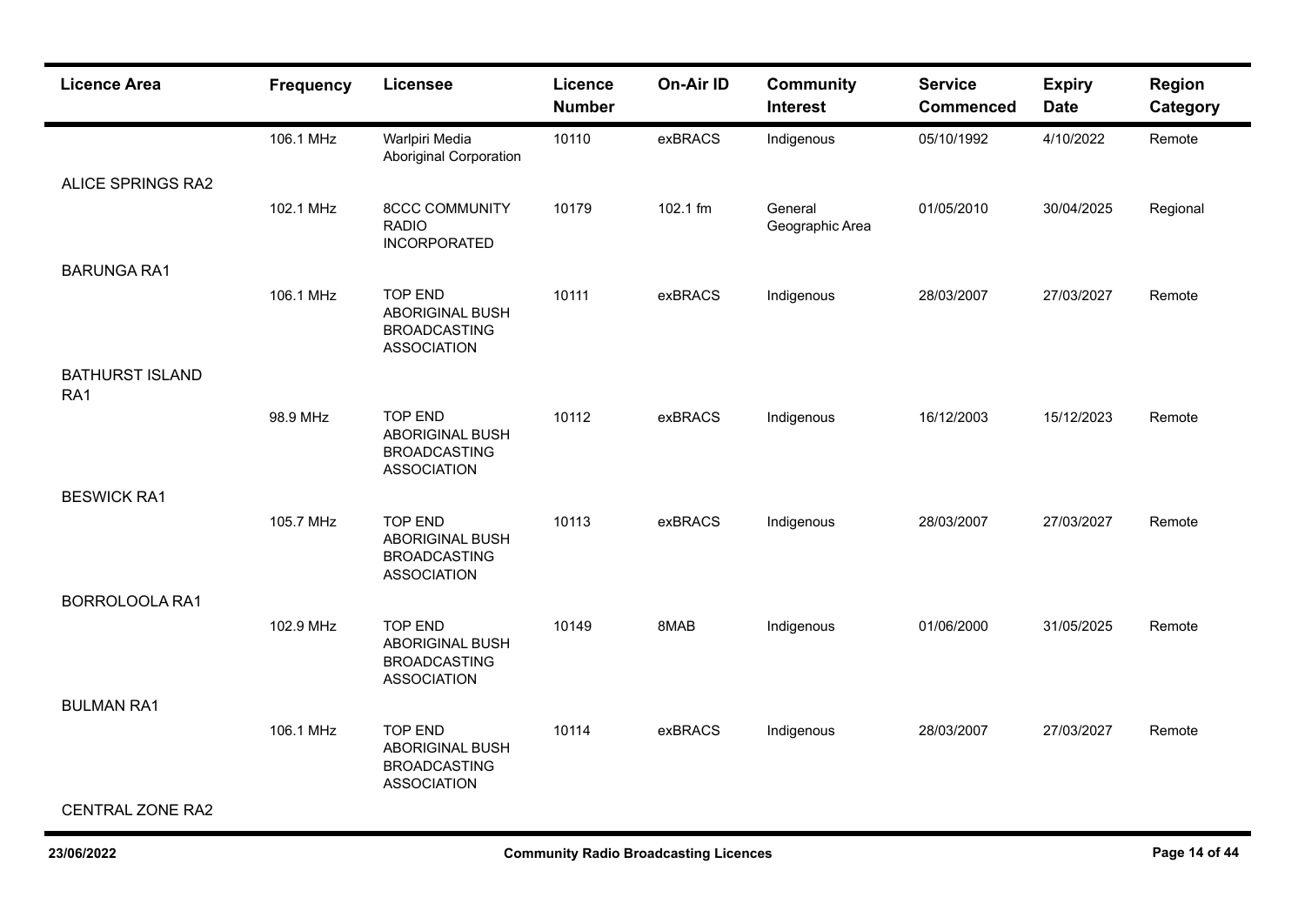| <b>Licence Area</b>  | <b>Frequency</b> | <b>Licensee</b>                                                                        | Licence<br><b>Number</b> | On-Air ID                           | <b>Community</b><br><b>Interest</b> | <b>Service</b><br><b>Commenced</b> | <b>Expiry</b><br><b>Date</b> | Region<br>Category |
|----------------------|------------------|----------------------------------------------------------------------------------------|--------------------------|-------------------------------------|-------------------------------------|------------------------------------|------------------------------|--------------------|
|                      | <b>VARIOUS</b>   | Central Australian<br>Aboriginal Media<br>Association                                  | 10181                    | <b>CAAMA Radio</b>                  | Indigenous                          | 25/04/1985                         | 19/09/2024                   | Remote             |
| <b>DAGURAGU RA1</b>  | 106.1 MHz        | <b>TOP END</b><br><b>ABORIGINAL BUSH</b><br><b>BROADCASTING</b><br><b>ASSOCIATION</b>  | 10115                    | exBRACS                             | Indigenous                          | 05/10/1992                         | 4/10/2022                    | Remote             |
| <b>DARWIN RA1</b>    |                  |                                                                                        |                          |                                     |                                     |                                    |                              |                    |
|                      | 101.7 MHz        | Vision Australia Limited                                                               | 1130002                  | Vision<br>Australia<br>Radio Darwin | Print Handicapped                   | 01/02/2020                         | 25/03/2023                   | Metropolitan       |
| <b>DARWIN RA2</b>    |                  |                                                                                        |                          |                                     |                                     |                                    |                              |                    |
|                      | 94.5 MHz         | <b>FIRST NATIONS</b><br><b>BROADCASTING</b><br><b>ABORIGINAL</b><br><b>CORPORATION</b> | 10166                    | <b>First Nations</b><br>Radio       | Indigenous                          | 01/10/1999                         | 4/07/2023                    | Metropolitan       |
|                      | 97.7 MHz         | <b>DARWIN CHRISTIAN</b><br><b>BROADCASTERS</b><br>ASSOCIATION INC                      | 10165                    | 8GGG                                | Religious -<br>Christian            | 05/07/1998                         | 4/07/2023                    | Metropolitan       |
| <b>DARWIN RA3</b>    |                  |                                                                                        |                          |                                     |                                     |                                    |                              |                    |
|                      | 104.1 MHz        | <b>Charles Darwin</b><br>University                                                    | 10164                    | <b>Territory FM</b>                 | General<br>Geographic Area          | 05/06/1981                         | 1/08/2023                    | Metropolitan       |
| <b>FINKE RA1</b>     |                  |                                                                                        |                          |                                     |                                     |                                    |                              |                    |
|                      | 106.1 MHz        | Central Australian<br>Aboriginal Media<br>Association                                  | 10116                    | exBRACS                             | Indigenous                          | 05/10/1992                         | 4/10/2022                    | Remote             |
| <b>GALIWINKU RA1</b> |                  |                                                                                        |                          |                                     |                                     |                                    |                              |                    |
|                      | 106.7 MHz        | <b>TOP END</b><br><b>ABORIGINAL BUSH</b><br><b>BROADCASTING</b><br><b>ASSOCIATION</b>  | 10117                    | exBRACS                             | Indigenous                          | 05/10/1992                         | 4/10/2022                    | Remote             |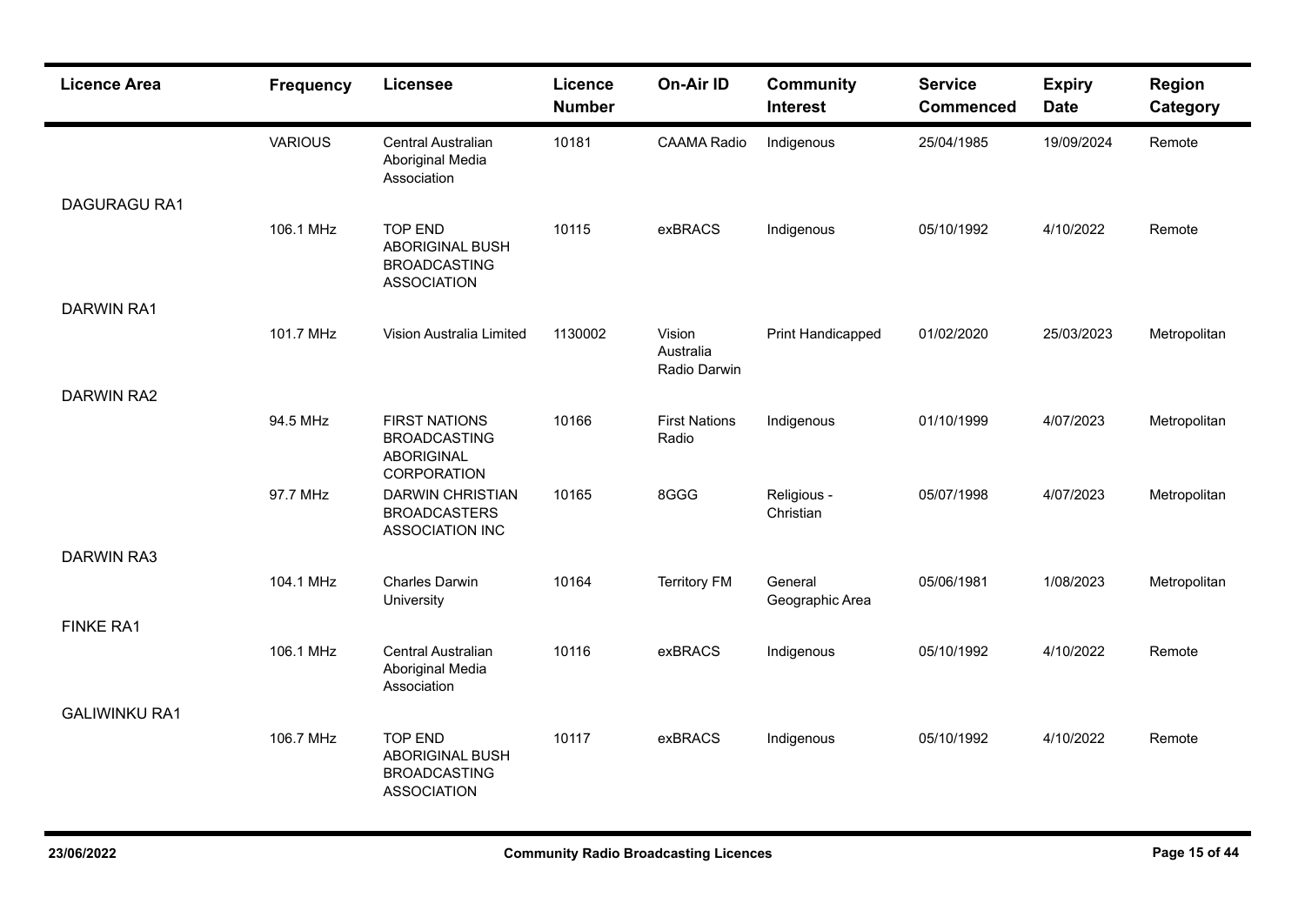| <b>Licence Area</b>     | <b>Frequency</b> | <b>Licensee</b>                                                                       | Licence<br><b>Number</b> | <b>On-Air ID</b> | <b>Community</b><br><b>Interest</b> | <b>Service</b><br><b>Commenced</b> | <b>Expiry</b><br><b>Date</b> | <b>Region</b><br>Category |
|-------------------------|------------------|---------------------------------------------------------------------------------------|--------------------------|------------------|-------------------------------------|------------------------------------|------------------------------|---------------------------|
| <b>HERMANNSBURG RA1</b> |                  |                                                                                       |                          |                  |                                     |                                    |                              |                           |
|                         | 106.1 MHz        | <b>Central Australian</b><br>Aboriginal Media<br>Association                          | 10118                    | exBRACS          | Indigenous                          | 05/10/1992                         | 4/10/2022                    | Remote                    |
| <b>IMANPA RA1</b>       |                  |                                                                                       |                          |                  |                                     |                                    |                              |                           |
|                         | 106.1 MHz        | Central Australian<br>Aboriginal Media<br>Association                                 | 10119                    | exBRACS          | Indigenous                          | 05/10/1992                         | 4/10/2022                    | Remote                    |
| <b>KATHERINE RA1</b>    |                  |                                                                                       |                          |                  |                                     |                                    |                              |                           |
|                         | 101.3 MHz        | <b>KATHERINE</b><br><b>COMMUNITY RADIO</b><br><b>INC</b>                              | 10171                    | 8KTR             | General<br>Geographic Area          | 05/10/1982                         | 4/10/2022                    | Regional                  |
| <b>KINTORE RA1</b>      |                  |                                                                                       |                          |                  |                                     |                                    |                              |                           |
|                         | 106.1 MHz        | Central Australian<br>Aboriginal Media<br>Association                                 | 10120                    | exBRACS          | Indigenous                          | 05/10/1992                         | 4/10/2022                    | Remote                    |
| <b>LAJAMANU RA1</b>     |                  |                                                                                       |                          |                  |                                     |                                    |                              |                           |
|                         | 106.1 MHz        | Warlpiri Media<br><b>Aboriginal Corporation</b>                                       | 10121                    | exBRACS          | Indigenous                          | 05/10/1992                         | 4/10/2022                    | Remote                    |
| MANINGRIDA RA1          |                  |                                                                                       |                          |                  |                                     |                                    |                              |                           |
|                         | 106.1 MHz        | <b>TOP END</b><br><b>ABORIGINAL BUSH</b><br><b>BROADCASTING</b><br><b>ASSOCIATION</b> | 10122                    | exBRACS          | Indigenous                          | 05/10/1992                         | 4/10/2022                    | Remote                    |
| <b>MILIKAPITI RA1</b>   |                  |                                                                                       |                          |                  |                                     |                                    |                              |                           |
|                         | 99.3 MHz         | <b>TOP END</b><br><b>ABORIGINAL BUSH</b><br><b>BROADCASTING</b><br><b>ASSOCIATION</b> | 10123                    | exBRACS          | Indigenous                          | 16/12/2003                         | 15/12/2023                   | Remote                    |
| <b>MILINGIMBI RA1</b>   |                  |                                                                                       |                          |                  |                                     |                                    |                              |                           |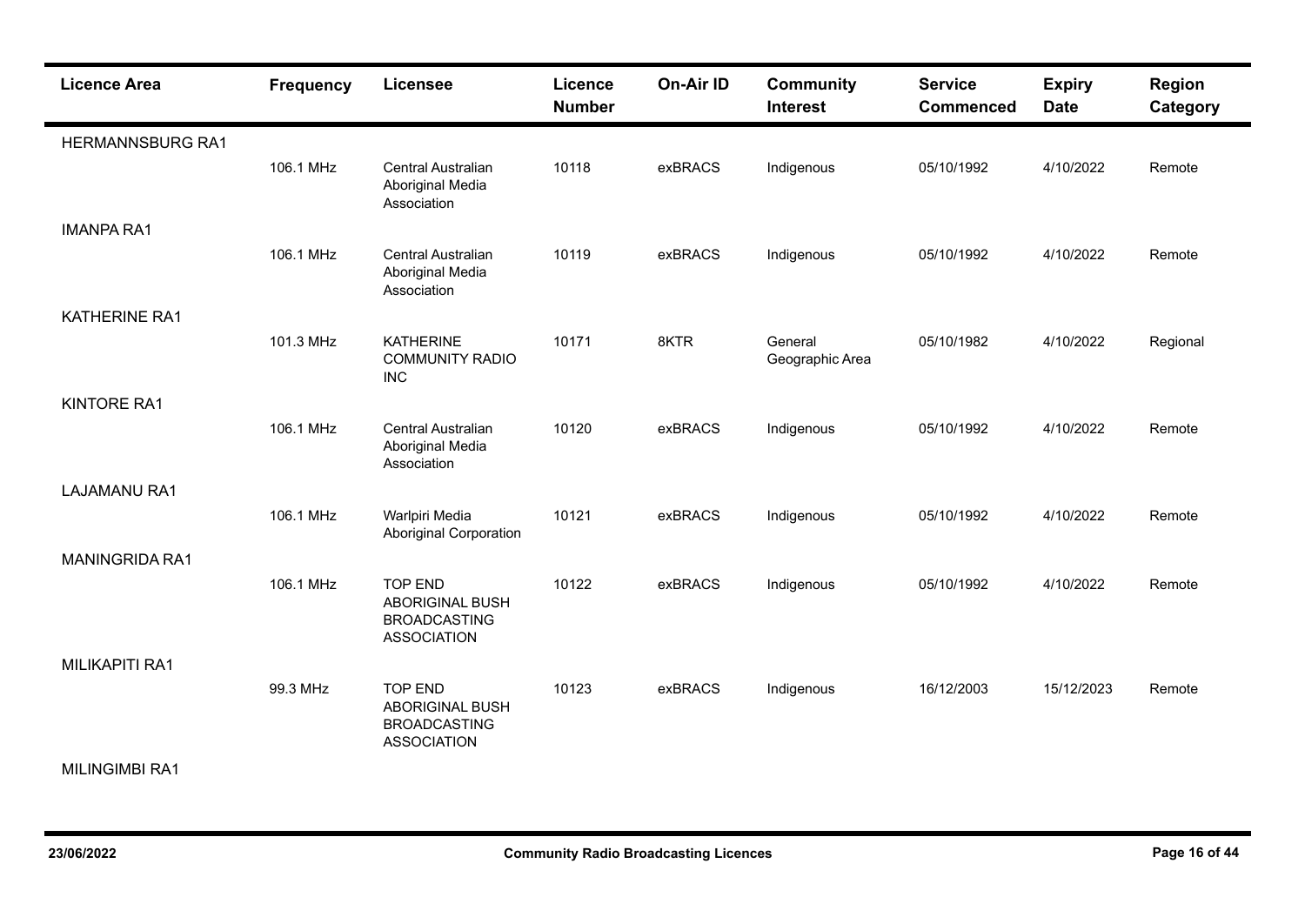| <b>Licence Area</b>  | <b>Frequency</b> | <b>Licensee</b>                                                                       | <b>Licence</b><br><b>Number</b> | On-Air ID | <b>Community</b><br><b>Interest</b> | <b>Service</b><br><b>Commenced</b> | <b>Expiry</b><br><b>Date</b> | <b>Region</b><br>Category |
|----------------------|------------------|---------------------------------------------------------------------------------------|---------------------------------|-----------|-------------------------------------|------------------------------------|------------------------------|---------------------------|
|                      | 106.1 MHz        | <b>TOP END</b><br><b>ABORIGINAL BUSH</b><br><b>BROADCASTING</b><br><b>ASSOCIATION</b> | 10124                           | exBRACS   | Indigenous                          | 05/10/1992                         | 5/10/2022                    | Remote                    |
| <b>MINJILANG RA1</b> |                  |                                                                                       |                                 |           |                                     |                                    |                              |                           |
|                      | 106.1 MHz        | <b>TOP END</b><br><b>ABORIGINAL BUSH</b><br><b>BROADCASTING</b><br><b>ASSOCIATION</b> | 10125                           | exBRACS   | Indigenous                          | 05/10/1992                         | 4/10/2022                    | Remote                    |
| <b>NGUKURR RA1</b>   |                  |                                                                                       |                                 |           |                                     |                                    |                              |                           |
|                      | 101.3 MHz        | <b>TOP END</b><br><b>ABORIGINAL BUSH</b><br><b>BROADCASTING</b><br><b>ASSOCIATION</b> | 10126                           | exBRACS   | Indigenous                          | 05/10/1992                         | 4/10/2022                    | Remote                    |
| NHULUNBUY RA1        |                  |                                                                                       |                                 |           |                                     |                                    |                              |                           |
|                      | 106.9 MHz        | 8-EAR Community<br>Radio Inc                                                          | 10144                           | 8EAR      | General<br>Geographic Area          | 05/10/1992                         | 4/10/2022                    | Remote                    |
| <b>NUMBULWAR RA1</b> |                  |                                                                                       |                                 |           |                                     |                                    |                              |                           |
|                      | 106.1 MHz        | <b>TOP END</b><br><b>ABORIGINAL BUSH</b><br><b>BROADCASTING</b><br><b>ASSOCIATION</b> | 10128                           | exBRACS   | Indigenous                          | 05/10/1992                         | 4/10/2022                    | Remote                    |
| <b>OENPELLI RA1</b>  |                  |                                                                                       |                                 |           |                                     |                                    |                              |                           |
|                      | 106.1 MHz        | <b>TOP END</b><br><b>ABORIGINAL BUSH</b><br><b>BROADCASTING</b><br><b>ASSOCIATION</b> | 10129                           | exBRACS   | Indigenous                          | 05/10/1992                         | 4/10/2022                    | Remote                    |
| PALUMPA RA1          |                  |                                                                                       |                                 |           |                                     |                                    |                              |                           |
|                      | 106.1 MHz        | <b>TOP END</b><br>ABORIGINAL BUSH<br><b>BROADCASTING</b><br><b>ASSOCIATION</b>        | 10130                           | exBRACS   | Indigenous                          | 05/10/1992                         | 4/10/2022                    | Remote                    |
| PAPUNYA RA1          |                  |                                                                                       |                                 |           |                                     |                                    |                              |                           |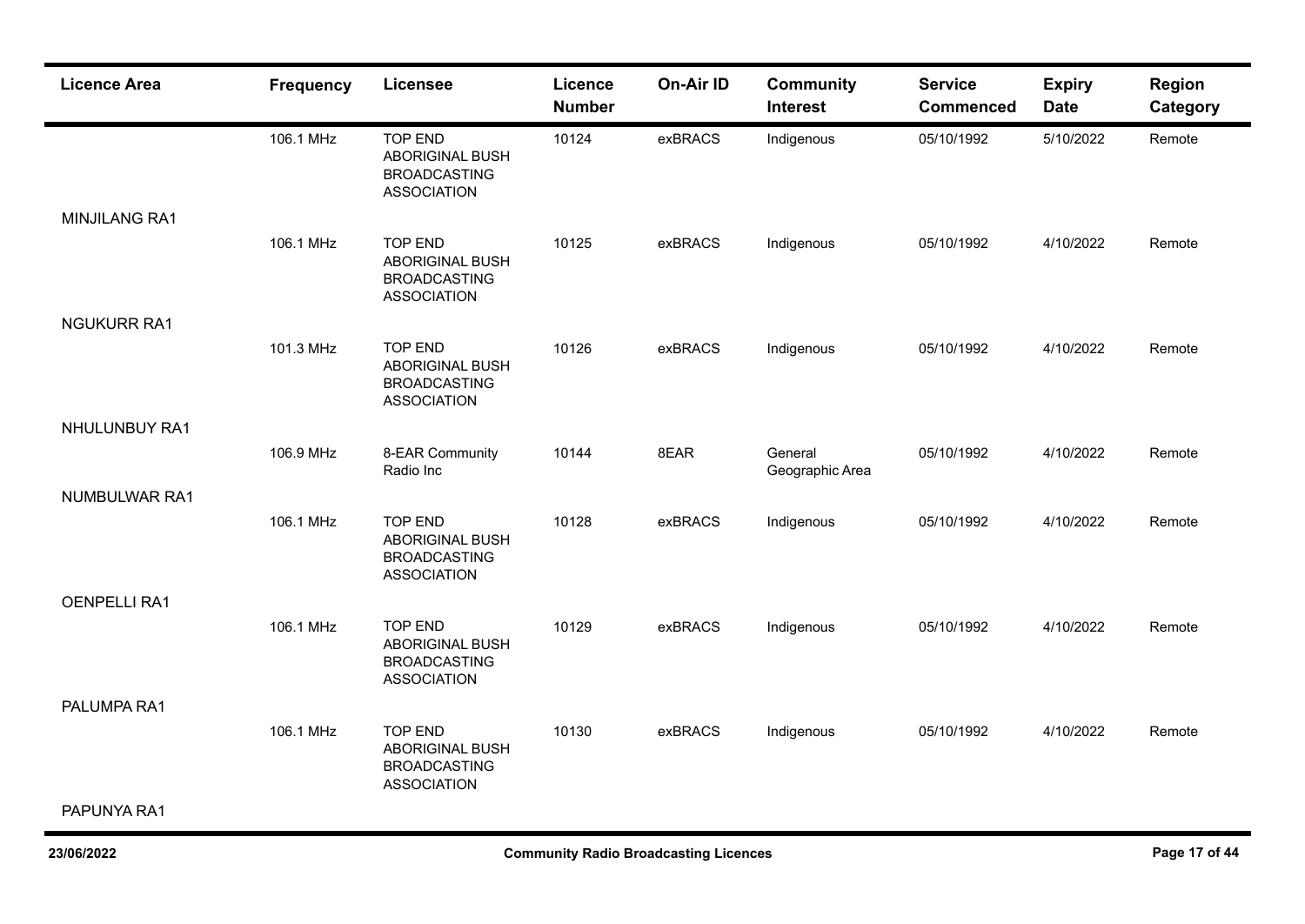| <b>Licence Area</b>     | <b>Frequency</b> | <b>Licensee</b>                                                                       | <b>Licence</b><br><b>Number</b> | On-Air ID | <b>Community</b><br><b>Interest</b> | <b>Service</b><br><b>Commenced</b> | <b>Expiry</b><br><b>Date</b> | <b>Region</b><br>Category |
|-------------------------|------------------|---------------------------------------------------------------------------------------|---------------------------------|-----------|-------------------------------------|------------------------------------|------------------------------|---------------------------|
|                         | 106.1 MHz        | Central Australian<br>Aboriginal Media<br>Association                                 | 10131                           | exBRACS   | Indigenous                          | 05/10/1992                         | 4/10/2022                    | Remote                    |
| PEPPIMENARTI RA1        |                  |                                                                                       |                                 |           |                                     |                                    |                              |                           |
|                         | 106.1 MHz        | <b>TOP END</b><br><b>ABORIGINAL BUSH</b><br><b>BROADCASTING</b><br><b>ASSOCIATION</b> | 10132                           | exBRACS   | Indigenous                          | 05/10/1992                         | 4/10/2022                    | Remote                    |
| PMARA JUTUNTA RA1       |                  |                                                                                       |                                 |           |                                     |                                    |                              |                           |
|                         | 106.1 MHz        | Warlpiri Media<br><b>Aboriginal Corporation</b>                                       | 10133                           | exBRACS   | Indigenous                          | 05/10/1992                         | 4/10/2022                    | Remote                    |
| PULARUMPI RA1           |                  |                                                                                       |                                 |           |                                     |                                    |                              |                           |
|                         | 98.5 MHz         | <b>TOP END</b><br><b>ABORIGINAL BUSH</b><br><b>BROADCASTING</b><br><b>ASSOCIATION</b> | 10134                           | exBRACS   | Indigenous                          | 16/12/2003                         | 15/12/2023                   | Remote                    |
| <b>RAMINGINING RA1</b>  |                  |                                                                                       |                                 |           |                                     |                                    |                              |                           |
|                         | 105.7 MHz        | <b>TOP END</b><br><b>ABORIGINAL BUSH</b><br><b>BROADCASTING</b><br><b>ASSOCIATION</b> | 10135                           | exBRACS   | Indigenous                          | 05/10/1992                         | 4/10/2022                    | Remote                    |
| <b>SANTA TERESA RA1</b> |                  |                                                                                       |                                 |           |                                     |                                    |                              |                           |
|                         | 106.1 MHz        | Central Australian<br>Aboriginal Media<br>Association                                 | 10136                           | exBRACS   | Indigenous                          | 05/10/1992                         | 4/10/2022                    | Remote                    |
| <b>UMBAKUMBA RA1</b>    |                  |                                                                                       |                                 |           |                                     |                                    |                              |                           |
|                         | 106.3 MHz        | <b>TOP END</b><br><b>ABORIGINAL BUSH</b><br><b>BROADCASTING</b><br><b>ASSOCIATION</b> | 10137                           | exBRACS   | Indigenous                          | 05/10/1992                         | 4/10/2022                    | Remote                    |
| <b>WADEYE RA1</b>       |                  |                                                                                       |                                 |           |                                     |                                    |                              |                           |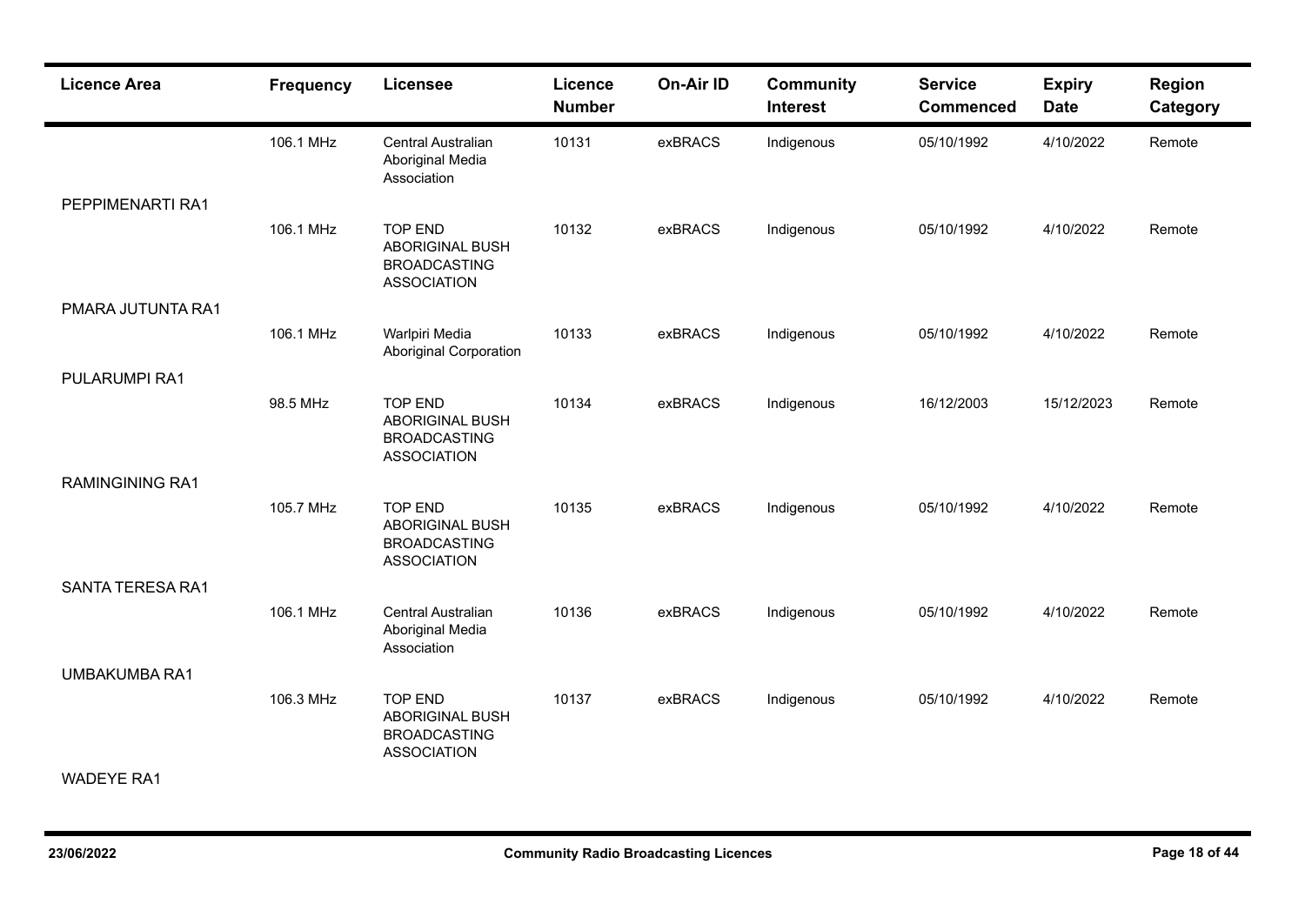| <b>Licence Area</b>         | <b>Frequency</b> | <b>Licensee</b>                                                                       | <b>Licence</b><br><b>Number</b> | On-Air ID        | <b>Community</b><br><b>Interest</b> | <b>Service</b><br><b>Commenced</b> | <b>Expiry</b><br><b>Date</b> | Region<br>Category |
|-----------------------------|------------------|---------------------------------------------------------------------------------------|---------------------------------|------------------|-------------------------------------|------------------------------------|------------------------------|--------------------|
|                             | 106.1 MHz        | <b>TOP END</b><br><b>ABORIGINAL BUSH</b><br><b>BROADCASTING</b><br><b>ASSOCIATION</b> | 10138                           | exBRACS          | Indigenous                          | 28/03/2007                         | 27/03/2027                   | Remote             |
| <b>WARRUWI RA1</b>          |                  |                                                                                       |                                 |                  |                                     |                                    |                              |                    |
|                             | 106.1 MHz        | <b>TOP END</b><br><b>ABORIGINAL BUSH</b><br><b>BROADCASTING</b><br><b>ASSOCIATION</b> | 10139                           | exBRACS          | Indigenous                          | 05/10/1992                         | 4/10/2022                    | Remote             |
| YIRRKALA RA1                |                  |                                                                                       |                                 |                  |                                     |                                    |                              |                    |
|                             | 105.3 MHz        | <b>TOP END</b><br><b>ABORIGINAL BUSH</b><br><b>BROADCASTING</b><br><b>ASSOCIATION</b> | 10141                           | exBRACS          | Indigenous                          | 05/10/1992                         | 4/10/2022                    | Remote             |
| YUELAMU RA1                 |                  |                                                                                       |                                 |                  |                                     |                                    |                              |                    |
|                             | 105.9 MHz        | Warlpiri Media<br><b>Aboriginal Corporation</b>                                       | 10142                           | exBRACS          | Indigenous                          | 05/10/1992                         | 4/10/2022                    | Remote             |
| YUENDUMU RA1                |                  |                                                                                       |                                 |                  |                                     |                                    |                              |                    |
|                             | 106.1 MHz        | Warlpiri Media<br><b>Aboriginal Corporation</b>                                       | 10143                           | exBRACS          | Indigenous                          | 05/10/1992                         | 4/10/2022                    | Remote             |
| <b>Total Services</b><br>NT |                  | 41                                                                                    | <b>AM Services</b>              | $\boldsymbol{0}$ | <b>FM Services</b>                  | 41                                 | <b>NON-BSB Services</b>      | $\boldsymbol{0}$   |
| <b>QLD</b>                  |                  |                                                                                       |                                 |                  |                                     |                                    |                              |                    |
| <b>AURUKUN RA1</b>          |                  |                                                                                       |                                 |                  |                                     |                                    |                              |                    |
|                             | 107.7 MHz        | <b>AURUKUN SHIRE</b><br>COUNCIL                                                       | 10182                           | exBRACS          | Indigenous                          | 05/10/1992                         | 4/10/2022                    | Remote             |
| <b>BADU ISLAND RA1</b>      |                  |                                                                                       |                                 |                  |                                     |                                    |                              |                    |
|                             | 107.5 MHz        | <b>Torres Strait Islanders</b><br>Media Association Inc.                              | 10183                           | exBRACS          | <b>Torres Strait</b><br>Islanders   | 05/10/1992                         | 4/10/2022                    | Remote             |
| <b>BEAUDESERT RA1</b>       |                  |                                                                                       |                                 |                  |                                     |                                    |                              |                    |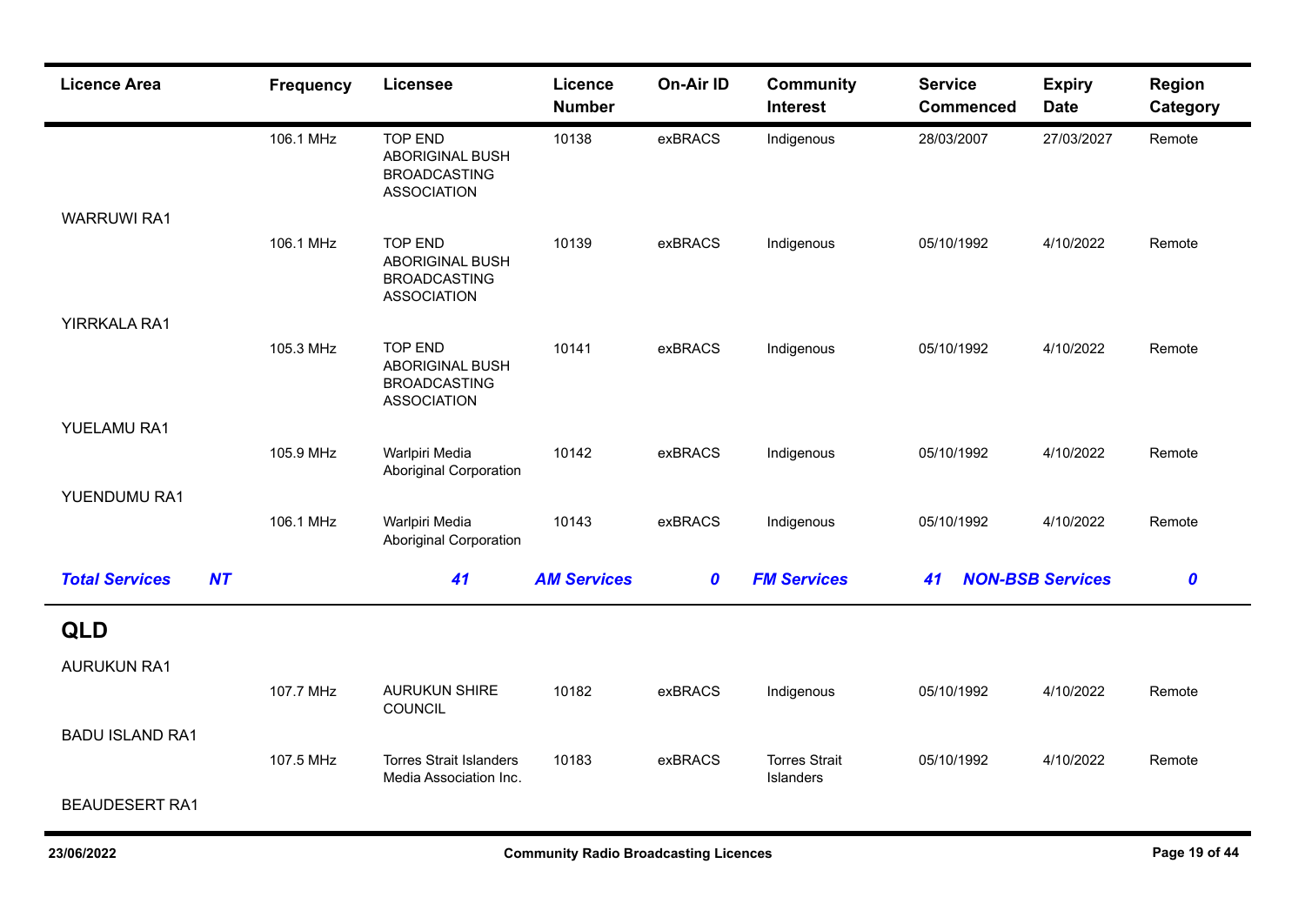| <b>Licence Area</b>     | <b>Frequency</b> | <b>Licensee</b>                                                                       | Licence<br><b>Number</b> | On-Air ID                      | <b>Community</b><br><b>Interest</b>       | <b>Service</b><br><b>Commenced</b> | <b>Expiry</b><br><b>Date</b> | <b>Region</b><br>Category |
|-------------------------|------------------|---------------------------------------------------------------------------------------|--------------------------|--------------------------------|-------------------------------------------|------------------------------------|------------------------------|---------------------------|
|                         | 101.1 MHz        | <b>BEAUDESERT</b><br><b>COMMUNITY RADIO</b><br><b>GROUP</b><br>INCORPORATED           | 1150712                  | Beau FM                        | General<br>Geographic Area                | 01/08/2002                         | 31/07/2022                   | Metropolitan              |
| <b>BOIGU ISLAND RA1</b> |                  |                                                                                       |                          |                                |                                           |                                    |                              |                           |
|                         | 106.1 MHz        | <b>Torres Strait Island</b><br>Regional Council                                       | 10185                    | exBRACS                        | <b>Torres Strait</b><br>Islanders         | 05/10/1992                         | 4/10/2022                    | Remote                    |
| <b>BOONAH RA1</b>       |                  |                                                                                       |                          |                                |                                           |                                    |                              |                           |
|                         | 100.1 MHz        | <b>SCENIC RIM</b><br><b>BROADCASTING</b><br><b>ASSOCIATION</b><br><b>INCORPORATED</b> | 1150749                  | <b>RIM FM 100.1</b>            | General<br>Geographic Area                | 17/03/2003                         | 16/03/2023                   | Regional                  |
| <b>BOWEN RA1</b>        |                  |                                                                                       |                          |                                |                                           |                                    |                              |                           |
|                         | 95.1 MHz         | <b>BOWEN COMMUNITY</b><br><b>BROADCASTING</b><br>ASSOC INC                            | 1150017                  | 4GEM                           | General<br>Geographic Area                | 26/05/2000                         | 25/05/2025                   | Regional                  |
| <b>BRISBANE RA1</b>     |                  |                                                                                       |                          |                                |                                           |                                    |                              |                           |
|                         | 96.5 MHz         | <b>Family Radio Limited</b>                                                           | 1150704                  | 96five Family<br>Radio         | Religious -<br>Christian                  | 01/11/2001                         | 31/10/2026                   | Metropolitan              |
|                         | 1197 kHz         | <b>BRISBANE</b><br><b>INTERACTIVE RADIO</b><br><b>GROUP INC.</b>                      | 1150706                  | <b>Brisbane</b><br>Youth Radio | Youth                                     | 07/04/2003                         | 15/12/2026                   | Metropolitan              |
|                         | 102.1 MHz        | <b>Creative Broadcasters</b><br>Ltd                                                   | 3073                     | 4ZZZ                           | Educational /<br><b>Specialised Music</b> | 04/03/1975                         | 11/07/2025                   | Metropolitan              |
|                         | 103.7 MHz        | Music Broadcasting<br>Society of Qld Ltd                                              | 3071                     | 4MBS                           | Music - Fine Music                        | 01/03/1977                         | 3/10/2022                    | Metropolitan              |
|                         | 98.1 MHz         | <b>Ethnic Broadcasting</b><br>Association of<br>Queensland Ltd                        | 4228                     | 4EB                            | Ethnic - General                          | 01/12/1979                         | 3/10/2022                    | Metropolitan              |
|                         | 1296 kHz         | Queensland Radio for<br>the Print Handicapped<br>Ltd                                  | 5193                     | 4RPH                           | Print Handicapped                         | 24/09/1990                         | 18/09/2025                   | Metropolitan              |
|                         | 98.9 MHz         | <b>Brisbane Indigenous</b><br>Media Association Inc.                                  | 5121                     | 4AAA                           | Indigenous                                | 06/04/1993                         | 3/10/2022                    | Metropolitan              |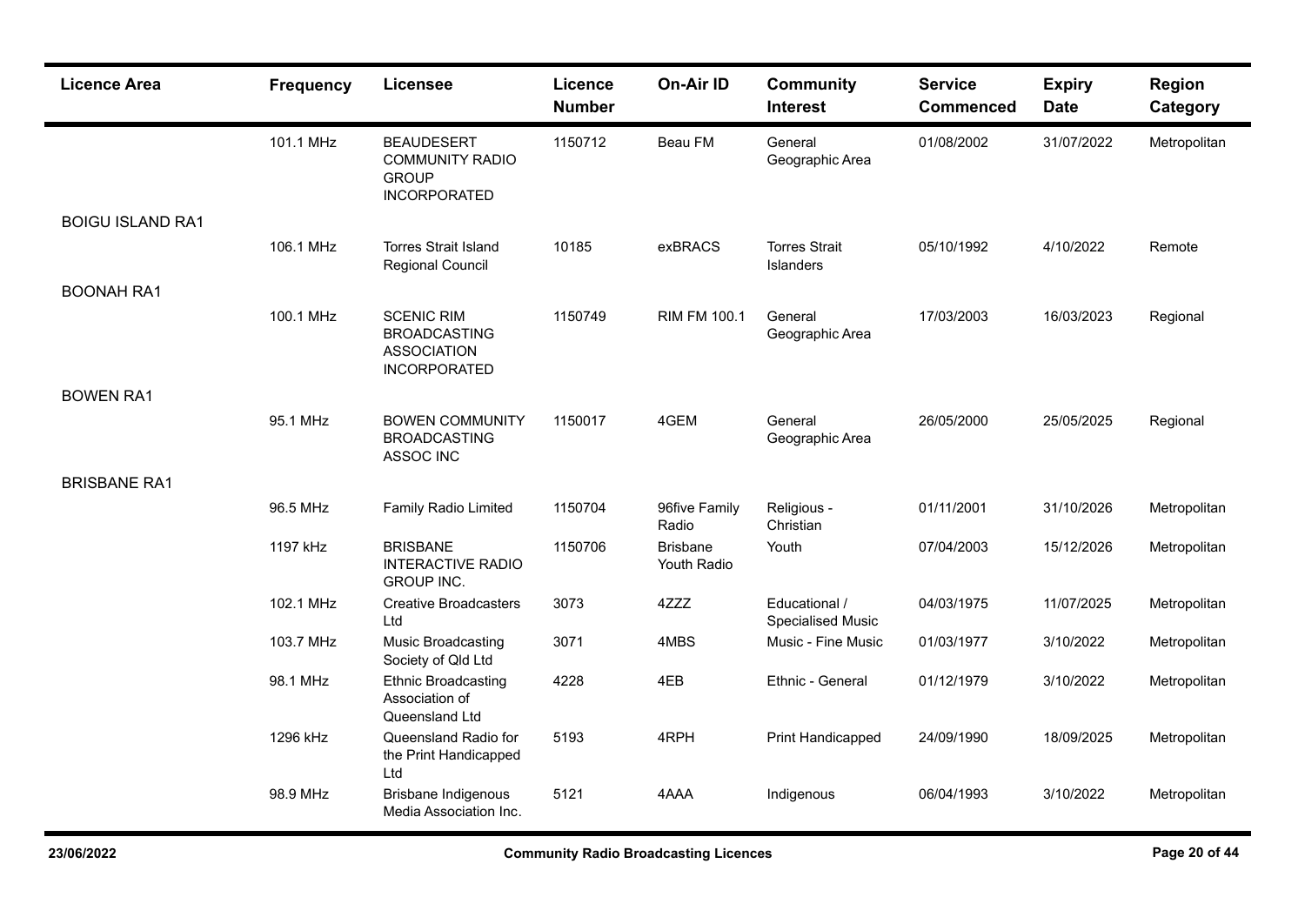| <b>Licence Area</b>       | <b>Frequency</b> | <b>Licensee</b>                                             | Licence<br><b>Number</b> | <b>On-Air ID</b>                    | <b>Community</b><br><b>Interest</b>      | <b>Service</b><br><b>Commenced</b> | <b>Expiry</b><br><b>Date</b> | Region<br>Category |
|---------------------------|------------------|-------------------------------------------------------------|--------------------------|-------------------------------------|------------------------------------------|------------------------------------|------------------------------|--------------------|
| <b>BUNDABERG RA1</b>      |                  |                                                             |                          |                                     |                                          |                                    |                              |                    |
|                           | 94.7 MHz         | <b>Bundy FM Community</b><br>Radio Association Inc.         | 1150216                  | 4BCR                                | General<br>Geographic Area               | 01/05/2000                         | 6/10/2024                    | Regional           |
| <b>CABOOLTURE RA1</b>     |                  |                                                             |                          |                                     |                                          |                                    |                              |                    |
|                           | 101.5 MHz        | <b>Caboolture Community</b><br>FM Radio Association<br>Inc. | 10350                    | Classic Hits.<br>Classic<br>Country | General<br>Geographic Area               | 17/06/1990                         | 6/06/2025                    | Regional           |
| <b>CAIRNS RA2</b>         |                  |                                                             |                          |                                     |                                          |                                    |                              |                    |
|                           | 89.1 MHz         | <b>Cairns Community</b><br>Broadcasters Inc.                | 1883                     | 4CCR                                | General<br>Geographic Area               | 01/02/1985                         | 8/01/2025                    | Regional           |
|                           | 98.7 MHz         | Bumma Bippera Media<br>A & TSIC                             | 1150013                  | <b>Bumma</b><br>Bippera Media       | Indigenous                               | 01/04/1999                         | 31/03/2024                   | Regional           |
| <b>CHARLEVILLE RA2</b>    |                  |                                                             |                          |                                     |                                          |                                    |                              |                    |
|                           | 105.7 MHz        | Bidjara Media &<br><b>Broadcasting Company</b><br>Limited   | 1150826                  | 4RRFM                               | Indigenous                               | 07/03/2005                         | 6/03/2025                    | Regional           |
| <b>COCONUT ISLAND RA1</b> |                  |                                                             |                          |                                     |                                          |                                    |                              |                    |
|                           | 105.7 MHz        | <b>Torres Strait Islanders</b><br>Media Association Inc.    | 10186                    | exBRACS                             | <b>Torres Strait</b><br><b>Islanders</b> | 05/10/1992                         | 5/10/2022                    | Remote             |
| <b>DALBY RA1</b>          |                  |                                                             |                          |                                     |                                          |                                    |                              |                    |
|                           | 89.9 MHz         | Dalby Broadcasting<br>Association Inc.                      | 1150099                  | 4DDD                                | General<br>Geographic Area               | 15/04/2000                         | 4/04/2025                    | Regional           |
| DARNLEY ISLAND RA1        |                  |                                                             |                          |                                     |                                          |                                    |                              |                    |
|                           | 106.1 MHz        | <b>Torres Strait Islanders</b><br>Media Association Inc.    | 10187                    | exBRACS                             | <b>Torres Strait</b><br>Islanders        | 05/10/1992                         | 4/10/2022                    | Remote             |
| <b>DAUAN ISLAND RA1</b>   |                  |                                                             |                          |                                     |                                          |                                    |                              |                    |
|                           | 105.7 MHz        | <b>Torres Strait Island</b><br>Regional Council             | 10188                    | exBRACS                             | <b>Torres Strait</b><br><b>Islanders</b> | 05/10/1992                         | 4/10/2022                    | Remote             |
| <b>DOOMADGEE RA1</b>      |                  |                                                             |                          |                                     |                                          |                                    |                              |                    |
|                           | 107.7 MHz        | Doomadgee Aboriginal<br>Shire Council                       | 10189                    | exBRACS                             | Indigenous                               | 15/05/2008                         | 14/05/2023                   | Remote             |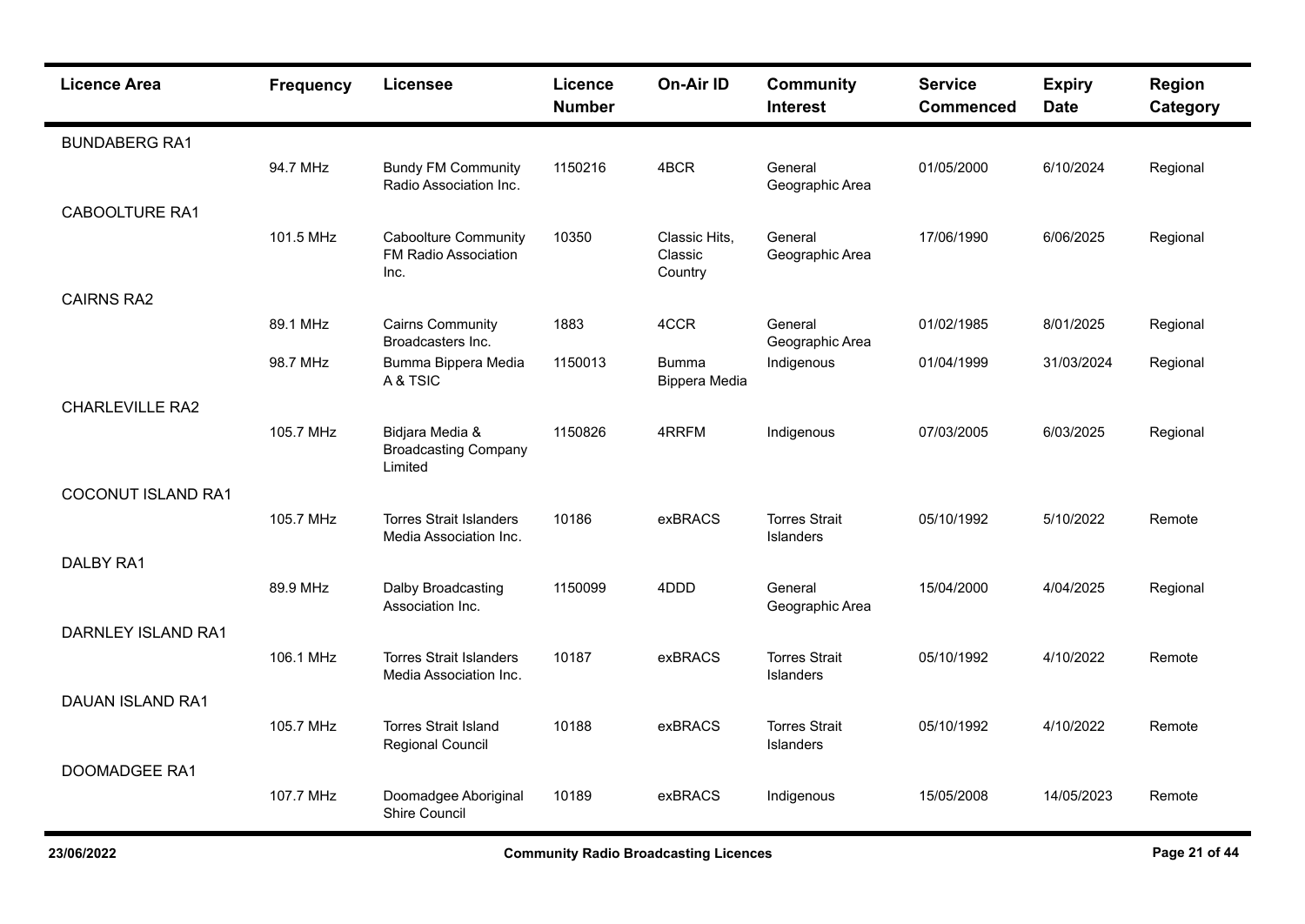| <b>Licence Area</b>   | <b>Frequency</b> | <b>Licensee</b>                                                                               | Licence<br><b>Number</b> | <b>On-Air ID</b>               | <b>Community</b><br><b>Interest</b> | <b>Service</b><br><b>Commenced</b> | <b>Expiry</b><br><b>Date</b> | Region<br>Category |
|-----------------------|------------------|-----------------------------------------------------------------------------------------------|--------------------------|--------------------------------|-------------------------------------|------------------------------------|------------------------------|--------------------|
| <b>GAYNDAH RA1</b>    |                  |                                                                                               |                          |                                |                                     |                                    |                              |                    |
|                       | 91.5 MHz         | <b>CENTRAL BURNETT</b><br><b>COMMUNITY RADIO</b><br><b>ASSOCIATION</b><br><b>INCORPORATED</b> | 1150107                  | <b>Burnett River</b><br>Radio  | General<br>Geographic Area          | 07/04/2002                         | 6/04/2027                    | Regional           |
| <b>GIN GIN RA1</b>    |                  |                                                                                               |                          |                                |                                     |                                    |                              |                    |
|                       | 104.9 MHz        | <b>Gin Gin Community</b><br><b>Broadcasters Inc</b>                                           | 1130096                  | Gin Gin's Own<br>104.9 FM      | General<br>Geographic Area          | 01/01/2014                         | 31/12/2023                   | Remote             |
| <b>GLADSTONE RA1</b>  |                  |                                                                                               |                          |                                |                                     |                                    |                              |                    |
|                       | 91.9 MHz         | <b>GLADSTONE &amp;</b><br><b>DISTRICT CHRISTIAN</b><br><b>BROADCASTING</b><br><b>ASSN INC</b> | 1150050                  | 91.9 FM                        | Religious -<br>Christian            | 01/09/1999                         | 31/08/2024                   | Regional           |
| <b>GOLD COAST RA1</b> |                  |                                                                                               |                          |                                |                                     |                                    |                              |                    |
|                       | 89.3 MHz         | <b>Gold Coast Christian</b><br>and Cmty Broadcasting<br>Assn Ltd                              | 3069                     | 4CRB                           | <b>Senior Citizens</b>              | 19/04/1984                         | 3/10/2022                    | Regional           |
|                       | 107.3 MHz        | JUICE MEDIA LTD                                                                               | 1150708                  | Juice1073                      | Religious -<br>Christian            | 01/12/2001                         | 30/11/2026                   | Regional           |
|                       | 105.7 MHz        | Radio Metro Ltd                                                                               | 1150709                  | Radio Metro                    | Youth                               | 01/12/2001                         | 30/11/2026                   | Regional           |
| <b>GUNUNA RA1</b>     |                  |                                                                                               |                          |                                |                                     |                                    |                              |                    |
|                       | 107.7 MHz        | <b>Queensland Remote</b><br>Aboriginal Media<br>(Aboriginal<br>Corporation)                   | 10190                    | exBRACS                        | Indigenous                          | 05/10/1992                         | 4/10/2022                    | Remote             |
| <b>GYMPIE RA2</b>     |                  |                                                                                               |                          |                                |                                     |                                    |                              |                    |
|                       | 91.5 MHz         | Cooloola Christian<br>Radio Association<br>Incorporated                                       | 1150117                  | Cooloola<br>Christian<br>Radio | Religious -<br>Christian            | 01/04/2002                         | 31/03/2027                   | Regional           |
| <b>HERVEY BAY RA1</b> |                  |                                                                                               |                          |                                |                                     |                                    |                              |                    |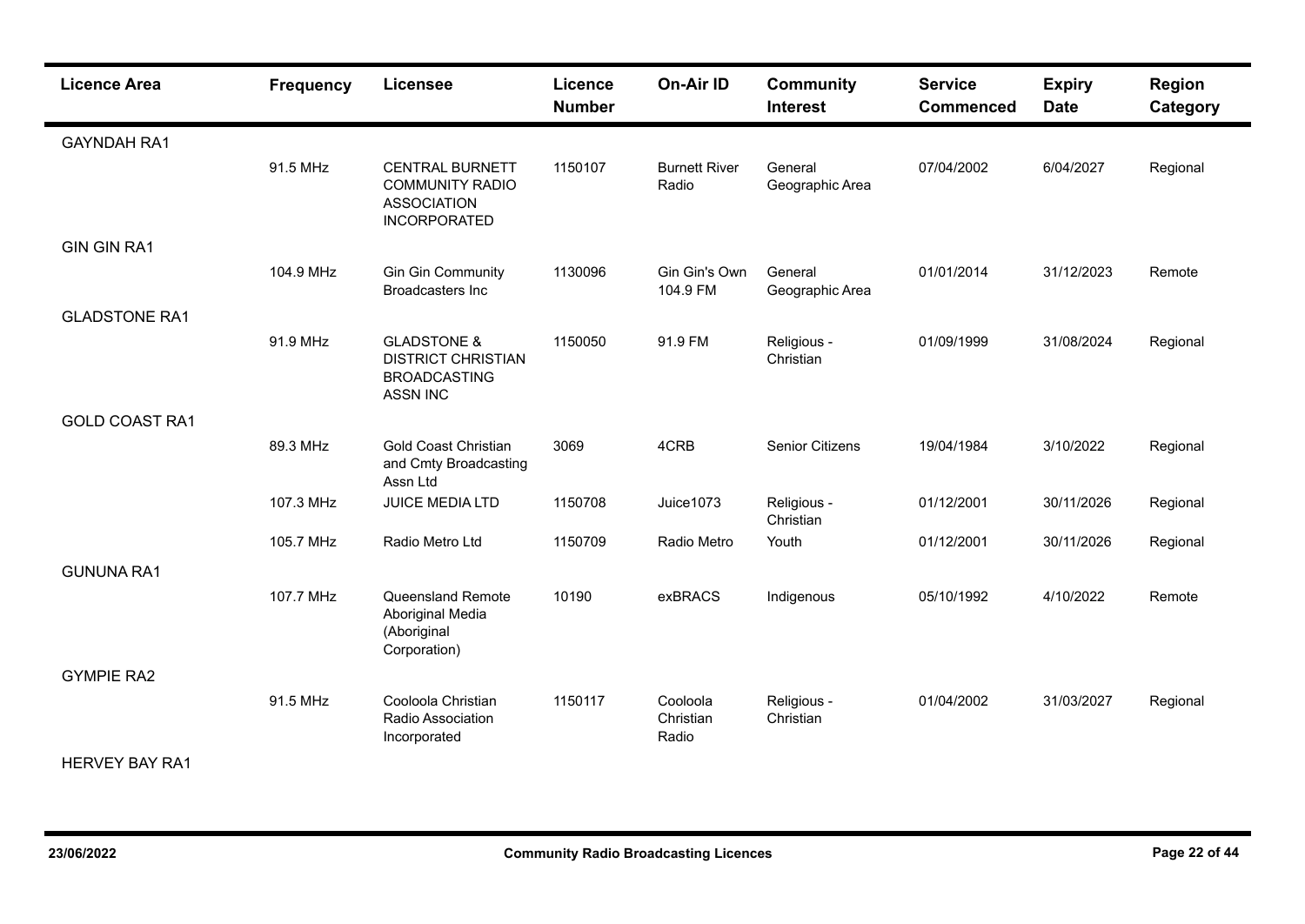| <b>Licence Area</b>                  | <b>Frequency</b> | <b>Licensee</b>                                                   | <b>Licence</b><br><b>Number</b> | On-Air ID  | <b>Community</b><br><b>Interest</b> | <b>Service</b><br><b>Commenced</b> | <b>Expiry</b><br><b>Date</b> | <b>Region</b><br>Category |
|--------------------------------------|------------------|-------------------------------------------------------------------|---------------------------------|------------|-------------------------------------|------------------------------------|------------------------------|---------------------------|
|                                      | 107.5 MHz        | <b>FRASER COAST</b><br><b>COMMUNITY RADIO</b><br>INC.             | 1150062                         | 4FCR       | General<br>Geographic Area          | 23/09/1999                         | 22/09/2024                   | Regional                  |
| HOPE VALE RA1                        |                  |                                                                   |                                 |            |                                     |                                    |                              |                           |
|                                      | 107.7 MHz        | <b>HOPE VALE</b><br><b>ABORIGINAL SHIRE</b><br>COUNCIL            | 10191                           | exBRACS    | Indigenous                          | 05/10/1992                         | 4/10/2022                    | Remote                    |
| <b>KUBIN RA1</b>                     |                  |                                                                   |                                 |            |                                     |                                    |                              |                           |
|                                      | 105.9 MHz        | <b>Torres Strait Island</b><br>Regional Council                   | 10194                           | exBRACS    | <b>Torres Strait</b><br>Islanders   | 05/10/1992                         | 4/10/2022                    | Remote                    |
| <b>LOCKHART RIVER RA1</b>            |                  |                                                                   |                                 |            |                                     |                                    |                              |                           |
|                                      | 107.7 MHz        | <b>Lockhart River</b><br><b>Aboriginal Council</b>                | 10195                           | exBRACS    | Indigenous                          | 05/10/1992                         | 4/10/2022                    | Remote                    |
| <b>LOGAN RA1</b>                     |                  |                                                                   |                                 |            |                                     |                                    |                              |                           |
|                                      | 101.1 MHz        | RADIO LOGAN INC                                                   | 1945                            | 4CBL       | General<br>Geographic Area          | 18/11/1988                         | 21/09/2023                   | Metropolitan              |
| <b>MABUIAG ISLAND RA1</b>            |                  |                                                                   |                                 |            |                                     |                                    |                              |                           |
|                                      | 106.3 MHz        | <b>Torres Strait Islanders</b><br>Media Association Inc.          | 10196                           | exBRACS    | <b>Torres Strait</b><br>Islanders   | 05/10/1992                         | 4/10/2022                    | Remote                    |
| <b>MACKAY RA2</b>                    |                  |                                                                   |                                 |            |                                     |                                    |                              |                           |
|                                      | 107.5 MHz        | <b>COMMUNITY RADIO</b><br><b>ASSOCIATION</b><br><b>MACKAY INC</b> | 5522                            | 4CRM       | General<br>Geographic Area          | 05/10/1992                         | 3/10/2022                    | Regional                  |
|                                      | 105.9 MHz        | Mackay and District<br>Aboriginal and Islander<br>Media Assoc     | 1150019                         | My105.9 FM | Indigenous                          | 06/06/2006                         | 5/06/2026                    | Regional                  |
| MAREEBA RA1                          |                  |                                                                   |                                 |            |                                     |                                    |                              |                           |
|                                      | 92.3 MHz         | <b>Tableland Christian</b><br>Radio Association Inc               | 1150031                         | 4TVR       | Religious -<br>Christian            | 23/11/2019                         | 22/11/2024                   | Regional                  |
| MARYBOROUGH (QLD)<br>RA <sub>1</sub> |                  |                                                                   |                                 |            |                                     |                                    |                              |                           |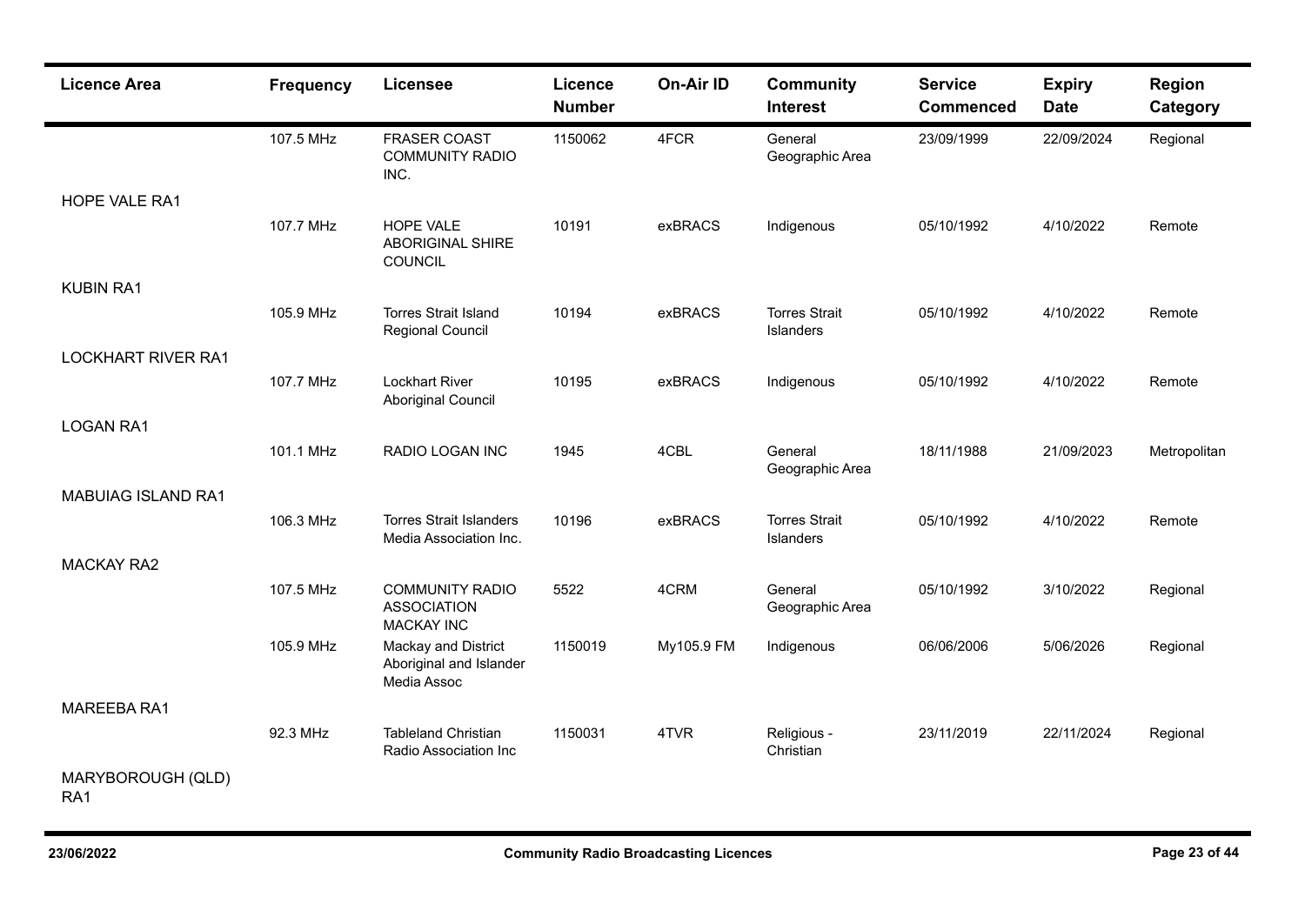| <b>Licence Area</b>      | <b>Frequency</b> | <b>Licensee</b>                                                          | Licence<br><b>Number</b> | On-Air ID                               | <b>Community</b><br><b>Interest</b> | <b>Service</b><br><b>Commenced</b> | <b>Expiry</b><br><b>Date</b> | Region<br>Category |
|--------------------------|------------------|--------------------------------------------------------------------------|--------------------------|-----------------------------------------|-------------------------------------|------------------------------------|------------------------------|--------------------|
|                          | 105.1 MHz        | Wide Bay Christian<br><b>Broadcasters</b><br>Association Inc.            | 1150058                  | Rhema FM<br>Wide Bay                    | Religious -<br>Christian            | 15/08/1999                         | 31/07/2024                   | Regional           |
| MORANBAH RA1             |                  |                                                                          |                          |                                         |                                     |                                    |                              |                    |
|                          | 96.9 MHz         | <b>ROCK FM</b><br><b>ASSOCIATION INC</b>                                 | 1150804                  | Rock FM                                 | General<br>Geographic Area          | 01/10/2003                         | 30/09/2023                   | Regional           |
| <b>MOUNT ISA RA2</b>     |                  |                                                                          |                          |                                         |                                     |                                    |                              |                    |
|                          | 100.9 MHz        | Mount Isa Aboriginal<br><b>Media Association</b>                         | 10305                    | 4MOB                                    | Indigenous                          | 13/10/1997                         | 11/09/2022                   | Remote             |
| <b>MURRAY ISLAND RA1</b> |                  |                                                                          |                          |                                         |                                     |                                    |                              |                    |
|                          | 106.1 MHz        | <b>Torres Strait Island</b><br><b>Regional Council</b>                   | 10197                    | exBRACS                                 | Indigenous                          | 05/10/1992                         | 4/10/2022                    | Remote             |
| <b>NAMBOUR RA2</b>       |                  |                                                                          |                          |                                         |                                     |                                    |                              |                    |
|                          | 104.9 MHz        | Sunshine FM Radio<br>Association<br>Incorporated                         | 1150113                  | Sunshine FM                             | Mature Age                          | 09/12/2002                         | 8/12/2022                    | Regional           |
|                          | 106.5 MHz        | SUNSHINE COAST<br><b>CHRISTIAN</b><br><b>BROADCASTERS</b>                | 1150720                  | Rhema FM                                | Religious -<br>Christian            | 01/03/2003                         | 27/02/2023                   | Regional           |
| NOOSA RA1                |                  |                                                                          |                          |                                         |                                     |                                    |                              |                    |
|                          | 101.3 MHz        | NOOSA DISTRICT<br><b>COMMUNITY FM</b><br>RADIO ASSOCIATION<br><b>INC</b> | 1150115                  | Noosa<br>Community<br>Radio FM<br>101.3 | General<br>Geographic Area          | 01/07/2002                         | 30/06/2027                   | Regional           |
| PALM ISLAND RA1          |                  |                                                                          |                          |                                         |                                     |                                    |                              |                    |
|                          | 97.3 MHz         | Queensland<br>Police-Citizens Youth<br><b>Welfare Association</b>        | 1150090                  | Bwgcolman<br>Radio                      | Indigenous                          | 13/05/2012                         | 12/05/2027                   | Regional           |
| PORMPURAAW RA1           |                  |                                                                          |                          |                                         |                                     |                                    |                              |                    |
|                          | 107.7 MHz        | PORMPURAAW<br><b>ABORIGINAL SHIRE</b><br>COUNCIL                         | 10199                    | exBRACS                                 | Indigenous                          | 05/10/1992                         | 4/10/2022                    | Remote             |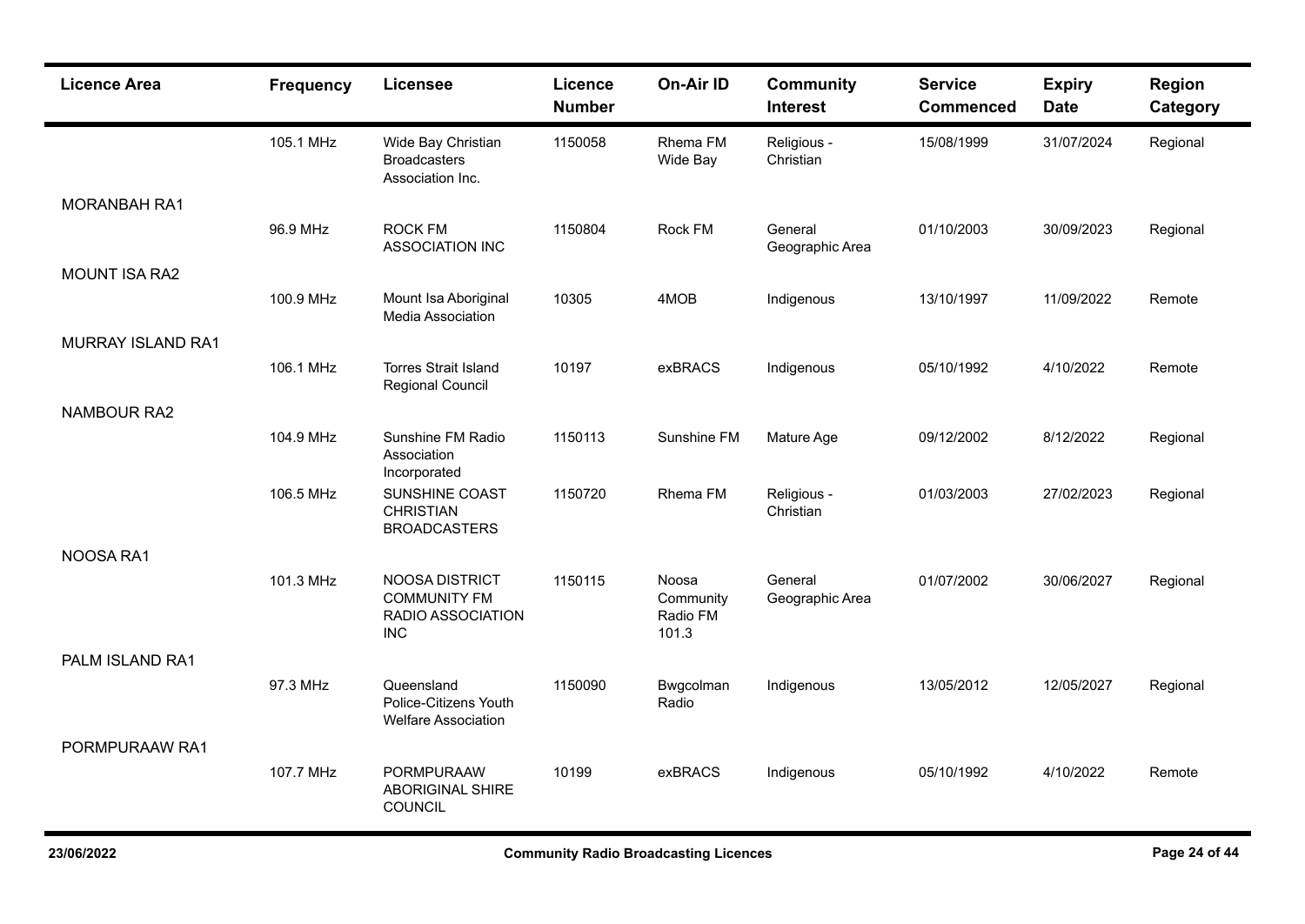| <b>Licence Area</b>           | <b>Frequency</b> | <b>Licensee</b>                                                          | Licence<br><b>Number</b> | On-Air ID               | <b>Community</b><br><b>Interest</b>      | <b>Service</b><br><b>Commenced</b> | <b>Expiry</b><br><b>Date</b> | Region<br>Category |
|-------------------------------|------------------|--------------------------------------------------------------------------|--------------------------|-------------------------|------------------------------------------|------------------------------------|------------------------------|--------------------|
| <b>REDCLIFFE RA1</b>          |                  |                                                                          |                          |                         |                                          |                                    |                              |                    |
|                               | 99.7 MHz         | Moreton Media Group<br>Inc.                                              | 6020                     | 997 Bridge<br><b>FM</b> | General<br>Geographic Area               | 21/02/1992                         | 3/10/2022                    | Metropolitan       |
| ROCKHAMPTON RA2               |                  |                                                                          |                          |                         |                                          |                                    |                              |                    |
|                               | 100.7 MHz        | <b>Central Queensland</b><br><b>Aboriginal Corporation</b><br>for Media  | 1150184                  | 4US                     | Indigenous                               | 01/12/1999                         | 30/11/2024                   | Regional           |
|                               | 98.5 MHz         | <b>Capricorn Community</b><br>Radio 4 YOU Inc.                           | 1295                     | 4YOU                    | General<br>Geographic Area               | 21/01/1989                         | 3/11/2023                    | Regional           |
| <b>SAIBAI ISLAND RA1</b>      |                  |                                                                          |                          |                         |                                          |                                    |                              |                    |
|                               | 106.1 MHz        | <b>Torres Strait Island</b><br>Regional Council                          | 10200                    | exBRACS                 | <b>Torres Strait</b><br>Islanders        | 05/10/1992                         | 4/10/2022                    | Remote             |
| ST PAULS RA1                  |                  |                                                                          |                          |                         |                                          |                                    |                              |                    |
|                               | 106.7 MHz        | <b>Torres Strait Islanders</b><br>Media Association Inc.                 | 10202                    | exBRACS                 | <b>Torres Strait</b><br><b>Islanders</b> | 05/10/1992                         | 4/10/2022                    | Remote             |
| <b>STEPHENS ISLAND</b><br>RA1 |                  |                                                                          |                          |                         |                                          |                                    |                              |                    |
|                               | 105.9 MHz        | <b>Torres Strait Island</b><br>Regional Council                          | 10203                    | exBRACS                 | <b>Torres Strait</b><br><b>Islanders</b> | 05/10/1992                         | 5/10/2022                    | Remote             |
| SUE ISLAND RA1                |                  |                                                                          |                          |                         |                                          |                                    |                              |                    |
|                               | 105.9 MHz        | <b>Torres Strait Islanders</b><br>Media Association Inc.                 | 10204                    | exBRACS                 | <b>Torres Strait</b><br>Islanders        | 05/10/1992                         | 4/10/2022                    | Remote             |
| TOOWOOMBA RA2                 |                  |                                                                          |                          |                         |                                          |                                    |                              |                    |
|                               | 92.9 MHz         | <b>TOOWOOMBA</b><br><b>CHRISTIAN</b><br><b>BROADCASTERS</b><br>ASSOC INC | 1150095                  | 92.9 Voice FM           | Religious -<br>Christian                 | 01/03/2001                         | 28/02/2025                   | Regional           |
|                               | 102.7 MHz        | <b>Darling Downs</b><br><b>Broadcasting Society</b><br>Inc.              | 3070                     | 102.7FM<br>4DDB         | General<br>Geographic Area               | 01/11/1979                         | 1/03/2025                    | Regional           |

TORRES STRAIT RA1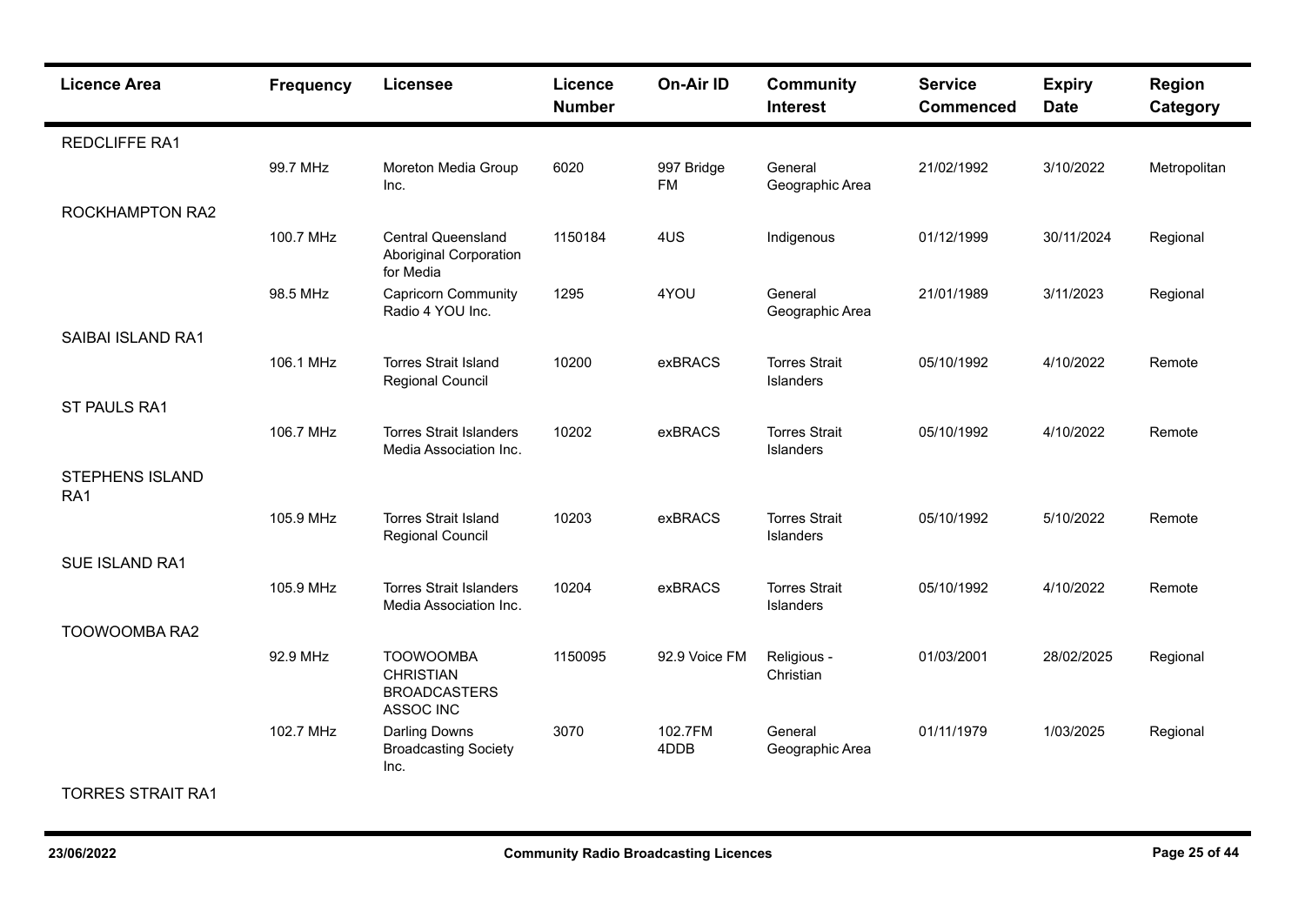| <b>Licence Area</b>   | <b>Frequency</b> | <b>Licensee</b>                                                                        | <b>Licence</b><br><b>Number</b> | On-Air ID      | <b>Community</b><br><b>Interest</b> | <b>Service</b><br><b>Commenced</b> | <b>Expiry</b><br><b>Date</b> | Region<br>Category |
|-----------------------|------------------|----------------------------------------------------------------------------------------|---------------------------------|----------------|-------------------------------------|------------------------------------|------------------------------|--------------------|
|                       | 1260 kHz         | <b>Torres Strait Islanders</b><br>Media Association Inc.                               | 10210                           | 4MW            | <b>Torres Strait</b><br>Islanders   | 20/08/1998                         | 27/08/2022                   | Remote             |
| <b>TOWNSVILLE RA2</b> |                  |                                                                                        |                                 |                |                                     |                                    |                              |                    |
|                       | 107.1 MHz        | Townsville Aboriginal<br>and Torres Strait<br><b>Islander Corporation for</b><br>Media | 5552                            | <b>4K1G</b>    | Indigenous                          | 05/10/1992                         | 3/10/2022                    | Regional           |
| <b>TOWNSVILLE RA3</b> |                  |                                                                                        |                                 |                |                                     |                                    |                              |                    |
|                       | 99.9 MHz         | <b>TOWNSVILLE</b><br><b>CHRISTIAN</b><br><b>BROADCASTERS</b><br><b>ASSN INC</b>        | 1150010                         | Live FM        | Religious -<br>Christian            | 02/11/1998                         | 1/11/2023                    | Regional           |
|                       | 103.9 MHz        | <b>Townsville Community</b><br><b>Broadcasting Company</b><br>Limited                  | 3072                            | 103.9 triple t | General<br>Geographic Area          | 23/07/1982                         | 25/06/2026                   | Regional           |
| <b>WARWICK RA2</b>    |                  |                                                                                        |                                 |                |                                     |                                    |                              |                    |
|                       | 89.3 MHz         | <b>WARWICK</b><br><b>COMMUNITY FM</b><br>RADIO ASSOCIATION<br><b>INCORPORATED</b>      | 1150093                         | Rose City FM   | General<br>Geographic Area          | 02/01/2001                         | 28/02/2025                   | Regional           |
| <b>WONDAI RA1</b>     |                  |                                                                                        |                                 |                |                                     |                                    |                              |                    |
|                       | 90.7 MHz         | <b>COMMUNITY RADIO</b><br>OF WONDAI<br><b>ASSOCIATION</b><br><b>INCORPORATED</b>       | 1150097                         | Crow FM        | General<br>Geographic Area          | 01/04/2000                         | 31/03/2025                   | Regional           |
| WOORABINDA RA1        |                  |                                                                                        |                                 |                |                                     |                                    |                              |                    |
|                       | 99.7 MHz         | Woorabinda Aboriginal<br>Shire Council                                                 | 10206                           | exBRACS        | Indigenous                          | 05/10/1992                         | 4/10/2022                    | Remote             |
| WUJAL WUJAL RA1       |                  |                                                                                        |                                 |                |                                     |                                    |                              |                    |
|                       | 107.7 MHz        | Wujal Wujal Aboriginal<br>Shire Council                                                | 10207                           | exBRACS        | Indigenous                          | 05/10/1992                         | 4/10/2022                    | Remote             |
| <b>WYNNUM RA1</b>     |                  |                                                                                        |                                 |                |                                     |                                    |                              |                    |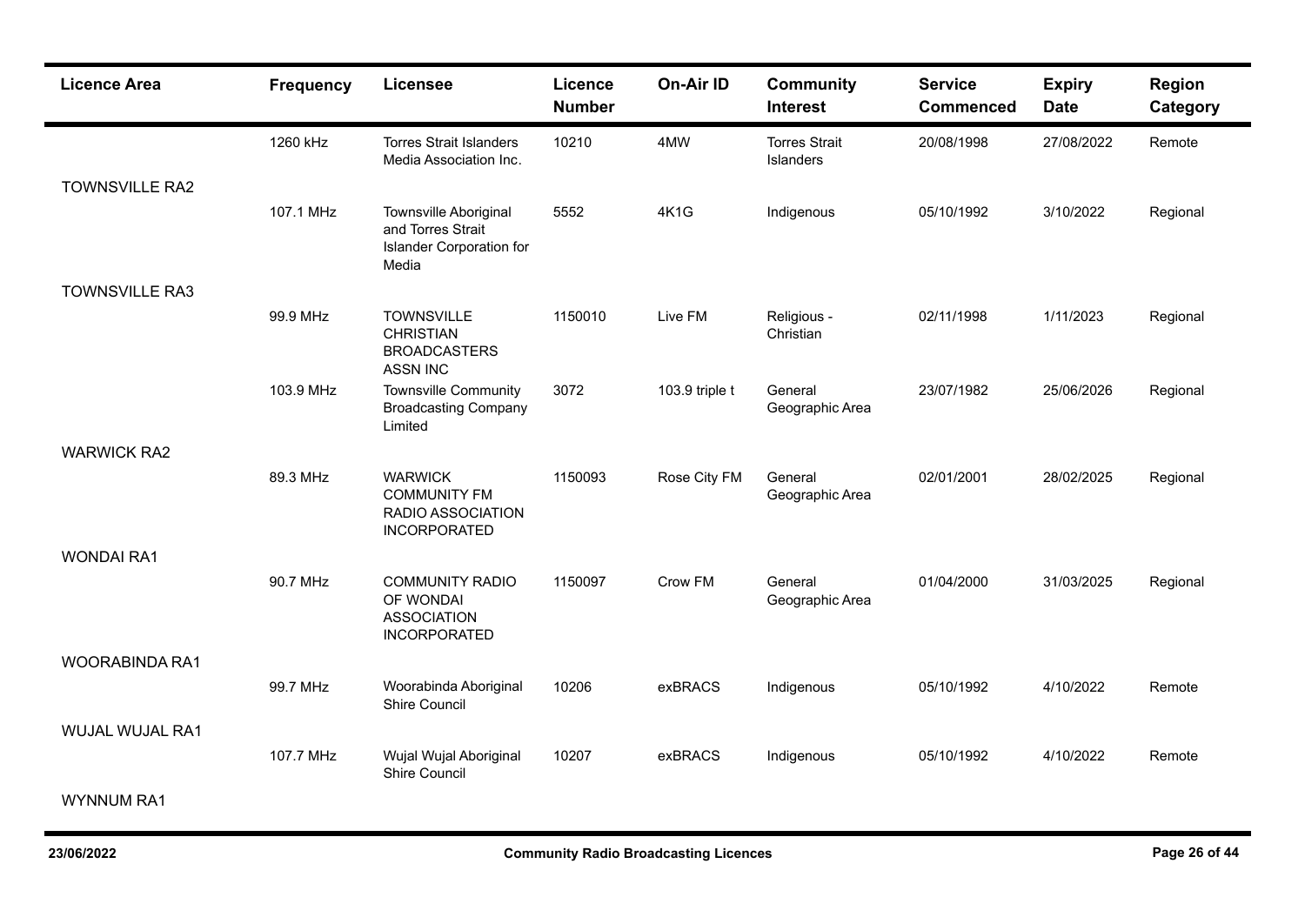| <b>Licence Area</b>                 | <b>Frequency</b> | <b>Licensee</b>                                                                 | Licence<br><b>Number</b> | <b>On-Air ID</b> | <b>Community</b><br><b>Interest</b>      | <b>Service</b><br><b>Commenced</b> | <b>Expiry</b><br><b>Date</b> | <b>Region</b><br>Category |
|-------------------------------------|------------------|---------------------------------------------------------------------------------|--------------------------|------------------|------------------------------------------|------------------------------------|------------------------------|---------------------------|
|                                     | 100.3 MHz        | <b>Bayside Community</b><br>Radio Association Inc                               | 6019                     | 4BAY             | General<br>Geographic Area               | 05/10/1992                         | 3/10/2022                    | Metropolitan              |
| YAM ISLAND RA1                      |                  |                                                                                 |                          |                  |                                          |                                    |                              |                           |
|                                     | 106.1 MHz        | <b>Torres Strait Islanders</b><br>Media Association Inc.                        | 10208                    | exBRACS          | <b>Torres Strait</b><br>Islanders        | 05/10/1992                         | 4/10/2022                    | Remote                    |
| YARRAMAN RA1                        |                  |                                                                                 |                          |                  |                                          |                                    |                              |                           |
|                                     | 99.7 MHz         | Wild Horse FM Inc.                                                              | 1150825                  | FM 99.7          | General<br>Geographic Area               | 07/11/2004                         | 6/11/2024                    | Regional                  |
| YEPPOON RA1                         |                  |                                                                                 |                          |                  |                                          |                                    |                              |                           |
|                                     | 91.3 MHz         | <b>NAG RADIO</b><br><b>BROADCASTING</b><br><b>ASSOCIATION INC</b>               | 1150049                  | 4NAG             | General<br>Geographic Area               | 20/08/1999                         | 19/08/2024                   | Regional                  |
| YORKE ISLANDS RA1                   |                  |                                                                                 |                          |                  |                                          |                                    |                              |                           |
|                                     | 106.1 MHz        | <b>Torres Strait Island</b><br><b>Regional Council</b>                          | 10209                    | exBRACS          | <b>Torres Strait</b><br><b>Islanders</b> | 05/10/1992                         | 4/10/2022                    | Remote                    |
| <b>Total Services</b><br><b>QLD</b> |                  | 71                                                                              | <b>AM Services</b>       | $\boldsymbol{3}$ | <b>FM Services</b>                       | 68                                 | <b>NON-BSB Services</b>      | $\boldsymbol{0}$          |
| <b>SA</b>                           |                  |                                                                                 |                          |                  |                                          |                                    |                              |                           |
| ADELAIDE FOOTHILLS<br>RA1           |                  |                                                                                 |                          |                  |                                          |                                    |                              |                           |
|                                     | 99.9 MHz         | <b>MUSIC</b><br><b>BROADCASTING</b><br>SOCIETY OF SOUTH<br><b>AUSTRALIA INC</b> | 1150742                  | 5MBS             | Music - Fine Music                       | 01/11/2002                         | 30/09/2022                   | Metropolitan              |
| <b>ADELAIDE RA1</b>                 |                  |                                                                                 |                          |                  |                                          |                                    |                              |                           |
|                                     | 103.1 MHz        | <b>Ethnic Broadcasters</b><br>Inc.                                              | 3074                     | 5EBI             | Ethnic - General                         | 03/01/1980                         | 5/06/2025                    | Metropolitan              |
|                                     | 1197 kHz         | 5RPH Pty Ltd                                                                    | 5272                     | 5RPH             | <b>Print Handicapped</b>                 | 01/06/2002                         | 30/05/2027                   | Metropolitan              |
|                                     | 92.7 MHz         | <b>FRESH</b><br><b>BROADCASTERS INC</b>                                         | 1150740                  | Fresh FM         | Youth                                    | 01/11/2002                         | 30/09/2022                   | Metropolitan              |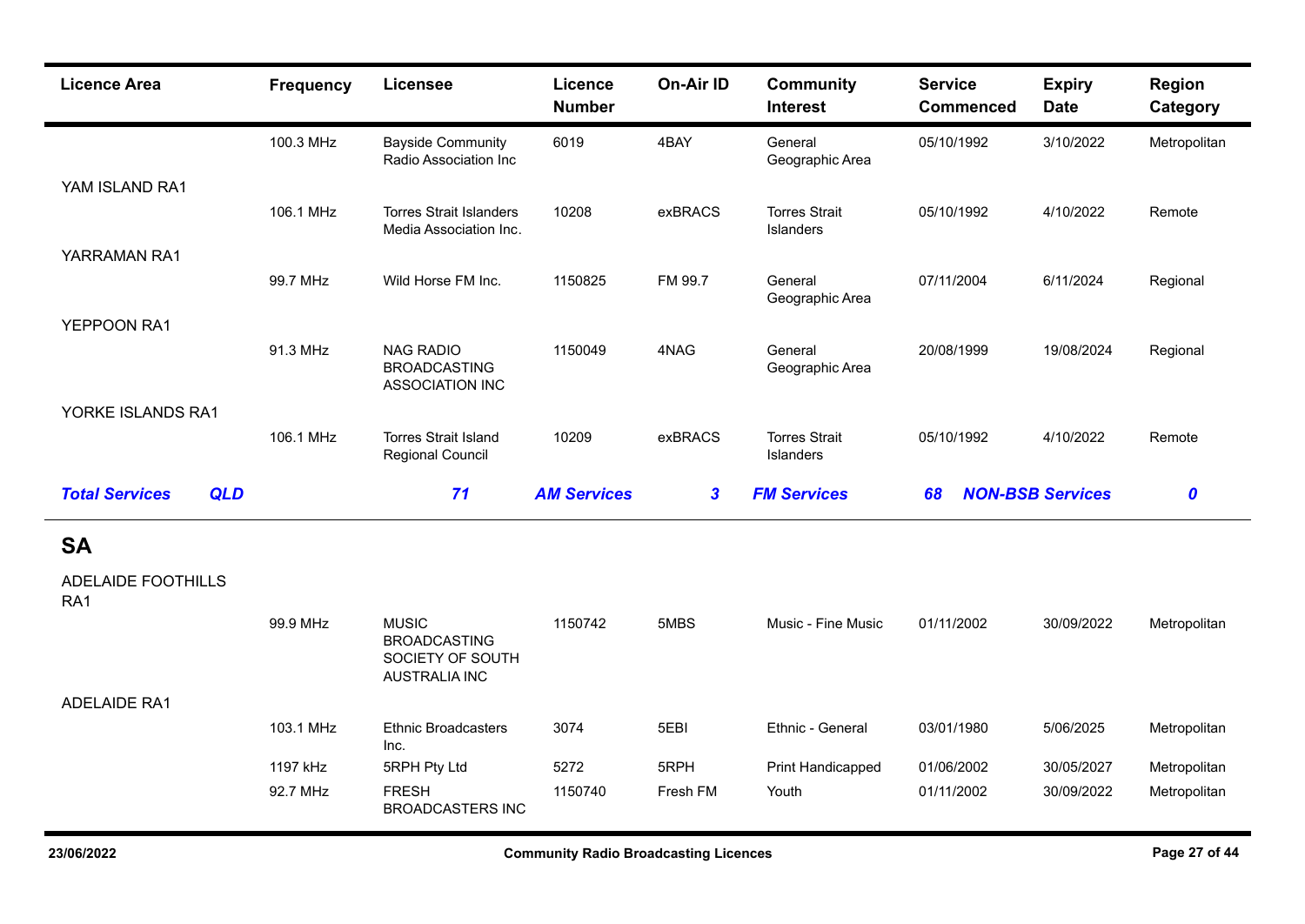| <b>Licence Area</b>       | <b>Frequency</b>                                  | <b>Licensee</b>                                                              | Licence<br><b>Number</b> | On-Air ID                | <b>Community</b><br><b>Interest</b> | <b>Service</b><br><b>Commenced</b> | <b>Expiry</b><br><b>Date</b> | <b>Region</b><br>Category |
|---------------------------|---------------------------------------------------|------------------------------------------------------------------------------|--------------------------|--------------------------|-------------------------------------|------------------------------------|------------------------------|---------------------------|
|                           | 101.5 MHz                                         | Educational<br><b>Broadcasters Adelaide</b><br>Incorporated                  | 4229                     | 5UV                      | Educational                         | 28/06/1972                         | 10/09/2024                   | Metropolitan              |
|                           | 107.9 MHz                                         | Christian Radio Inc.                                                         | 5269                     | Life FM                  | Religious -<br>Christian            | 05/10/1992                         | 3/10/2022                    | Metropolitan              |
|                           | 93.7 MHz                                          | Progressive Music<br><b>Broadcasting Assoc Inc</b>                           | 3076                     | 5DDD                     | Music -<br>Progressive              | 22/12/1979                         | 4/01/2025                    | Metropolitan              |
| <b>ADELAIDE SW RA1</b>    |                                                   |                                                                              |                          |                          |                                     |                                    |                              |                           |
|                           | 88.7 MHz                                          | Southern and Western<br>Community<br>Broadcasters Inc                        | 5316                     | 5CST                     | General<br>Geographic Area          | 28/06/1992                         | 25/06/2027                   | Metropolitan              |
| <b>AMATA RA1</b>          |                                                   |                                                                              |                          |                          |                                     |                                    |                              |                           |
|                           | 106.1 MHz                                         | Pitjantjatjara<br>Yankunytjatjara Media<br>(Aboriginal<br>Corporation)       | 10150                    | exBRACS                  | Indigenous                          | 05/10/1992                         | 4/10/2022                    | Remote                    |
| <b>BAROSSA VALLEY RA1</b> |                                                   |                                                                              |                          |                          |                                     |                                    |                              |                           |
|                           | 89.1 MHz                                          | <b>BAROSSA</b><br><b>BROADCASTING</b><br><b>BOARD</b><br><b>INCORPORATED</b> | 1150741                  | <b>BBB-FM</b>            | General<br>Geographic Area          | 01/09/2002                         | 31/08/2022                   | Regional                  |
| <b>BORDERTOWN RA1</b>     |                                                   |                                                                              |                          |                          |                                     |                                    |                              |                           |
|                           | 106.1 MHz,<br>104.5 MHz,<br>89.7 MHz,<br>92.9 MHz | <b>Tatiara Community Fm</b><br><b>Broadcasters Inc</b>                       | 10373                    | 5TCB                     | General<br>Geographic Area          | 17/03/1986                         | 31/05/2024                   | Regional                  |
| CEDUNA RA2                |                                                   |                                                                              |                          |                          |                                     |                                    |                              |                           |
|                           | 94.5 MHz                                          | <b>CEDUNA</b><br><b>COMMUNITY RADIO</b><br><b>INC</b>                        | 10151                    | 5CCR                     | General<br>Geographic Area          | 17/02/1998                         | 19/02/2027                   | Regional                  |
| <b>COOBER PEDY RA1</b>    |                                                   |                                                                              |                          |                          |                                     |                                    |                              |                           |
|                           | 104.5 MHz                                         | <b>DUSTY RADIO INC</b>                                                       | 1150823                  | Dusty Radio<br><b>FM</b> | General<br>Geographic Area          | 11/08/2004                         | 31/08/2024                   | Remote                    |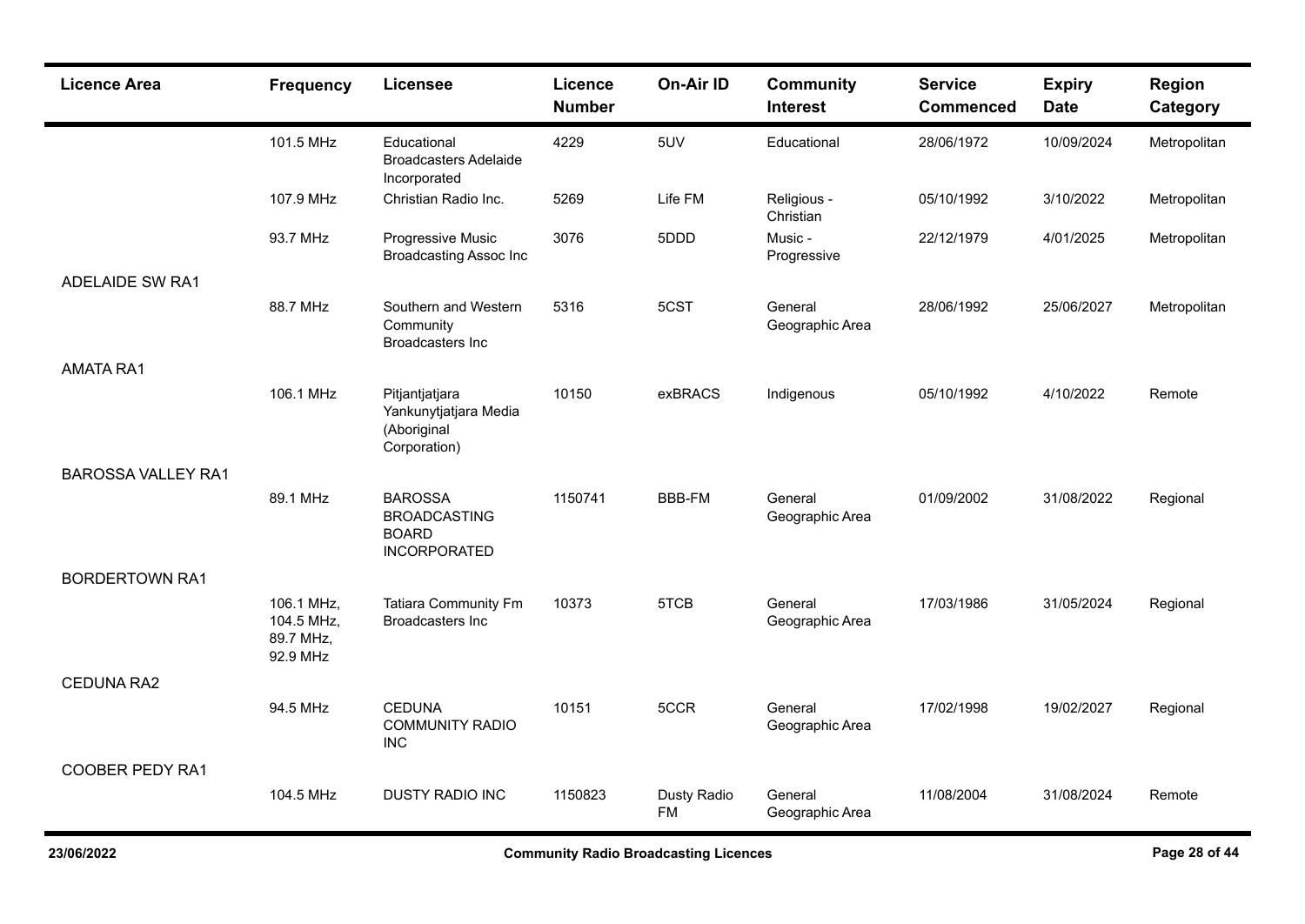| <b>Licence Area</b>      | <b>Frequency</b> | <b>Licensee</b>                                                        | <b>Licence</b><br><b>Number</b> | On-Air ID  | <b>Community</b><br><b>Interest</b> | <b>Service</b><br><b>Commenced</b> | <b>Expiry</b><br><b>Date</b> | <b>Region</b><br>Category |
|--------------------------|------------------|------------------------------------------------------------------------|---------------------------------|------------|-------------------------------------|------------------------------------|------------------------------|---------------------------|
| <b>ERNABELLA RA1</b>     |                  |                                                                        |                                 |            |                                     |                                    |                              |                           |
|                          | 106.1 MHz        | Pitjantjatjara<br>Yankunytjatjara Media<br>(Aboriginal<br>Corporation) | 10152                           | exBRACS    | Indigenous                          | 05/10/1992                         | 5/10/2022                    | Remote                    |
| <b>FREGON RA1</b>        |                  |                                                                        |                                 |            |                                     |                                    |                              |                           |
|                          | 106.1 MHz        | Kaltjiti Community<br><b>Aboriginal Corporation</b>                    | 10153                           | exBRACS    | Indigenous                          | 05/10/1992                         | 4/10/2022                    | Remote                    |
| GOOLWA RA1               |                  |                                                                        |                                 |            |                                     |                                    |                              |                           |
|                          | 96.3 MHz         | Radio Alexandrina<br><b>Broadcasters</b><br>Association Inc            | 1130054                         | Alex FM    | General<br>Geographic Area          | 30/07/2012                         | 29/07/2027                   | Regional                  |
| <b>INDULKANA RA1</b>     |                  |                                                                        |                                 |            |                                     |                                    |                              |                           |
|                          | 106.1 MHz        | Indulkana Community<br>Council                                         | 10154                           | exBRACS    | Indigenous                          | 05/10/1992                         | 4/10/2022                    | Remote                    |
| KANGAROO ISLAND<br>RA1   |                  |                                                                        |                                 |            |                                     |                                    |                              |                           |
|                          | 90.7 MHz         | Kangaroo Island<br>Community<br>Broadcasters Inc.                      | 10254                           | 5KIX       | General<br>Geographic Area          | 28/06/1997                         | 22/06/2022                   | Regional                  |
| MILLICENT RA1            |                  |                                                                        |                                 |            |                                     |                                    |                              |                           |
|                          | 107.7 MHz        | <b>MILLICENT</b><br><b>COMMUNITY ACCESS</b><br>RADIO INC               | 5703                            | 5THE       | General<br>Geographic Area          | 29/07/1993                         | 3/10/2022                    | Regional                  |
| <b>MOUNT BARKER RA1</b>  |                  |                                                                        |                                 |            |                                     |                                    |                              |                           |
|                          | 88.9 MHz         | Lofty Community Media<br>Incorporated                                  | 1180024                         | Lofty 88.9 | General<br>Geographic Area          | 01/10/2020                         | 15/09/2025                   | Regional                  |
| <b>MOUNT GAMBIER RA2</b> |                  |                                                                        |                                 |            |                                     |                                    |                              |                           |
|                          | 100.1 MHz        | South East Community<br>Access Radio Inc.                              | 3075                            | 5GTR       | General<br>Geographic Area          | 01/07/1982                         | 28/05/2025                   | Regional                  |
| <b>MT GAMBIER RA1</b>    |                  |                                                                        |                                 |            |                                     |                                    |                              |                           |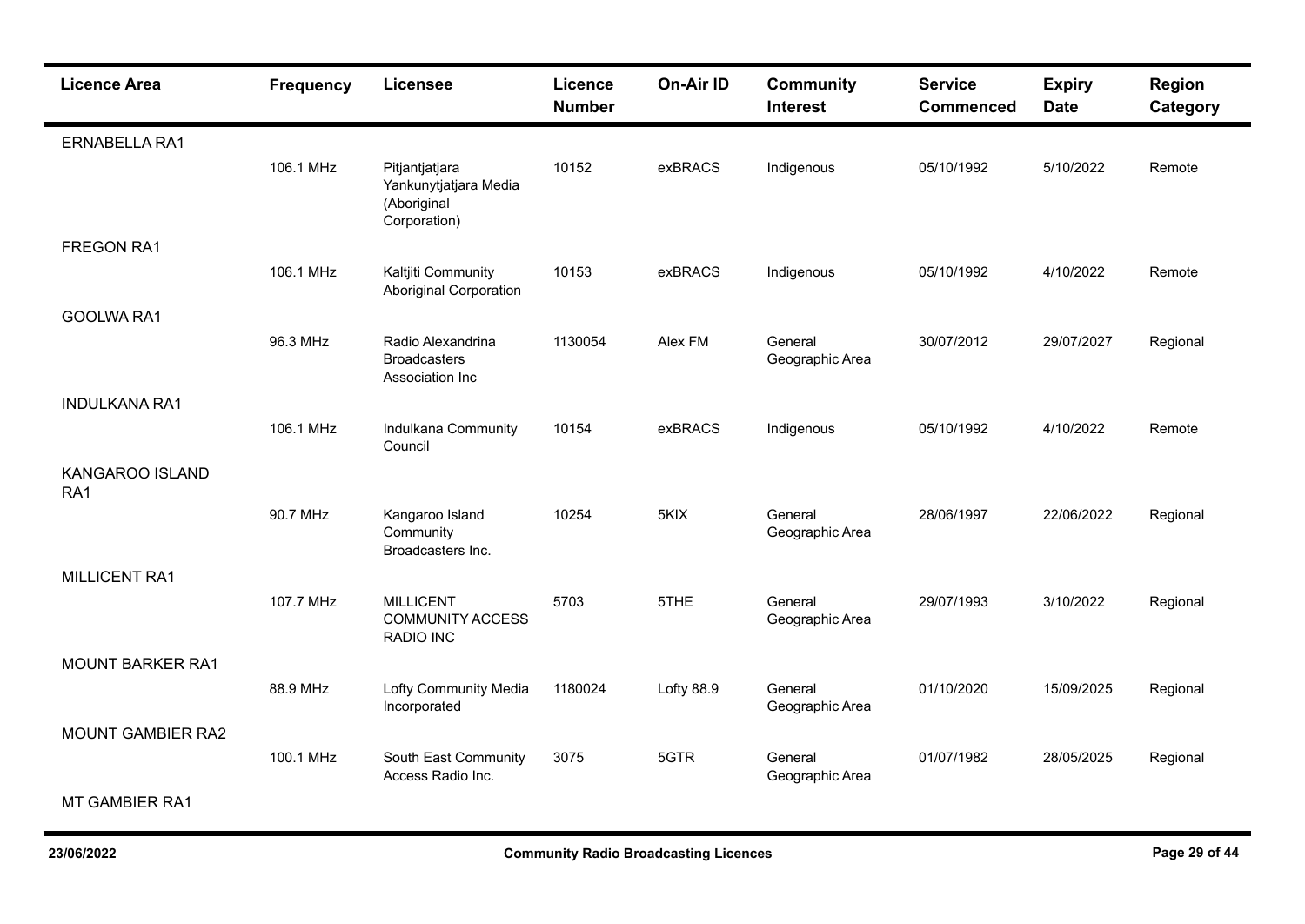| <b>Licence Area</b>      | <b>Frequency</b>                   | Licensee                                                            | Licence<br><b>Number</b> | On-Air ID                          | <b>Community</b><br><b>Interest</b> | <b>Service</b><br><b>Commenced</b> | <b>Expiry</b><br><b>Date</b> | <b>Region</b><br>Category |
|--------------------------|------------------------------------|---------------------------------------------------------------------|--------------------------|------------------------------------|-------------------------------------|------------------------------------|------------------------------|---------------------------|
|                          | 104.9 MHz,<br>99.3 MHz             | South East Christian<br>Broadcasters Inc                            | 1150784                  | Lime FM                            | Religious -<br>Christian            | 03/04/2003                         | 2/04/2023                    | Regional                  |
| PORT ADELAIDE RA1        |                                    |                                                                     |                          |                                    |                                     |                                    |                              |                           |
|                          | 100.5 MHz                          | WAY OUT WEST<br><b>BROADCASTERS INC</b>                             | 1150738                  | WOW FM                             | General<br>Geographic Area          | 01/11/2002                         | 31/10/2022                   | Metropolitan              |
| PORT AUGUSTA RA1         |                                    |                                                                     |                          |                                    |                                     |                                    |                              |                           |
|                          | 89.1 MHz                           | <b>UMEEWARRA</b><br>ABORIGINAL MEDIA<br><b>ASSN INC</b>             | 1130059                  | 5UMA                               | Indigenous                          | 01/12/2009                         | 30/11/2024                   | Regional                  |
| PORT PIRIE RA1           |                                    |                                                                     |                          |                                    |                                     |                                    |                              |                           |
|                          | 105.1 MHz                          | Pirie Community Radio<br><b>Broadcasters Inc</b>                    | 1150785                  | <b>TRAX FM</b>                     | General<br>Geographic Area          | 02/10/2002                         | 1/10/2022                    | Regional                  |
| <b>RIVERLAND RA1</b>     |                                    |                                                                     |                          |                                    |                                     |                                    |                              |                           |
|                          | 100.7 MHz                          | <b>RIVERLAND</b><br><b>CHRISTIAN RADIO</b><br><b>INCORPORATED</b>   | 10177                    | <b>Riverland Life</b><br><b>FM</b> | Religious -<br>Christian            | 10/07/2018                         | 9/07/2023                    | Regional                  |
| <b>ROXBY DOWNS RA1</b>   |                                    |                                                                     |                          |                                    |                                     |                                    |                              |                           |
|                          | 105.5 MHz                          | 105.5 ROXFM<br><b>INCORPORATED</b>                                  | 1150824                  | 105.5 ROXFM                        | General<br>Geographic Area          | 01/10/2004                         | 30/09/2024                   | Remote                    |
| <b>SALISBURY RA1</b>     |                                    |                                                                     |                          |                                    |                                     |                                    |                              |                           |
|                          | 89.7 MHz                           | Para Broadcasters<br>Association Inc.                               | 1515                     | 5PBA                               | General<br>Geographic Area          | 28/01/1983                         | 26/07/2024                   | Metropolitan              |
| <b>VICTOR HARBOR RA1</b> |                                    |                                                                     |                          |                                    |                                     |                                    |                              |                           |
|                          | 89.3 MHz,<br>88.3 MHz,<br>94.7 MHz | Encounter FM<br>Community<br><b>Broadcasters</b><br>Association Inc | 1150781                  | 5EFM                               | General<br>Geographic Area          | 01/03/2003                         | 27/02/2023                   | Regional                  |
| <b>VICTOR HARBOR RA2</b> |                                    |                                                                     |                          |                                    |                                     |                                    |                              |                           |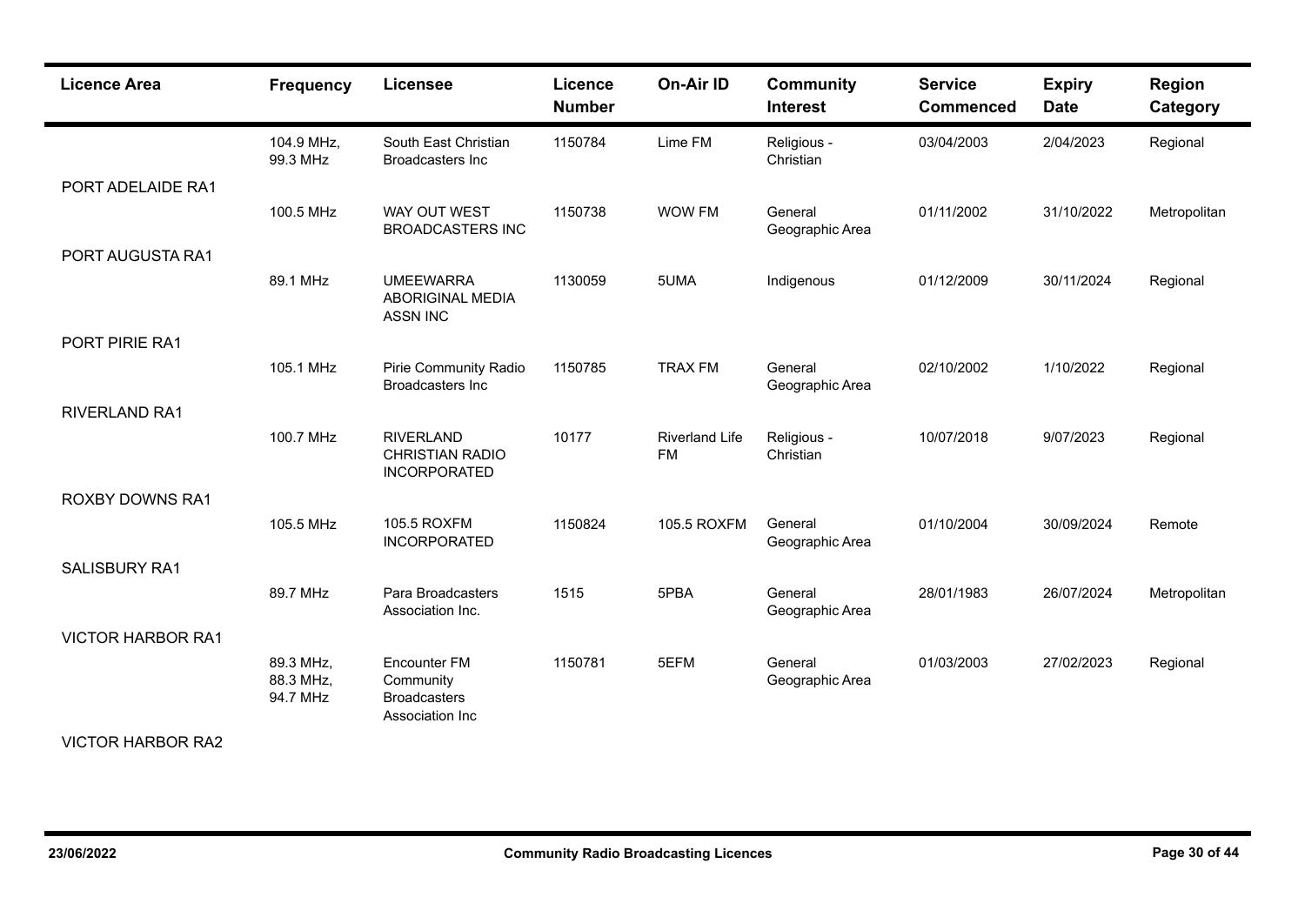| <b>Licence Area</b>                | <b>Frequency</b>       | <b>Licensee</b>                                                                 | Licence<br><b>Number</b> | On-Air ID                         | <b>Community</b><br><b>Interest</b> | <b>Service</b><br><b>Commenced</b> | <b>Expiry</b><br><b>Date</b> | Region<br>Category |
|------------------------------------|------------------------|---------------------------------------------------------------------------------|--------------------------|-----------------------------------|-------------------------------------|------------------------------------|------------------------------|--------------------|
|                                    | 90.1 MHz               | <b>Great Southern FM</b><br>Community<br><b>Broadcasters</b><br>Association Inc | 1150786                  | Great<br>Southern FM              | General<br>Geographic Area          | 01/03/2003                         | 27/02/2023                   | Regional           |
| <b>WHYALLA RA1</b>                 |                        |                                                                                 |                          |                                   |                                     |                                    |                              |                    |
|                                    | 107.7 MHz              | Whyalla FM Public<br><b>Broadcasting Assoc Inc</b>                              | 1099                     | 5YYY                              | General<br>Geographic Area          | 28/01/1998                         | 3/10/2022                    | Regional           |
| YORKE PENINSULA<br>RA1             |                        |                                                                                 |                          |                                   |                                     |                                    |                              |                    |
|                                    | 89.3 MHz               | <b>PENINSULA</b><br><b>COMMUNITY</b><br><b>BROADCASTERS INC</b>                 | 1150769                  | <b>Gulf FM</b>                    | General<br>Geographic Area          | 26/10/2002                         | 25/10/2022                   | Regional           |
| <b>Total Services</b><br><b>SA</b> |                        | 32                                                                              | <b>AM Services</b>       | $\mathbf 1$                       | <b>FM Services</b>                  | 31                                 | <b>NON-BSB Services</b>      | $\boldsymbol{0}$   |
| <b>TAS</b>                         |                        |                                                                                 |                          |                                   |                                     |                                    |                              |                    |
| <b>BREAK ODAY RA1</b>              |                        |                                                                                 |                          |                                   |                                     |                                    |                              |                    |
|                                    | 93.7 MHz,<br>100.3 MHz | <b>BOD FM Inc.</b>                                                              | 1150792                  | Star FM                           | General<br>Geographic Area          | 01/03/2003                         | 27/02/2023                   | Regional           |
| <b>GEORGE TOWN RA1</b>             |                        |                                                                                 |                          |                                   |                                     |                                    |                              |                    |
|                                    | 95.3 MHz               | <b>TAMAR FM INC</b>                                                             | 1150789                  | Tamar FM                          | General<br>Geographic Area          | 29/11/2004                         | 28/11/2024                   | Regional           |
| <b>HOBART RA1</b>                  |                        |                                                                                 |                          |                                   |                                     |                                    |                              |                    |
|                                    | 106.5 MHz              | Hope Foundation<br>Communicators Inc.                                           | 3080                     | 7HFC                              | Religious -<br>Christian            | 25/03/1980                         | 30/06/2023                   | Metropolitan       |
| <b>HOBART RA2</b>                  |                        |                                                                                 |                          |                                   |                                     |                                    |                              |                    |
|                                    | 92.1 MHz               | Hobart FM Inc.                                                                  | 3082                     | <b>HOBART FM</b><br>96.1 and 92.1 | General<br>Geographic Area          | 13/04/1977                         | 6/06/2024                    | Metropolitan       |
| <b>HOBART RA3</b>                  |                        |                                                                                 |                          |                                   |                                     |                                    |                              |                    |
|                                    | 99.3 MHz               | <b>Tasmanian Youth</b><br>Broadcasters Inc.                                     | 1150787                  | Edge Radio<br>99.3                | Youth                               | 24/02/2003                         | 22/12/2022                   | Metropolitan       |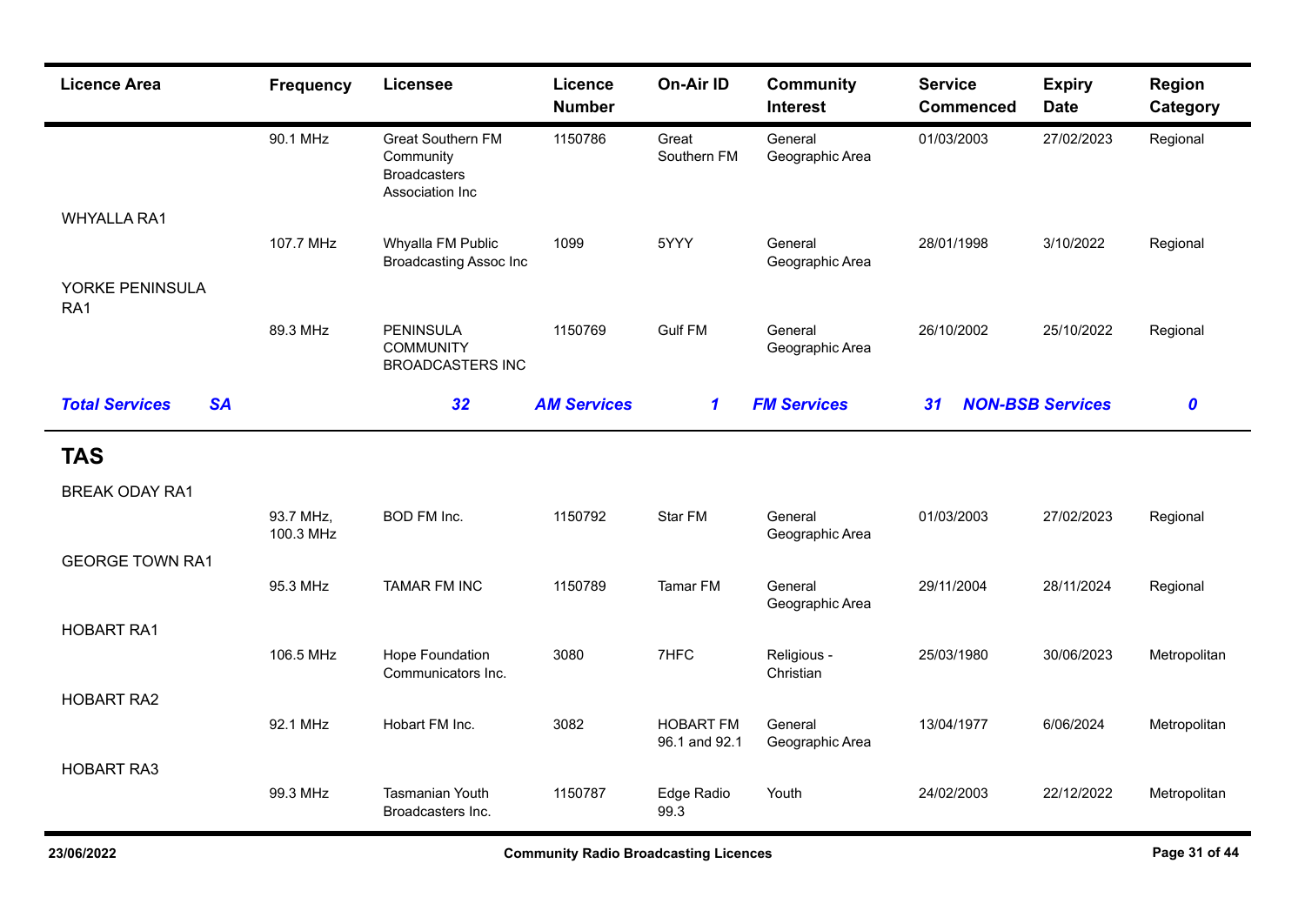| <b>Licence Area</b>                 | <b>Frequency</b> | Licensee                                                            | <b>Licence</b><br><b>Number</b> | <b>On-Air ID</b>                        | <b>Community</b><br><b>Interest</b> | <b>Service</b><br><b>Commenced</b> | <b>Expiry</b><br><b>Date</b> | <b>Region</b><br>Category |
|-------------------------------------|------------------|---------------------------------------------------------------------|---------------------------------|-----------------------------------------|-------------------------------------|------------------------------------|------------------------------|---------------------------|
| <b>HOBART RA4</b>                   |                  |                                                                     |                                 |                                         |                                     |                                    |                              |                           |
|                                     | 864 kHz          | <b>RPH Print Radio</b><br>Tasmania Inc.                             | 5508                            | 7RPH                                    | Print Handicapped                   | 05/10/1992                         | 3/10/2022                    | Metropolitan              |
| <b>HUON VALLEY RA1</b>              |                  |                                                                     |                                 |                                         |                                     |                                    |                              |                           |
|                                     | 95.3 MHz         | Radio Geeveston Youth<br>Inc.                                       | 3081                            | Huon FM 95.3<br>and Kingston<br>FM 98.5 | General<br>Geographic Area          | 10/11/1983                         | 9/10/2024                    | Regional                  |
| <b>LAUNCESTON RA2</b>               |                  |                                                                     |                                 |                                         |                                     |                                    |                              |                           |
|                                     | 105.3 MHz        | Launceston Christian<br>Broadcasters Inc.                           | 3986                            | 7WAY                                    | Religious -<br>Christian            | 27/07/1986                         | 31/10/2024                   | Regional                  |
|                                     | 103.7 MHz        | Launceston Community<br>FM Group Inc.                               | 3985                            | <b>City Park</b><br>Radio               | General<br>Geographic Area          | 27/07/1986                         | 31/10/2024                   | Regional                  |
| <b>OATLANDS RA1</b>                 |                  |                                                                     |                                 |                                         |                                     |                                    |                              |                           |
|                                     | 97.1 MHz         | Southern Midlands<br><b>Community Radio</b><br>Station Incorporated | 1150834                         | 97.1 MID FM                             | General<br>Geographic Area          | 01/12/2011                         | 30/11/2026                   | Regional                  |
| <b>TASMAN PENINSULA</b><br>RA1      |                  |                                                                     |                                 |                                         |                                     |                                    |                              |                           |
|                                     | 97.7 MHz         | <b>TASMAN COMMUNITY</b><br><b>BROADCASTERS</b><br>ASSOCIATION INC.  | 1150788                         | 97.7 TASMAN<br><b>FM</b>                | General<br>Geographic Area          | 02/02/2003                         | 1/02/2023                    | Regional                  |
| <b>WYNYARD RA1</b>                  |                  |                                                                     |                                 |                                         |                                     |                                    |                              |                           |
|                                     | 106.1 MHz        | <b>COASTAL FM INC</b>                                               | 3150                            | 7DBS                                    | General<br>Geographic Area          | 12/01/1991                         | 10/01/2026                   | Regional                  |
| <b>TAS</b><br><b>Total Services</b> |                  | 12                                                                  | <b>AM Services</b>              | $\mathbf 1$                             | <b>FM Services</b>                  | $\overline{11}$                    | <b>NON-BSB Services</b>      | 0                         |
| <b>VIC</b>                          |                  |                                                                     |                                 |                                         |                                     |                                    |                              |                           |
| ALEXANDRA/EILDON                    |                  |                                                                     |                                 |                                         |                                     |                                    |                              |                           |

RA1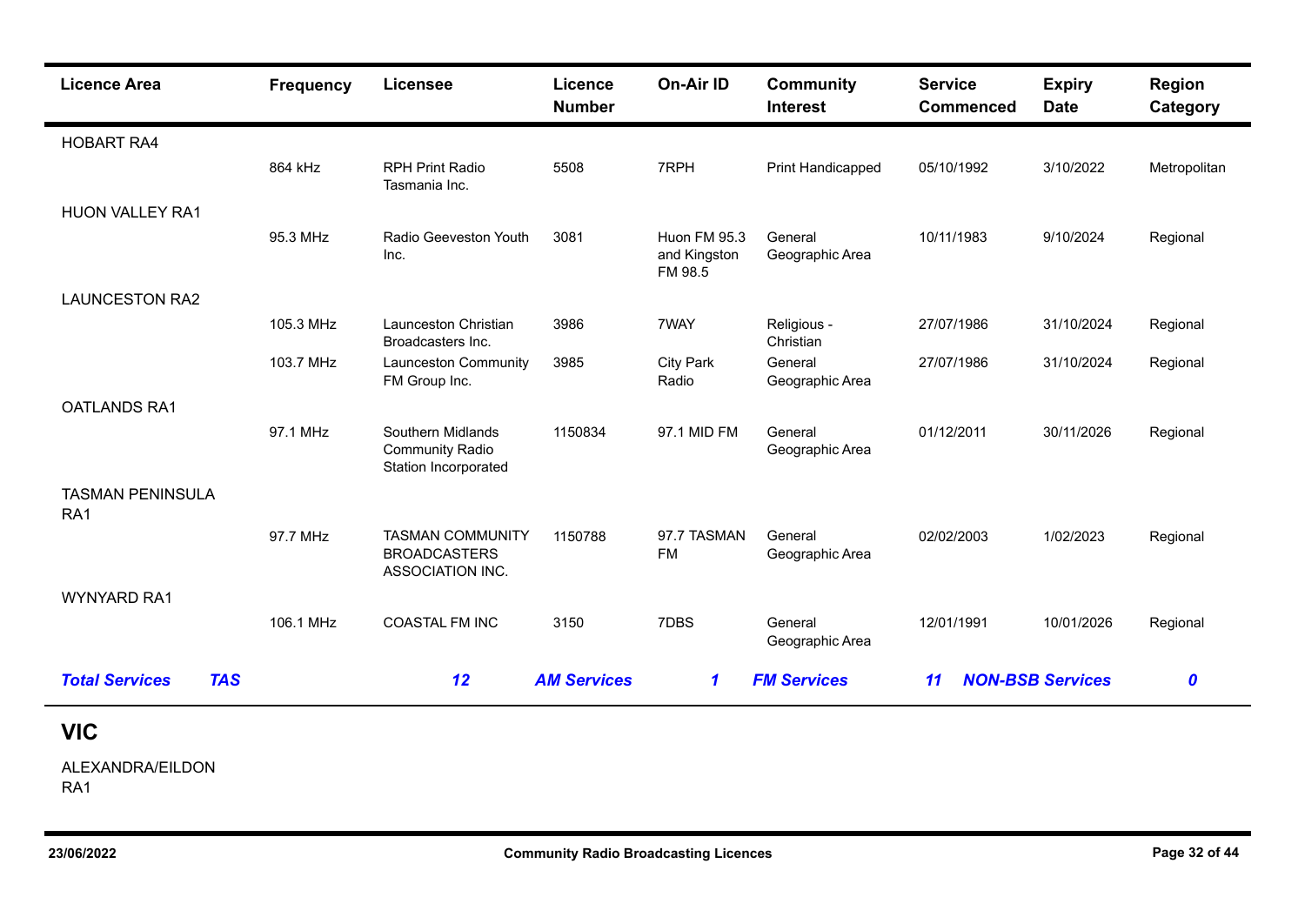| <b>Licence Area</b>      | <b>Frequency</b> | <b>Licensee</b>                                                                          | Licence<br><b>Number</b> | On-Air ID                | <b>Community</b><br><b>Interest</b>                    | <b>Service</b><br><b>Commenced</b> | <b>Expiry</b><br><b>Date</b> | Region<br>Category |
|--------------------------|------------------|------------------------------------------------------------------------------------------|--------------------------|--------------------------|--------------------------------------------------------|------------------------------------|------------------------------|--------------------|
|                          | 106.9 MHz        | <b>UPPER GOULBURN</b><br><b>COMMUNITY RADIO</b><br><b>INC</b>                            | 10411                    | 3UGE                     | General<br>Geographic Area                             | 02/10/1999                         | 1/10/2023                    | Regional           |
| <b>BACCHUS MARSH RA1</b> |                  |                                                                                          |                          |                          |                                                        |                                    |                              |                    |
|                          | 98.5 MHz         | <b>BACCHUS MARSH</b><br><b>COMMUNITY RADIO</b><br><b>INC</b>                             | 1150675                  | 98.5 Apple<br><b>FM</b>  | General<br>Geographic Area                             | 01/07/2001                         | 30/06/2026                   | Regional           |
| <b>BALLARAT RA2</b>      |                  |                                                                                          |                          |                          |                                                        |                                    |                              |                    |
|                          | 99.9 MHz         | <b>BALLARAT</b><br><b>COMMUNITY FM</b><br><b>RADIO</b><br>CO-OPERATIVE<br><b>LIMITED</b> | 1150001                  | Voice FM                 | General<br>Geographic Area                             | 04/05/1986                         | 28/08/2026                   | Regional           |
|                          | 103.9 MHz        | <b>BALLARAT GOSPEL</b><br><b>RADIO</b><br><b>INCORPORATED</b>                            | 10285                    | 3BGR                     | Religious -<br>Christian                               | 20/07/1998                         | 19/07/2023                   | Regional           |
| <b>BENDIGO RA2</b>       |                  |                                                                                          |                          |                          |                                                        |                                    |                              |                    |
|                          | 88.7 MHz         | Vision Australia Limited                                                                 | 10257                    | 3BPH                     | Print Handicapped                                      | 18/12/2000                         | 31/03/2025                   | Regional           |
| <b>BENDIGO RA3</b>       |                  |                                                                                          |                          |                          |                                                        |                                    |                              |                    |
|                          | 96.5 MHz         | Radio KLFM INC                                                                           | 1150008                  | Radio KLFM               | <b>Senior Citizens</b>                                 | 01/04/2000                         | 31/03/2025                   | Regional           |
| <b>BENDIGO RA4</b>       |                  |                                                                                          |                          |                          |                                                        |                                    |                              |                    |
|                          | 101.5 MHz        | Greater Bendigo<br>Community Radio Inc.                                                  | 1130029                  | 101.5 Fresh<br><b>FM</b> | General<br>Geographic Area<br>with a Focus on<br>Sport | 01/04/2010                         | 31/03/2025                   | Regional           |
| <b>BENDIGO RA5</b>       |                  |                                                                                          |                          |                          |                                                        |                                    |                              |                    |
|                          | 106.7 MHz        | Central Victorian<br>Community<br>Broadcasters Inc.                                      | 1130053                  | <b>Phoenix FM</b>        | General<br>Geographic Area                             | 31/03/2010                         | 30/03/2025                   | Regional           |
|                          | 105.1 MHz        | <b>CENTRAL VICTORIA</b><br>GOSPEL RADIO INC                                              | 1130052                  | 105.1 Life FM<br>Bendigo | Religious -<br>Christian                               | 18/04/2011                         | 31/01/2026                   | Regional           |
| <b>CAMBERWELL RA1</b>    |                  |                                                                                          |                          |                          |                                                        |                                    |                              |                    |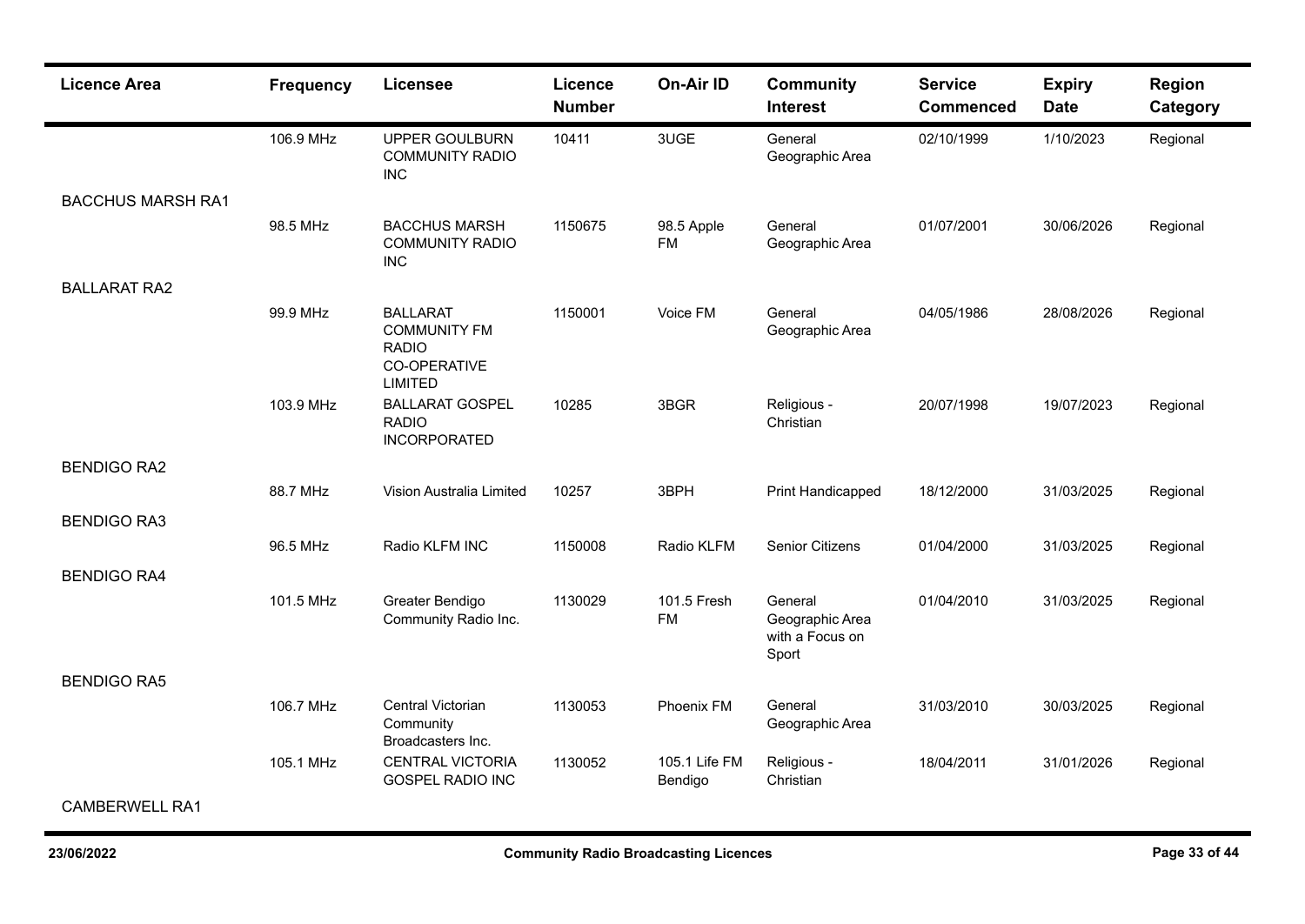| <b>Licence Area</b>       | <b>Frequency</b> | <b>Licensee</b>                                                                | <b>Licence</b><br><b>Number</b> | On-Air ID              | <b>Community</b><br><b>Interest</b> | <b>Service</b><br><b>Commenced</b> | <b>Expiry</b><br><b>Date</b> | <b>Region</b><br>Category |
|---------------------------|------------------|--------------------------------------------------------------------------------|---------------------------------|------------------------|-------------------------------------|------------------------------------|------------------------------|---------------------------|
|                           | 94.1 MHz         | <b>WHITEHORSE</b><br><b>BOROONDARA</b><br><b>COMMUNITY RADIO</b><br><b>INC</b> | 1150688                         | 3WBC 94.1<br><b>FM</b> | General<br>Geographic Area          | 01/09/2001                         | 31/08/2026                   | Metropolitan              |
| <b>CASTLEMAINE RA1</b>    |                  |                                                                                |                                 |                        |                                     |                                    |                              |                           |
|                           | 94.9 MHz         | <b>Castlemaine District</b><br>Radio Inc                                       | 1171284                         | MainFM 94.9            | General<br>Geographic Area          | 10/03/2018                         | 9/03/2023                    | Regional                  |
| <b>COLAC RA1</b>          |                  |                                                                                |                                 |                        |                                     |                                    |                              |                           |
|                           | 104.7 MHz        | OCR FM INC                                                                     | 1150491                         | OCR FM                 | General<br>Geographic Area          | 01/12/2001                         | 30/11/2026                   | Regional                  |
| <b>EAST GIPPSLAND RA1</b> |                  |                                                                                |                                 |                        |                                     |                                    |                              |                           |
|                           | 90.7 MHz         | Radio East Gippsland<br>Inc.                                                   | 5266                            | 3REG                   | General<br>Geographic Area          | 05/10/1992                         | 3/10/2022                    | Regional                  |
| <b>ECHUCA RA1</b>         |                  |                                                                                |                                 |                        |                                     |                                    |                              |                           |
|                           | 104.7 MHz        | Echuca Moama<br>Broadcast Service Inc.                                         | 10419                           | 3GRR                   | General<br>Geographic Area          | 15/10/1998                         | 2/08/2023                    | Regional                  |
| <b>GEELONG RA1</b>        |                  |                                                                                |                                 |                        |                                     |                                    |                              |                           |
|                           | 96.3 MHz         | Geelong Christian<br>Media Inc.                                                | 1150691                         | 96threeFM              | Religious -<br>Christian            | 01/07/2001                         | 30/06/2026                   | Regional                  |
|                           | 94.7 MHz         | <b>GEELONG ETHNIC</b><br><b>COMMUNITIES</b><br>COUNCIL INC                     | 5087                            | 94.7 the Pulse         | General<br>Geographic Area          | 15/04/2010                         | 14/04/2025                   | Regional                  |
| <b>GEELONG RA2</b>        |                  |                                                                                |                                 |                        |                                     |                                    |                              |                           |
|                           | 99.5 MHz         | Vision Australia Limited                                                       | 1150700                         | 3GPH                   | Print Handicapped                   | 01/10/2001                         | 30/09/2026                   | Regional                  |
| <b>HORSHAM RA2</b>        |                  |                                                                                |                                 |                        |                                     |                                    |                              |                           |
|                           | 96.5 MHz         | <b>HORSHAM &amp;</b><br><b>DISTRICT</b><br><b>COMMUNITY FM</b><br><b>RADIO</b> | 1150779                         | Triple H               | General<br>Geographic Area          | 01/09/2003                         | 31/08/2023                   | Regional                  |
| <b>KYNETON RA1</b>        |                  |                                                                                |                                 |                        |                                     |                                    |                              |                           |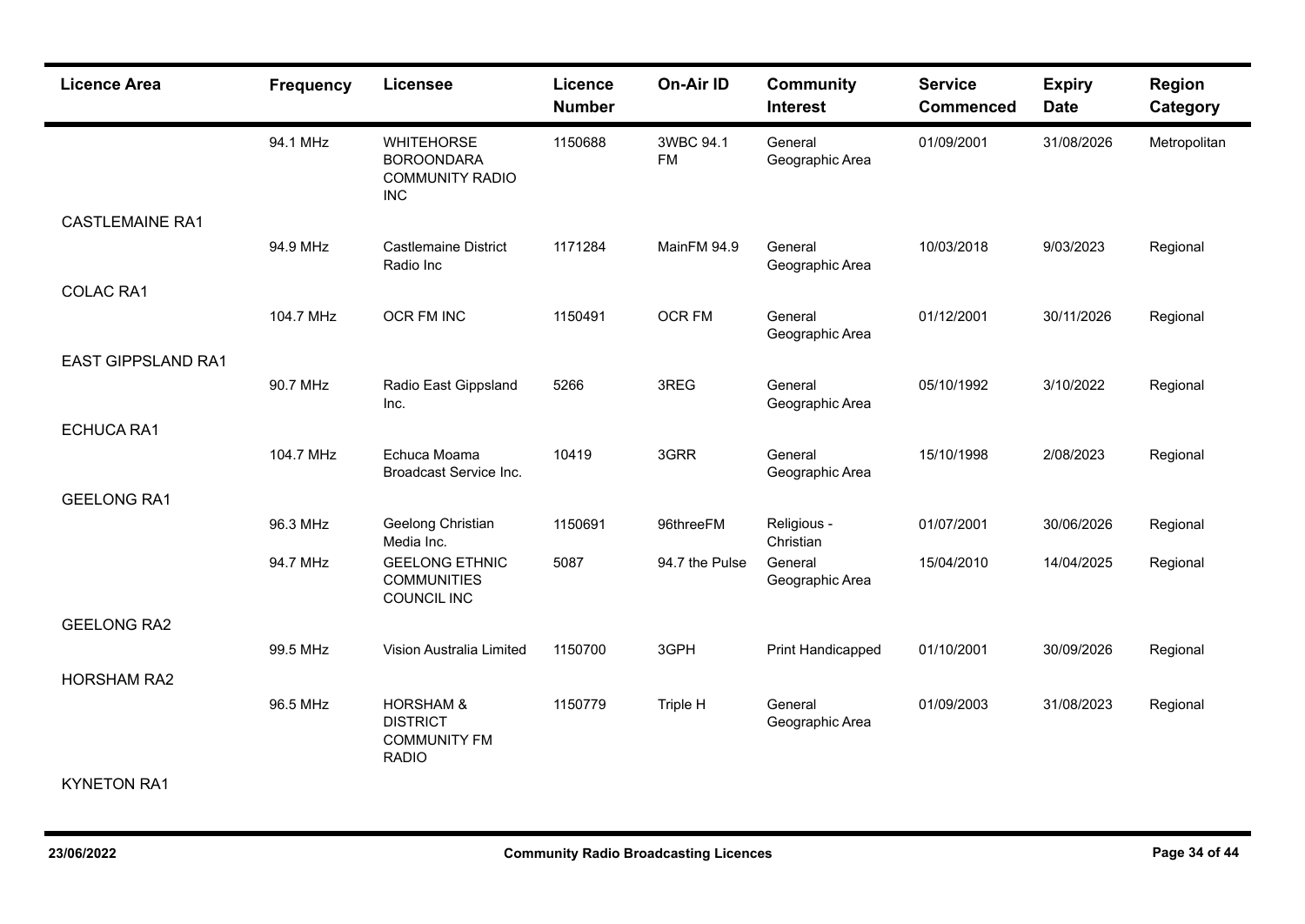| <b>Licence Area</b>       | <b>Frequency</b> | <b>Licensee</b>                                                 | Licence<br><b>Number</b> | On-Air ID                     | <b>Community</b><br><b>Interest</b>                                                          | <b>Service</b><br><b>Commenced</b> | <b>Expiry</b><br><b>Date</b> | <b>Region</b><br>Category |
|---------------------------|------------------|-----------------------------------------------------------------|--------------------------|-------------------------------|----------------------------------------------------------------------------------------------|------------------------------------|------------------------------|---------------------------|
|                           | 100.7 MHz        | <b>CENTRAL</b><br><b>HIGHLANDS</b><br><b>BROADCASTING INC</b>   | 10405                    | 100.7<br><b>Highlands FM</b>  | General<br>Geographic Area                                                                   | 26/04/2000                         | 1/07/2023                    | Regional                  |
| <b>LATROBE VALLEY RA1</b> |                  |                                                                 |                          |                               |                                                                                              |                                    |                              |                           |
|                           | 104.7 MHz        | <b>GIPPSLAND CMTY</b><br>RADIO SOCIETY<br>CO-OP LTD             | 3063                     | 3GCR                          | General<br>Geographic Area                                                                   | 26/11/1977                         | 5/08/2025                    | Regional                  |
| LATROBE VALLEY RA2        |                  |                                                                 |                          |                               |                                                                                              |                                    |                              |                           |
|                           | 103.9 MHz        | <b>GIPPSLAND</b><br><b>CHRISTIAN</b><br><b>BROADCASTERS INC</b> | 1150777                  | Life FM                       | Religious -<br>Christian                                                                     | 01/10/2004                         | 30/09/2024                   | Regional                  |
| <b>LEONGATHA RA1</b>      |                  |                                                                 |                          |                               |                                                                                              |                                    |                              |                           |
|                           | 89.5 MHz         | South Gippsland Radio<br>3MFM Inc.                              | 1912                     | 3MFM                          | General<br>Geographic Area                                                                   | 10/05/1987                         | 3/10/2022                    | Regional                  |
| MALLACOOTA RA1            |                  |                                                                 |                          |                               |                                                                                              |                                    |                              |                           |
|                           | 101.7 MHz        | Mallacoota & Genoa<br>Broadcasting<br>Association Inc.          | 5242                     | 3MGB                          | General<br>Geographic Area                                                                   | 30/09/1992                         | 28/09/2022                   | Regional                  |
| <b>MANSFIELD RA1</b>      |                  |                                                                 |                          |                               |                                                                                              |                                    |                              |                           |
|                           | 99.7 MHz         | <b>MANSFIELD</b><br><b>COMMUNITY RADIO</b><br>INC.              | 1150021                  | 99.7 FM<br>Radio<br>Mansfield | General<br>Geographic Area                                                                   | 09/11/1998                         | 20/10/2023                   | Regional                  |
| MARYBOROUGH RA2           |                  |                                                                 |                          |                               |                                                                                              |                                    |                              |                           |
|                           | 99.1 MHz         | Strengthening<br><b>Goldfields Community</b><br>Radio Inc.      | 1130028                  | 3GFM                          | General<br>Geographic Area                                                                   | 01/06/2011                         | 31/05/2026                   | Regional                  |
| MELBOURNE CITY RA1        |                  |                                                                 |                          |                               |                                                                                              |                                    |                              |                           |
|                           | 94.9 MHz         | JOY MELBOURNE<br>INC.                                           | 1150683                  | JOY 94.9                      | LGBTIQA+<br>(Lesbian, Gay,<br>Bisexual,<br>Transgender,<br>Intersex, Queer,<br>Asexual plus) | 12/01/2002                         | 31/12/2026                   | Metropolitan              |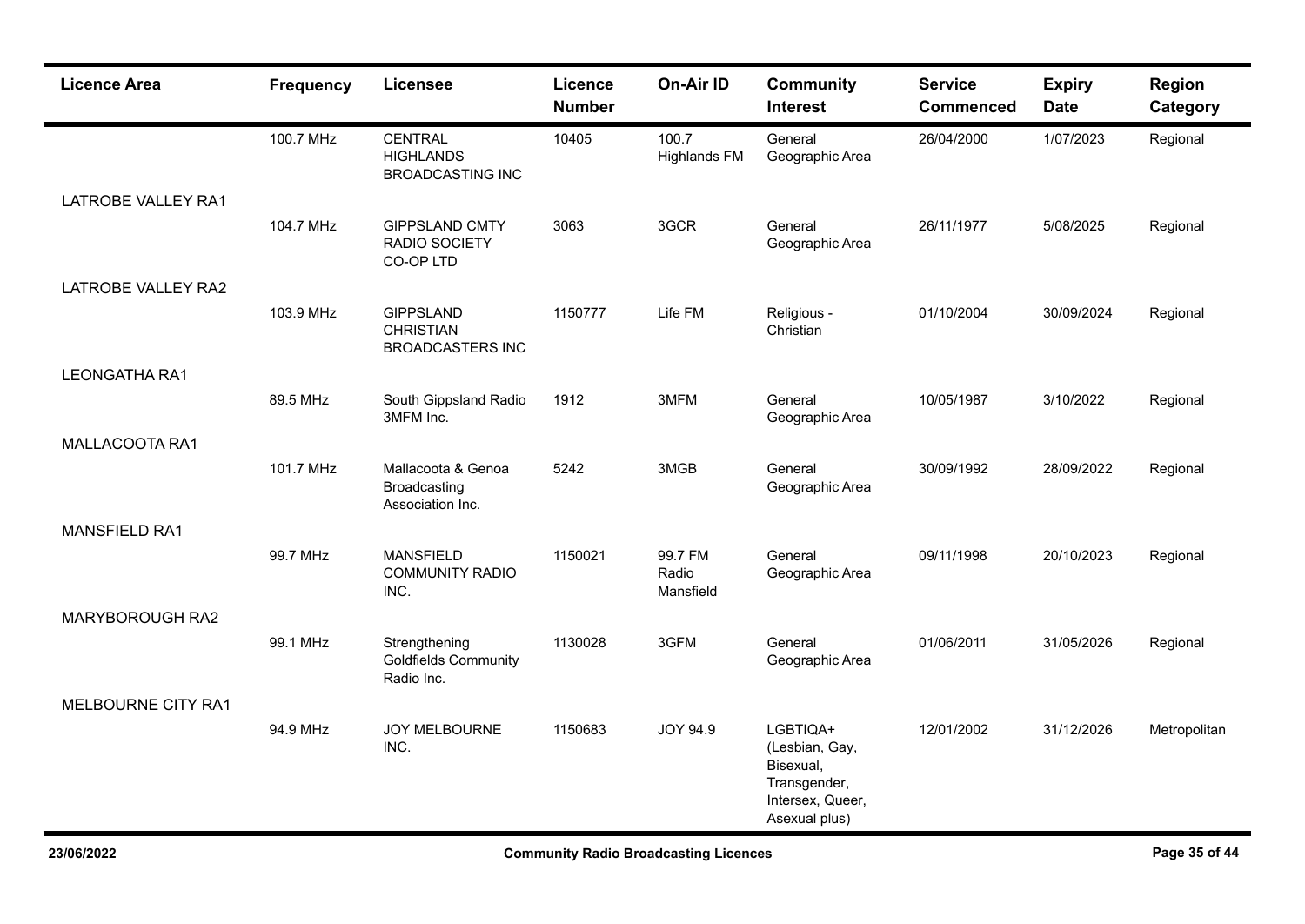| <b>Licence Area</b>                       | <b>Frequency</b> | <b>Licensee</b>                                                                  | Licence<br><b>Number</b> | On-Air ID                | <b>Community</b><br><b>Interest</b> | <b>Service</b><br><b>Commenced</b> | <b>Expiry</b><br><b>Date</b> | Region<br>Category |
|-------------------------------------------|------------------|----------------------------------------------------------------------------------|--------------------------|--------------------------|-------------------------------------|------------------------------------|------------------------------|--------------------|
| <b>MELBOURNE EAST</b><br>RA1              |                  |                                                                                  |                          |                          |                                     |                                    |                              |                    |
|                                           | 98.1 MHz         | <b>Eastern Community</b><br><b>Broadcasters</b><br>Incorporated                  | 3951                     | Radio Eastern<br>FM 98.1 | General<br>Geographic Area          | 28/01/1991                         | 24/01/2026                   | Metropolitan       |
| <b>MELBOURNE NORTH</b><br><b>EAST RA1</b> |                  |                                                                                  |                          |                          |                                     |                                    |                              |                    |
|                                           | 96.5 MHz         | <b>INNER NORTH EAST</b><br><b>COMMUNITY RADIO</b><br><b>INCORPORATED</b>         | 3959                     | 3INR                     | General<br>Geographic Area          | 10/02/1990                         | 6/12/2025                    | Metropolitan       |
| <b>MELBOURNE NORTH</b><br><b>WEST RA1</b> |                  |                                                                                  |                          |                          |                                     |                                    |                              |                    |
|                                           | 98.9 MHz         | North West Community<br>Radio Association Inc.                                   | 5172                     | 3NOW                     | General<br>Geographic Area          | 09/04/1993                         | 3/10/2022                    | Metropolitan       |
| <b>MELBOURNE RA1</b>                      |                  |                                                                                  |                          |                          |                                     |                                    |                              |                    |
|                                           | 89.9 MHz         | POSITIVE MEDIA INC                                                               | 1150695                  | Light FM                 | Religious -<br>Christian            | 01/12/2002                         | 31/12/2026                   | Metropolitan       |
|                                           | 855 kHz          | <b>Community Radio</b><br><b>Federation Limited</b>                              | 4141                     | 3CR                      | <b>Community Access</b>             | 03/07/1976                         | 25/10/2025                   | Metropolitan       |
|                                           | 103.5 MHz        | Music Broadcasting<br>Society of Victoria Ltd                                    | 3065                     | 3MBS                     | Music - Fine Music                  | 01/08/1978                         | 3/10/2022                    | Metropolitan       |
|                                           | 106.7 MHz        | Progressive<br><b>Broadcasting Service</b><br>Co Op Ltd                          | 3066                     | 3PBS                     | Music -<br>Progressive              | 21/12/1979                         | 12/03/2024                   | Metropolitan       |
|                                           | 1503 kHz         | <b>First Australians Media</b><br><b>Enterprises Aboriginal</b><br>Corporation   | 1150722                  | 3KND Kool 'N'<br>Deadly  | Indigenous                          | 23/06/2003                         | 31/12/2026                   | Metropolitan       |
|                                           | 102.7 MHz        | <b>Triple R Broadcasters</b><br>Ltd                                              | 3068                     | 3RRR                     | Educational                         | 17/11/1976                         | 18/05/2024                   | Metropolitan       |
|                                           | 92.3 MHz         | <b>Ethnic Community</b><br><b>Broadcasting</b><br>Association of Victoria<br>Ltd | 2492                     | 3ZZZ                     | Ethnic - General                    | 03/08/1989                         | 8/06/2024                    | Metropolitan       |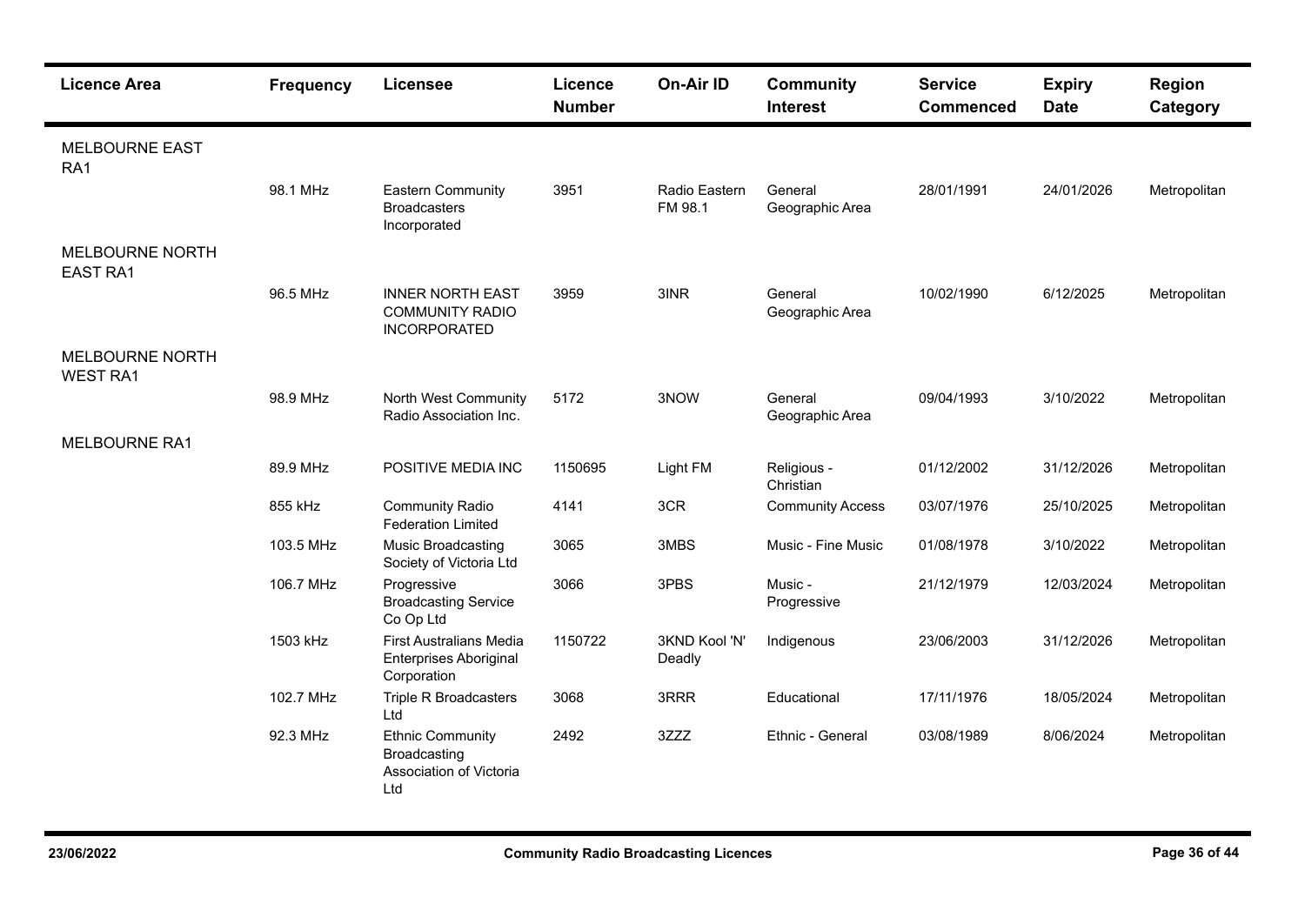| <b>Licence Area</b>                          | <b>Frequency</b> | <b>Licensee</b>                                             | <b>Licence</b><br><b>Number</b> | <b>On-Air ID</b>           | <b>Community</b><br><b>Interest</b> | <b>Service</b><br><b>Commenced</b> | <b>Expiry</b><br><b>Date</b> | Region<br>Category |
|----------------------------------------------|------------------|-------------------------------------------------------------|---------------------------------|----------------------------|-------------------------------------|------------------------------------|------------------------------|--------------------|
|                                              | 90.7 MHz         | STUDENT YOUTH<br><b>NETWORK INC</b>                         | 1150694                         | 90.7 SYN FM                | Youth and Students                  | 23/12/2002                         | 31/12/2026                   | Metropolitan       |
| MELBOURNE SOUTH<br><b>EAST RA1</b>           |                  |                                                             |                                 |                            |                                     |                                    |                              |                    |
|                                              | 97.7 MHz         | South Eastern Radio<br>Association<br>Incorporated          | 5170                            | Casey Radio<br>97.7FM      | General<br>Geographic Area          | 08/07/1991                         | 4/07/2026                    | Metropolitan       |
| MELBOURNE SOUTH<br>RA1                       |                  |                                                             |                                 |                            |                                     |                                    |                              |                    |
|                                              | 88.3 MHz         | Southern Community<br>Broadcasters Inc.                     | 5191                            | 88.3 Southern<br><b>FM</b> | General<br>Geographic Area          | 19/11/1990                         | 14/11/2025                   | Metropolitan       |
| <b>MELTON RA1</b>                            |                  |                                                             |                                 |                            |                                     |                                    |                              |                    |
|                                              | 97.9 MHz         | 3RIM Inc.                                                   | 2053                            | 979fm                      | General<br>Geographic Area          | 28/02/1987                         | 24/10/2026                   | Metropolitan       |
| MILDURA RA3                                  |                  |                                                             |                                 |                            |                                     |                                    |                              |                    |
|                                              | 106.7 MHz        | Sunraysia Community<br>Radio Association Inc.               | 10093                           | 3HOT                       | General<br>Geographic Area          | 09/06/1991                         | 6/06/2026                    | Regional           |
| <b>MORNINGTON RA1</b>                        |                  |                                                             |                                 |                            |                                     |                                    |                              |                    |
|                                              | 98.7 MHz         | Radio Port Phillip<br>Association Inc.                      | 1969                            | 3RPP                       | General<br>Geographic Area          | 21/11/1986                         | 27/08/2026                   | Regional           |
| <b>MOUNTAIN DISTRICTS</b><br>RA <sub>1</sub> |                  |                                                             |                                 |                            |                                     |                                    |                              |                    |
|                                              | 97.1 MHz         | <b>Mountain District Radio</b><br>Incorporated              | 5561                            | 3MDR                       | General<br>Geographic Area          | 15/07/1991                         | 10/07/2026                   | Metropolitan       |
| MT BEAUTY RA1                                |                  |                                                             |                                 |                            |                                     |                                    |                              |                    |
|                                              | 96.5 MHz         | <b>KIEWA VALLEY</b><br><b>COMMUNITY RADIO</b><br><b>INC</b> | 1150015                         | Alpine Radio               | General<br>Geographic Area          | 01/03/2005                         | 28/02/2025                   | Regional           |
| MURRAYVILLE RA1                              |                  |                                                             |                                 |                            |                                     |                                    |                              |                    |
|                                              | 103.5 MHz        | <b>Mallee Community</b><br><b>Broadcasters Inc</b>          | 10374                           | 3MBR                       | General<br>Geographic Area          | 29/11/1982                         | 22/08/2024                   | Regional           |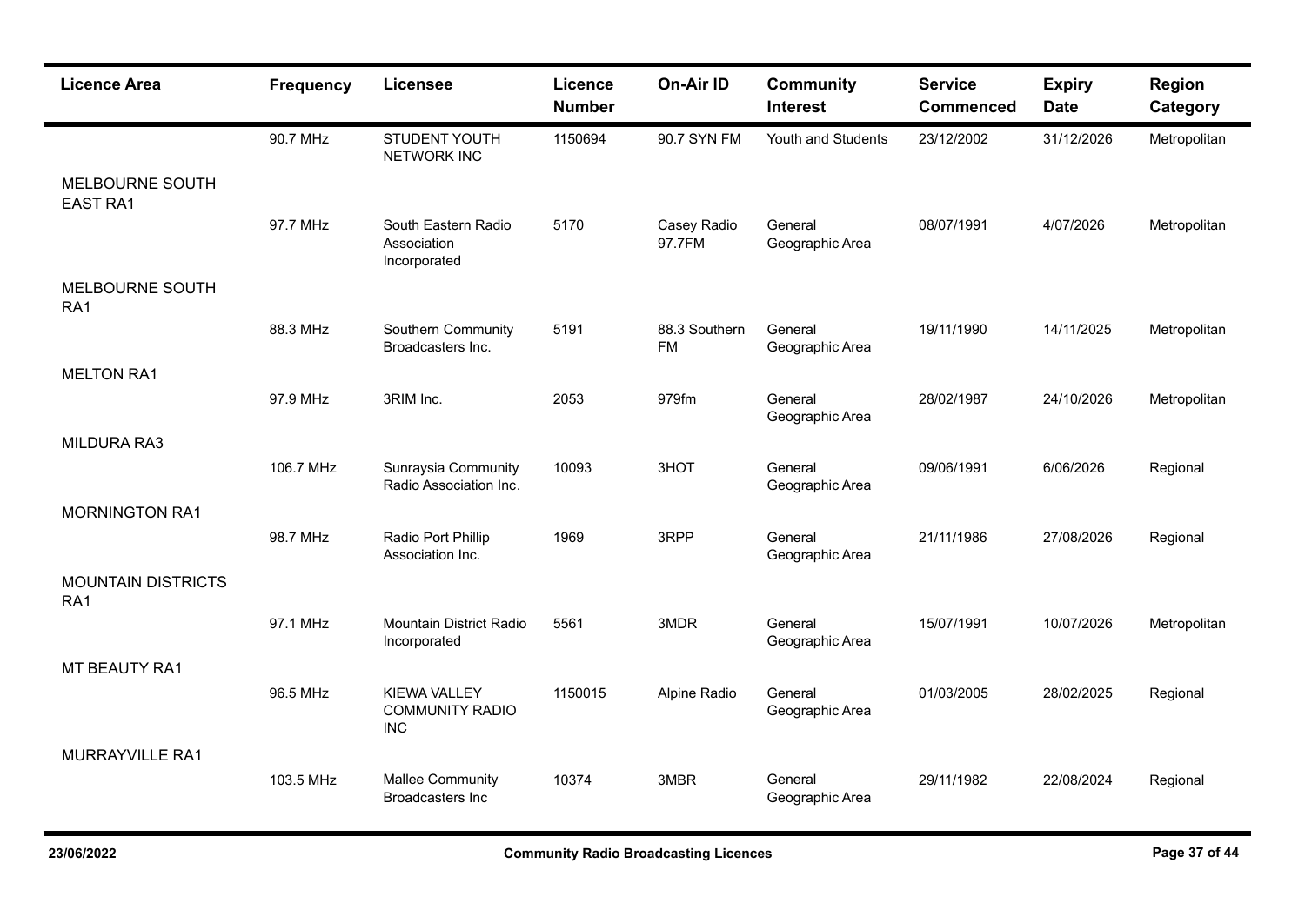| <b>Licence Area</b>     | <b>Frequency</b>                    | <b>Licensee</b>                                                | Licence<br><b>Number</b> | On-Air ID       | <b>Community</b><br><b>Interest</b> | <b>Service</b><br><b>Commenced</b> | <b>Expiry</b><br><b>Date</b> | Region<br>Category |
|-------------------------|-------------------------------------|----------------------------------------------------------------|--------------------------|-----------------|-------------------------------------|------------------------------------|------------------------------|--------------------|
| OMEO RA1                |                                     |                                                                |                          |                 |                                     |                                    |                              |                    |
|                         | 97.3 MHz                            | Omeo Shire<br><b>Community Access</b><br>Radio Inc.            | 6313                     | 3HCR            | General<br>Geographic Area          | 29/11/1982                         | 3/10/2022                    | Regional           |
| PLENTY VALLEY RA1       |                                     |                                                                |                          |                 |                                     |                                    |                              |                    |
|                         | 88.6 MHz                            | PLENTY VALLEY<br><b>COMMUNITY RADIO</b><br><b>INC</b>          | 5159                     | 3PVR            | General<br>Geographic Area          | 17/12/1990                         | 13/12/2025                   | Metropolitan       |
| PORTLAND RA1            |                                     |                                                                |                          |                 |                                     |                                    |                              |                    |
|                         | 106.5 MHz                           | 3RPC Incorporated                                              | 3067                     | 3RPC            | General<br>Geographic Area          | 17/12/1982                         | 1/04/2027                    | Regional           |
| <b>SEYMOUR RA1</b>      |                                     |                                                                |                          |                 |                                     |                                    |                              |                    |
|                         | 103.9 MHz                           | Seymour Puckapunyal<br><b>Community Radio Inc</b>              | 1171304                  | Seymour FM      | General<br>Geographic Area          | 01/08/2018                         | 31/07/2023                   | Regional           |
| SHEPPARTON RA2          |                                     |                                                                |                          |                 |                                     |                                    |                              |                    |
|                         | 100.1 MHz                           | Vision Australia Limited                                       | 10388                    | 3SPH            | Print Handicapped                   | 28/08/2000                         | 31/08/2024                   | Regional           |
|                         | 98.5 MHz                            | <b>GOULBURN VALLEY</b><br><b>COMMUNITY RADIO</b><br><b>INC</b> | 10392                    | 3ONE            | General<br>Geographic Area          | 01/04/1989                         | 12/01/2024                   | Regional           |
| <b>SUNBURY RA1</b>      |                                     |                                                                |                          |                 |                                     |                                    |                              |                    |
|                         | 99.3 MHz                            | 3NRG<br><b>INCORPORATED</b>                                    | 1150689                  | 3NRG            | General<br>Geographic Area          | 01/09/2001                         | 31/08/2026                   | Metropolitan       |
| SWAN HILL RA2           |                                     |                                                                |                          |                 |                                     |                                    |                              |                    |
|                         | 99.1 MHz                            | Swan Hill and District<br><b>Community FM Radio</b><br>Inc     | 1150003                  | <b>SMART FM</b> | General<br>Geographic Area          | 19/09/2004                         | 18/09/2024                   | Regional           |
| <b>UPPER MURRAY RA1</b> |                                     |                                                                |                          |                 |                                     |                                    |                              |                    |
|                         | 88.7 MHz,<br>98.9 MHz,<br>107.7 MHz | <b>UPPER MURRAY</b><br><b>COMMUNITY RADIO</b><br><b>INC</b>    | 1150022                  | 3RUM            | General<br>Geographic Area          | 01/05/2006                         | 30/04/2026                   | Regional           |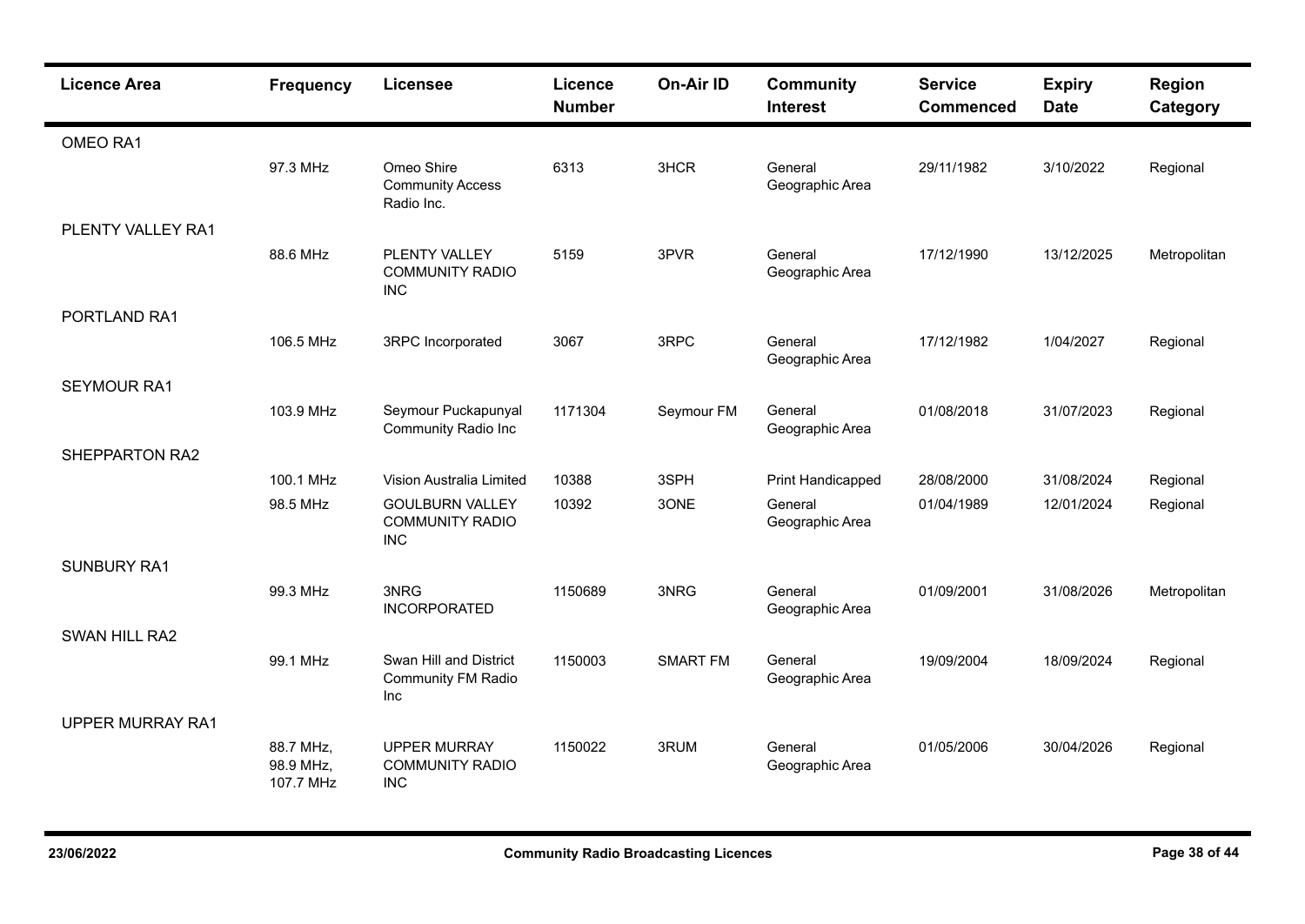| <b>Licence Area</b>                      | <b>Frequency</b> | <b>Licensee</b>                                                                          | Licence<br><b>Number</b> | <b>On-Air ID</b>     | <b>Community</b><br><b>Interest</b> | <b>Service</b><br><b>Commenced</b> | <b>Expiry</b><br><b>Date</b> | Region<br>Category |
|------------------------------------------|------------------|------------------------------------------------------------------------------------------|--------------------------|----------------------|-------------------------------------|------------------------------------|------------------------------|--------------------|
| <b>VICTORIAN</b><br><b>COMMUNITY RA1</b> |                  |                                                                                          |                          |                      |                                     |                                    |                              |                    |
|                                          | 1179 kHz         | Vision Australia Limited                                                                 | 3540                     | 3RPH                 | Print Handicapped                   | 17/08/1990                         | 16/08/2025                   | Metropolitan       |
| <b>WANGARATTA RA2</b>                    |                  |                                                                                          |                          |                      |                                     |                                    |                              |                    |
|                                          | 101.3 MHz        | <b>WANGARATTA</b><br><b>COMMUNITY RADIO</b><br><b>ASSOCIATION</b><br><b>INCORPORATED</b> | 10382                    | OAK FM<br>101.3      | General<br>Geographic Area          | 22/07/1998                         | 21/07/2023                   | Regional           |
| <b>WARRAGUL RA2</b>                      |                  |                                                                                          |                          |                      |                                     |                                    |                              |                    |
|                                          | 103.1 MHz        | <b>WEST GIPPSLAND</b><br><b>COMMUNITY RADIO</b><br><b>INC</b>                            | 1150775                  | 3BBR-FM              | General<br>Geographic Area          | 01/09/2003                         | 31/08/2023                   | Regional           |
| <b>WARRNAMBOOL RA2</b>                   |                  |                                                                                          |                          |                      |                                     |                                    |                              |                    |
|                                          | 103.7 MHz        | <b>Community Radio</b><br>Endeavour<br>Warrnambool Inc.                                  | 5146                     | 3WAY                 | General<br>Geographic Area          | 08/10/1990                         | 18/09/2025                   | Regional           |
| <b>WAVERLEY VIC RA1</b>                  |                  |                                                                                          |                          |                      |                                     |                                    |                              |                    |
|                                          | 95.7 MHz         | <b>GOLDEN DAYS RADIO</b><br><b>FOR SENIOR</b><br><b>CITIZENS INC</b>                     | 1150687                  | Golden Days<br>Radio | <b>Senior Citizens</b>              | 01/08/2001                         | 31/07/2026                   | Metropolitan       |
| <b>WERRIBEE RA1</b>                      |                  |                                                                                          |                          |                      |                                     |                                    |                              |                    |
|                                          | 88.9 MHz         | WYN FM COMMUNITY<br><b>RADIO INC</b>                                                     | 1150681                  | WYN-FM               | General<br>Geographic Area          | 01/07/2001                         | 30/06/2026                   | Metropolitan       |
| <b>WODONGA RA1</b>                       |                  |                                                                                          |                          |                      |                                     |                                    |                              |                    |
|                                          | 98.5 MHz         | Albury Wodonga<br><b>Christian Broadcasters</b><br>Inc.                                  | 1150833                  | 98.5 The Light       | Religious -<br>Christian            | 01/11/2014                         | 31/10/2024                   | Regional           |
| YARRA VALLEY RA1                         |                  |                                                                                          |                          |                      |                                     |                                    |                              |                    |
|                                          | 99.1 MHz         | Yarra Valley FM Inc.                                                                     | 5185                     | 3VYV                 | General<br>Geographic Area          | 17/12/1990                         | 27/03/2026                   | Regional           |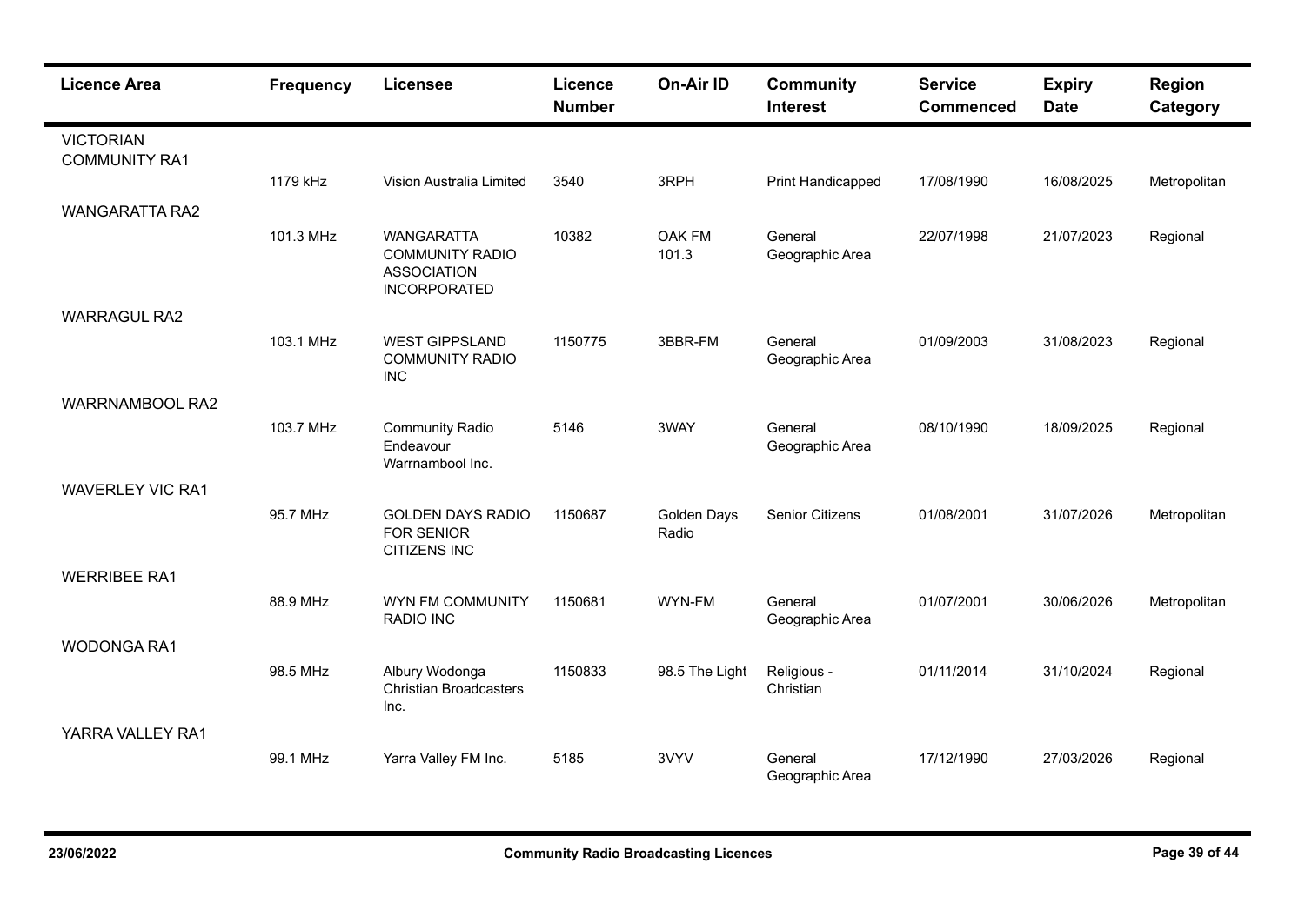| <b>Licence Area</b>                 | <b>Frequency</b>        | <b>Licensee</b>                                                                | Licence<br><b>Number</b> | On-Air ID            | <b>Community</b><br><b>Interest</b> | <b>Service</b><br><b>Commenced</b> | <b>Expiry</b><br><b>Date</b> | Region<br>Category |
|-------------------------------------|-------------------------|--------------------------------------------------------------------------------|--------------------------|----------------------|-------------------------------------|------------------------------------|------------------------------|--------------------|
| <b>VIC</b><br><b>Total Services</b> |                         | 62                                                                             | <b>AM Services</b>       | $\boldsymbol{3}$     | <b>FM Services</b>                  | 59                                 | <b>NON-BSB Services</b>      | $\boldsymbol{o}$   |
| <b>WA</b>                           |                         |                                                                                |                          |                      |                                     |                                    |                              |                    |
| <b>ALBANY RA2</b>                   |                         |                                                                                |                          |                      |                                     |                                    |                              |                    |
|                                     | 100.9 MHz               | <b>Albany Community</b><br>Radio Inc                                           | 10042                    | Great<br>Southern FM | General<br>Geographic Area          | 26/01/1998                         | 26/11/2022                   | Regional           |
| <b>ARMADALE RA1</b>                 |                         |                                                                                |                          |                      |                                     |                                    |                              |                    |
|                                     | 107.3 MHz               | HERITAGE FM INC                                                                | 1150745                  | Heritage FM          | General<br>Geographic Area          | 01/03/2003                         | 27/02/2023                   | Metropolitan       |
| <b>AUGUSTA RA1</b>                  |                         |                                                                                |                          |                      |                                     |                                    |                              |                    |
|                                     | 97.1 MHz                | AUGUSTA FM RADIO<br><b>INC</b>                                                 | 1130119                  | 6AUG                 | General<br>Geographic Area          | 01/12/2013                         | 30/11/2023                   | Regional           |
| <b>BALGO RA1</b>                    |                         |                                                                                |                          |                      |                                     |                                    |                              |                    |
|                                     | 106.1 MHz               | WIRRIMANU<br><b>ABORIGINAL</b><br>CORPORATION                                  | 10019                    | exBRACS              | Indigenous                          | 05/10/1992                         | 4/10/2022                    | Remote             |
| <b>BEAGLE BAY RA1</b>               |                         |                                                                                |                          |                      |                                     |                                    |                              |                    |
|                                     | 106.1 MHz               | Pilbara and Kimberley<br>Aboriginal Media                                      | 10020                    | exBRACS              | Indigenous                          | 05/10/2007                         | 4/10/2022                    | Remote             |
| <b>BROOME RA1</b>                   |                         |                                                                                |                          |                      |                                     |                                    |                              |                    |
|                                     | 99.7 MHz                | <b>Broome Aboriginal</b><br>Media Association<br><b>Aboriginal Corporation</b> | 10032                    | Radio Goolarri       | Indigenous                          | 06/07/1998                         | 7/08/2027                    | Remote             |
| <b>CHRISTMAS ISLAND</b><br>RA1      |                         |                                                                                |                          |                      |                                     |                                    |                              |                    |
|                                     | 105.3 MHz,<br>102.1 MHz | Christmas Island<br><b>Community Radio</b><br>Association Inc.                 | 10362                    | VLU2-FM              | General<br>Geographic Area          | 01/03/2003                         | 27/02/2023                   | Remote             |
| <b>COCOS ISLANDS RA1</b>            |                         |                                                                                |                          |                      |                                     |                                    |                              |                    |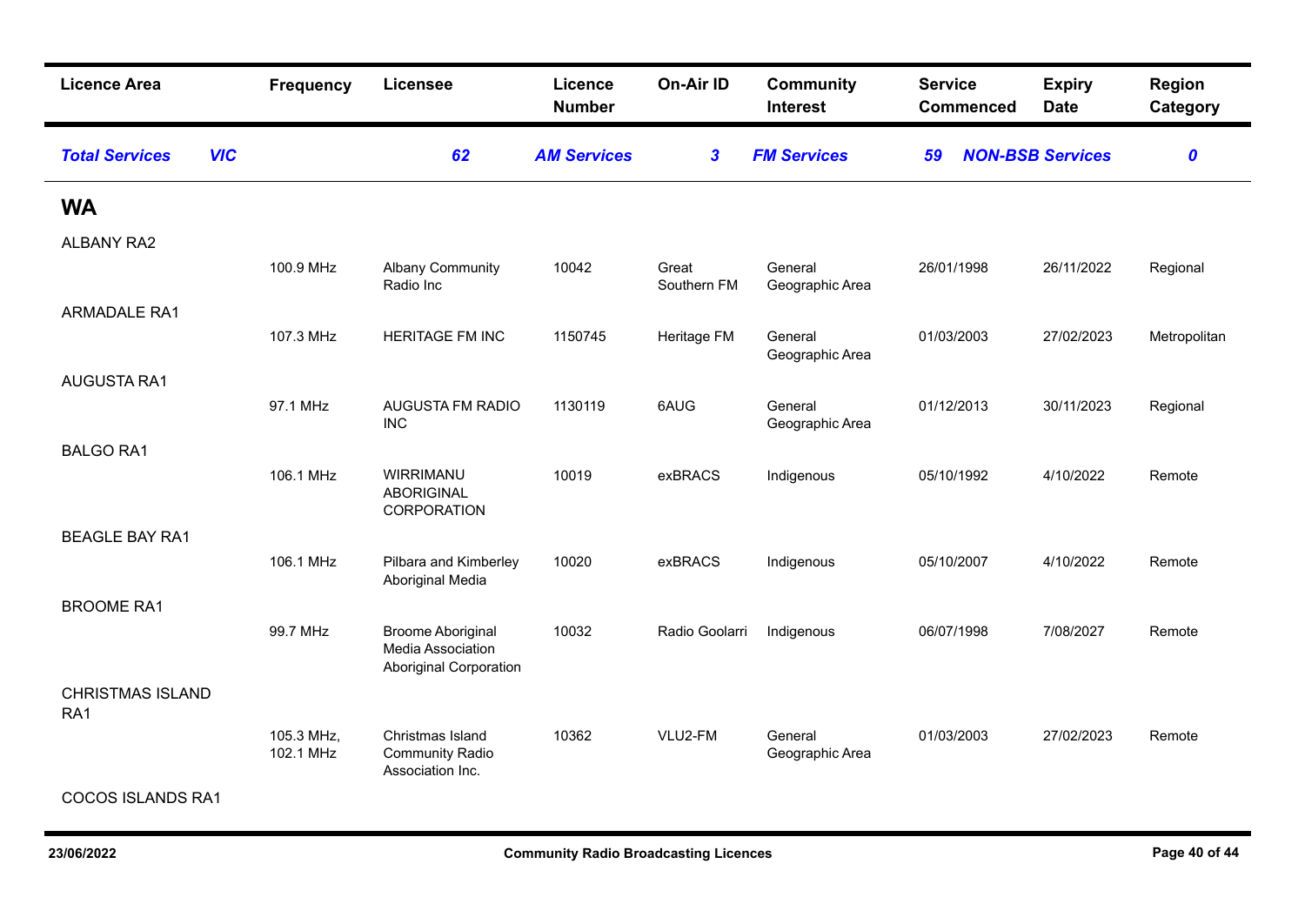| <b>Licence Area</b>            | <b>Frequency</b> | <b>Licensee</b>                                                             | Licence<br><b>Number</b> | <b>On-Air ID</b> | <b>Community</b><br><b>Interest</b>       | <b>Service</b><br><b>Commenced</b> | <b>Expiry</b><br><b>Date</b> | Region<br>Category |
|--------------------------------|------------------|-----------------------------------------------------------------------------|--------------------------|------------------|-------------------------------------------|------------------------------------|------------------------------|--------------------|
|                                | 96.0 MHz         | 6CKI "Voice of the<br>Cocos (Keeling)<br>Islands" Inc                       | 1170505                  | <b>VKW</b>       | General<br>Geographic Area                | 15/08/2004                         | 14/08/2024                   | Remote             |
| <b>DERBY RA1</b>               |                  |                                                                             |                          |                  |                                           |                                    |                              |                    |
|                                | 97.9 MHz         | Derby Media Aboriginal<br>Corporation                                       | 10033                    | 6DBY             | Indigenous                                | 01/11/2000                         | 29/07/2023                   | Remote             |
| <b>ESPERANCE RA2</b>           |                  |                                                                             |                          |                  |                                           |                                    |                              |                    |
|                                | 103.9 MHz        | <b>Esperance Sonshine</b><br><b>Broadcasters Inc</b>                        | 10328                    | 103.9HopeFM      | Religious -<br>Christian                  | 09/11/1999                         | 8/11/2024                    | Regional           |
| <b>FITZROY CROSSING</b><br>RA1 |                  |                                                                             |                          |                  |                                           |                                    |                              |                    |
|                                | 936 kHz          | Wangki<br>Yupurnanupurru<br><b>Aboriginal Corporation</b>                   | 10034                    | 6FX              | Indigenous                                | 02/07/1999                         | 14/05/2027                   | Remote             |
| <b>FREMANTLE RA1</b>           |                  |                                                                             |                          |                  |                                           |                                    |                              |                    |
|                                | 91.3 MHz         | Western Sports Media<br><b>Inc</b>                                          | 1150794                  | 91.3 Sport FM    | Sports with a<br>Focus on Local<br>Sports | 02/02/2010                         | 1/02/2025                    | Metropolitan       |
|                                | 107.9 MHz        | <b>Creative Community</b><br>Radio Inc.                                     | 3131                     | 6CCR             | General<br>Geographic Area                | 09/01/1988                         | 3/10/2022                    | Metropolitan       |
| <b>HALLS CREEK RA1</b>         |                  |                                                                             |                          |                  |                                           |                                    |                              |                    |
|                                | 98.1 MHz         | Puranyangu Rangka<br>Kerrem (Aboriginal<br>Radio) Aboriginal<br>Corporation | 10035                    | 6PRK             | Indigenous                                | 14/11/1998                         | 25/08/2022                   | Remote             |
| <b>HARVEY RA1</b>              |                  |                                                                             |                          |                  |                                           |                                    |                              |                    |
|                                | 96.5 MHz         | <b>HARVEY</b><br>MAINSTREET INC                                             | 1130120                  | 96.5 FM          | General<br>Geographic Area                | 20/05/2016                         | 19/05/2026                   | Regional           |
| <b>JIGALONG RA1</b>            |                  |                                                                             |                          |                  |                                           |                                    |                              |                    |
|                                | 106.1 MHz        | <b>JIGALONG</b><br><b>COMMUNITY INC</b>                                     | 10022                    | exBRACS          | Indigenous                                | 05/10/1992                         | 4/10/2022                    | Remote             |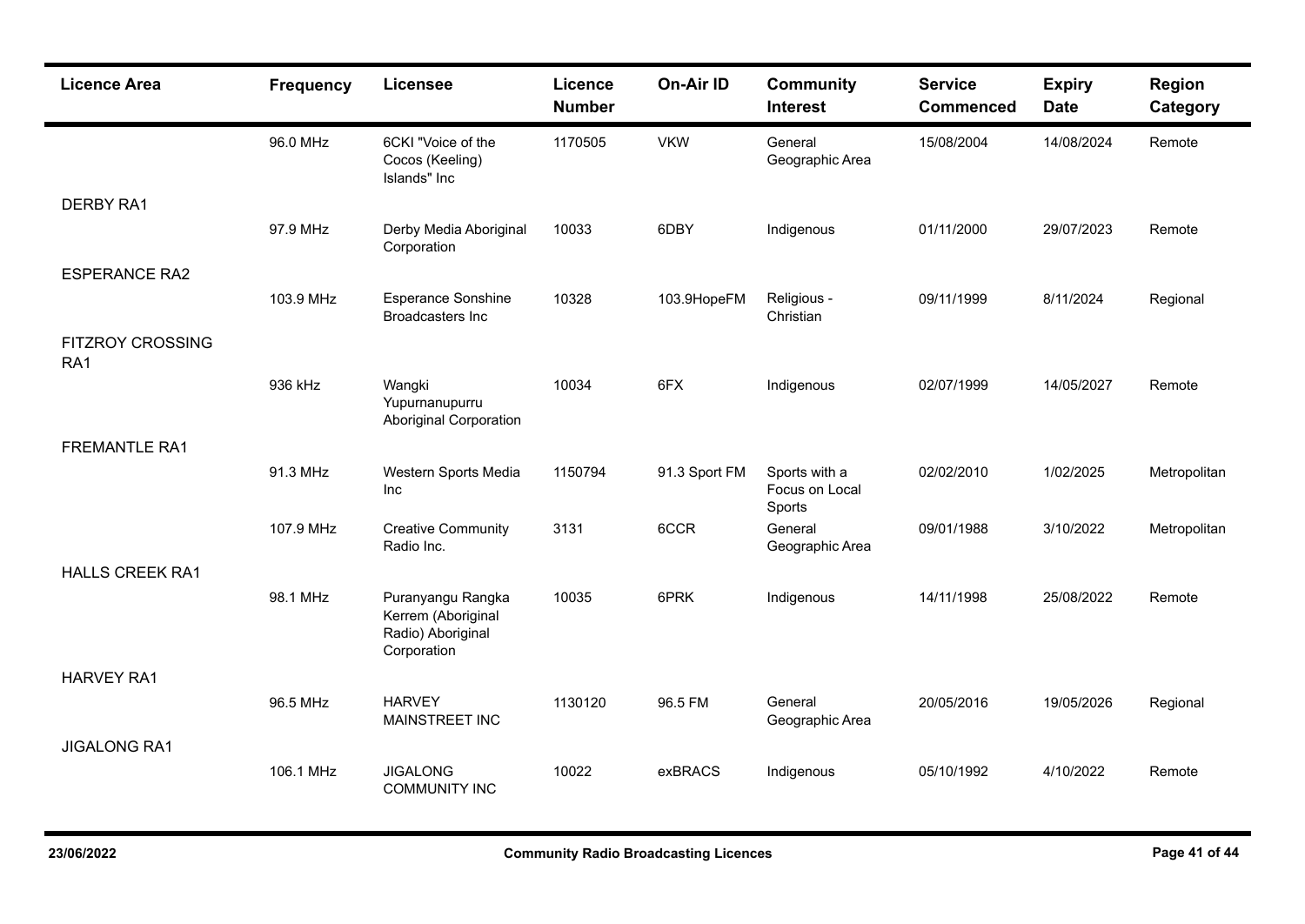| <b>Licence Area</b>    | <b>Frequency</b> | <b>Licensee</b>                                             | Licence<br><b>Number</b> | On-Air ID                 | <b>Community</b><br><b>Interest</b> | <b>Service</b><br><b>Commenced</b> | <b>Expiry</b><br><b>Date</b> | <b>Region</b><br>Category |
|------------------------|------------------|-------------------------------------------------------------|--------------------------|---------------------------|-------------------------------------|------------------------------------|------------------------------|---------------------------|
| KALAMUNDA RA1          |                  |                                                             |                          |                           |                                     |                                    |                              |                           |
|                        | 102.5 MHz        | <b>KALAMUNDA</b><br><b>COMMUNITY RADIO</b><br><b>INC</b>    | 1150744                  | <b>KCR 102.5FM</b>        | General<br>Geographic Area          | 01/03/2003                         | 27/02/2023                   | Metropolitan              |
| <b>KALGOORLIE RA2</b>  |                  |                                                             |                          |                           |                                     |                                    |                              |                           |
|                        | 96.3 MHz         | <b>TJUMA PULKA</b><br>(MEDIA) ABORIGINAL<br>CORPORATION     | 10341                    | Tjuma Pulka<br>96.3       | Indigenous                          | 24/10/2014                         | 23/10/2024                   | Regional                  |
| KALUMBURU RA1          |                  |                                                             |                          |                           |                                     |                                    |                              |                           |
|                        | 106.1 MHz        | Kalumburu Aboriginal<br>Corporation                         | 10023                    | exBRACS                   | Indigenous                          | 05/10/1992                         | 4/10/2022                    | Remote                    |
| KIWIRRKURRA RA1        |                  |                                                             |                          |                           |                                     |                                    |                              |                           |
|                        | 106.1 MHz        | Kiwirrkurra Council<br><b>Aboriginal Corporation</b>        | 10031                    | exBRACS                   | Indigenous                          | 05/10/1992                         | 4/10/2022                    | Remote                    |
| KUNUNURRA RA1          |                  |                                                             |                          |                           |                                     |                                    |                              |                           |
|                        | 693 kHz          | <b>WARINGARRI MEDIA</b><br><b>ABORIGINAL</b><br>CORPORATION | 10355                    | 6WR                       | Indigenous                          | 01/09/1993                         | 3/10/2022                    | Remote                    |
| <b>LAGRANGE RA1</b>    |                  |                                                             |                          |                           |                                     |                                    |                              |                           |
|                        | 106.1 MHz        | Bidyadanga Aboriginal<br><b>Community La Grange</b><br>Inc. | 10024                    | exBRACS                   | Indigenous                          | 05/10/1992                         | 4/10/2022                    | Remote                    |
| <b>MEEKATHARRA RA1</b> |                  |                                                             |                          |                           |                                     |                                    |                              |                           |
|                        | 98.3 MHz         | Meeka FM Community<br>Radio Station Inc.                    | 10356                    | 6MKA                      | General<br>Geographic Area          | 08/02/2000                         | 8/02/2024                    | Remote                    |
| PERTH RA1              |                  |                                                             |                          |                           |                                     |                                    |                              |                           |
|                        | 98.5 MHz         | <b>Good News</b><br><b>Broadcasters Inc</b>                 | 1566                     | 6SON                      | Religious -<br>Christian            | 26/01/1988                         | 3/10/2022                    | Metropolitan              |
|                        | 100.1 MHz        | Curtin University of<br>Technology                          | 4230                     | <b>Curtin FM</b><br>100.1 | Educational                         | 16/10/1976                         | 20/09/2025                   | Metropolitan              |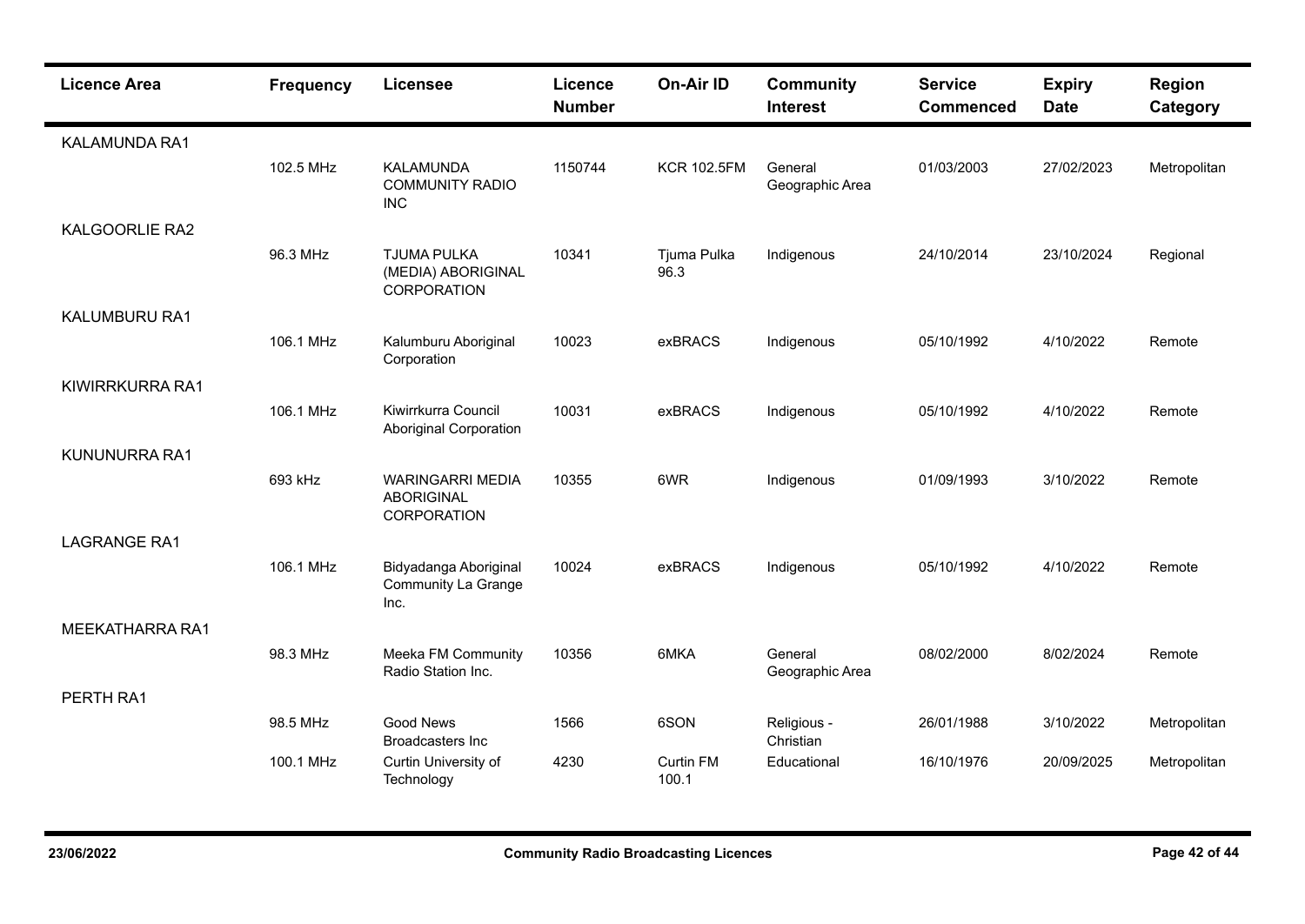| <b>Licence Area</b>   | <b>Frequency</b> | <b>Licensee</b>                                                 | Licence<br><b>Number</b> | <b>On-Air ID</b>                            | <b>Community</b><br><b>Interest</b>       | <b>Service</b><br><b>Commenced</b> | <b>Expiry</b><br><b>Date</b> | Region<br>Category |
|-----------------------|------------------|-----------------------------------------------------------------|--------------------------|---------------------------------------------|-------------------------------------------|------------------------------------|------------------------------|--------------------|
|                       | 990 kHz          | Vision Australia Limited                                        | 5650                     | Vision<br>Australia<br>Radio Perth<br>990AM | Print Handicapped                         | 28/09/2019                         | 27/09/2024                   | Metropolitan       |
|                       | 95.3 MHz         | Multicultural Radio &<br>TV Association of WA<br>Inc            | 185                      | 6EBA                                        | Ethnic - General                          | 13/12/1990                         | 10/12/2025                   | Metropolitan       |
|                       | 100.9 MHz        | Kuditj Pty Ltd                                                  | 1150746                  | Noongar<br>Radio                            | Indigenous                                | 01/08/2009                         | 21/01/2023                   | Metropolitan       |
|                       | 101.7 MHz        | <b>CAPITAL COMMUNITY</b><br><b>RADIO</b><br><b>INCORPORATED</b> | 1150795                  | Capital<br>Community<br>Radio<br>101.7FM    | <b>Senior Citizens</b>                    | 01/09/2010                         | 31/08/2025                   | Metropolitan       |
|                       | 92.1 MHz         | RTRFM 92.1 Ltd                                                  | 3079                     | 6RTR                                        | Educational /<br><b>Specialised Music</b> | 01/04/1977                         | 3/10/2022                    | Metropolitan       |
| PORT HEDLAND RA2      |                  |                                                                 |                          |                                             |                                           |                                    |                              |                    |
|                       | 101.3 MHz        | <b>Hedland Community</b><br>Radio Inc                           | 10343                    | Hedland<br>Community<br>Radio               | General<br>Geographic Area                | 30/01/2017                         | 29/01/2027                   | Regional           |
| <b>TJUKURLA RA1</b>   |                  |                                                                 |                          |                                             |                                           |                                    |                              |                    |
|                       | 106.1 MHz        | <b>Tjukurla Community</b><br>Inc.                               | 10027                    | exBRACS                                     | Indigenous                                | 05/10/1992                         | 4/10/2022                    | Remote             |
| <b>WANNEROO RA1</b>   |                  |                                                                 |                          |                                             |                                           |                                    |                              |                    |
|                       | 89.7 MHz         | Wanneroo Joondalup<br><b>Regional Broadcasting</b><br>Assn Inc  | 1150758                  | <b>Twin Cities</b><br>FM                    | General<br>Geographic Area                | 01/11/2002                         | 30/10/2022                   | Metropolitan       |
| <b>WARMUN RA1</b>     |                  |                                                                 |                          |                                             |                                           |                                    |                              |                    |
|                       | 106.1 MHz        | <b>Warmun Community</b><br>(Turkey Creek) Inc.                  | 10028                    | exBRACS                                     | Indigenous                                | 05/10/1992                         | 4/10/2022                    | Remote             |
| <b>WINGELLINA RA1</b> |                  |                                                                 |                          |                                             |                                           |                                    |                              |                    |
|                       | 106.1 MHz        | <b>IRRUNYTJU</b><br><b>COMMUNITY INC</b>                        | 10029                    | exBRACS                                     | Indigenous                                | 05/10/1992                         | 5/10/2022                    | Remote             |
| YORK RA1              |                  |                                                                 |                          |                                             |                                           |                                    |                              |                    |